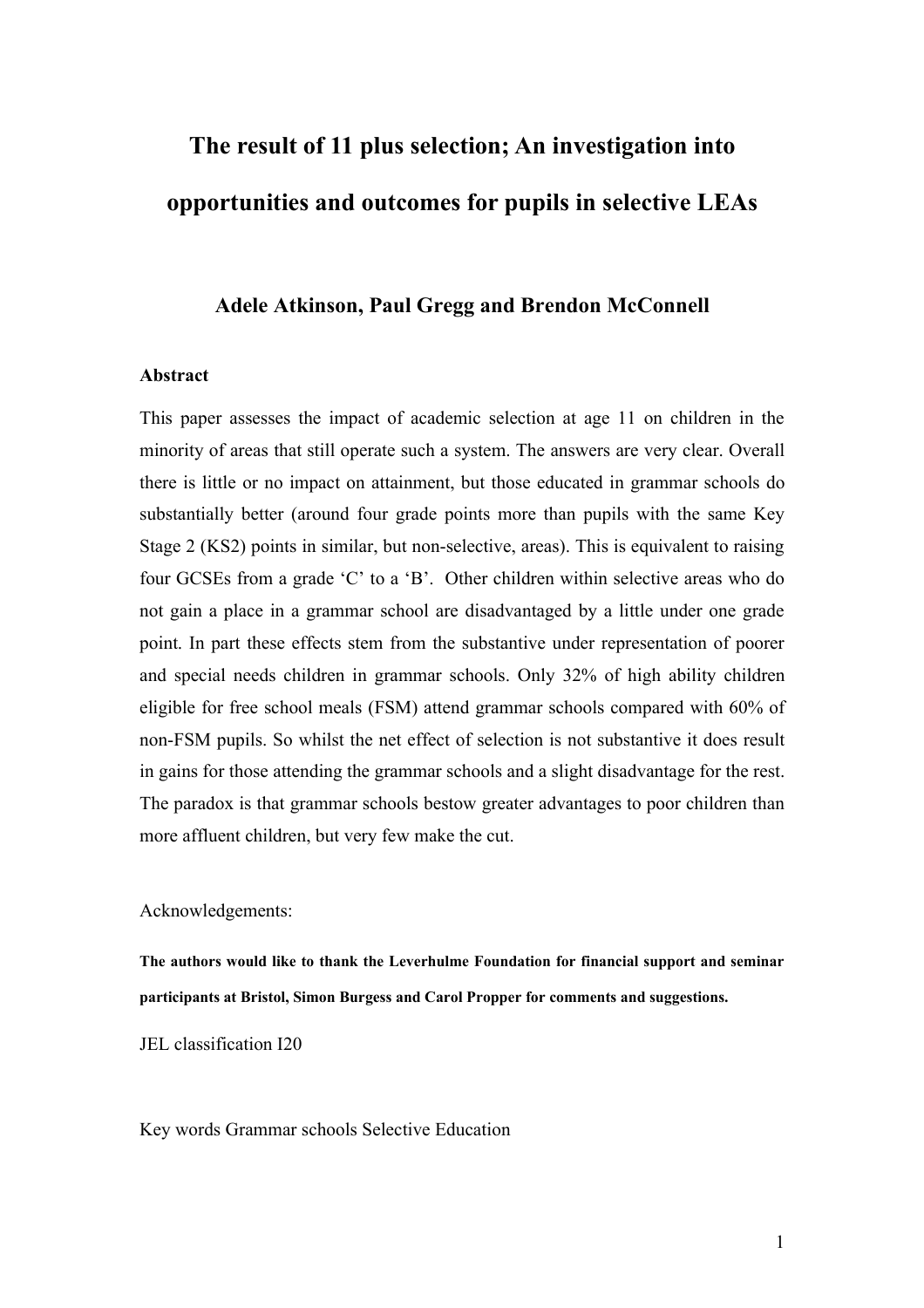### **1. Introduction**

Selection is present in the English education system in various forms. A small number of Local Education Authorities (LEAs) continue to offer school places based on academic attainment. Those with the highest scores in a test at the end of primary school are offered a place in a grammar school, whilst the remaining pupils attend other schools in the area (nominally "secondary modern schools" or "comprehensive schools"). It is this form of academic selection that is the focus of our analysis.

Grammar schools have historically been considered to offer a route for advancement by bright children from deprived backgrounds. Recent evidence that social mobility has declined over the last twenty years has been linked by some to the decline of grammar schools. The current drive to raise achievement in secondary schools across England means there is substantial interest in knowing what type of education system adds the most value to all pupils. In this paper, we therefore compare the outcomes of all secondary school pupils in LEAs with grammar schools, with pupils in *similar* non-selective areas. We examine the relative progress in these similar areas across the ability distribution and in particular we consider the outcomes of `borderline' pupils in grammar and non-grammar schools. We pay particular attention to the value added by different selective and non-selective systems to the test scores of children from low income families. We also discuss the additional impact of being educated in single sex or religious schools.

Further, we explore the critical issue of differential access to grammar schools at age 11 across pupil characteristics including children eligible for free school meals. Hence, we investigate whether selection is more or less socially divisive than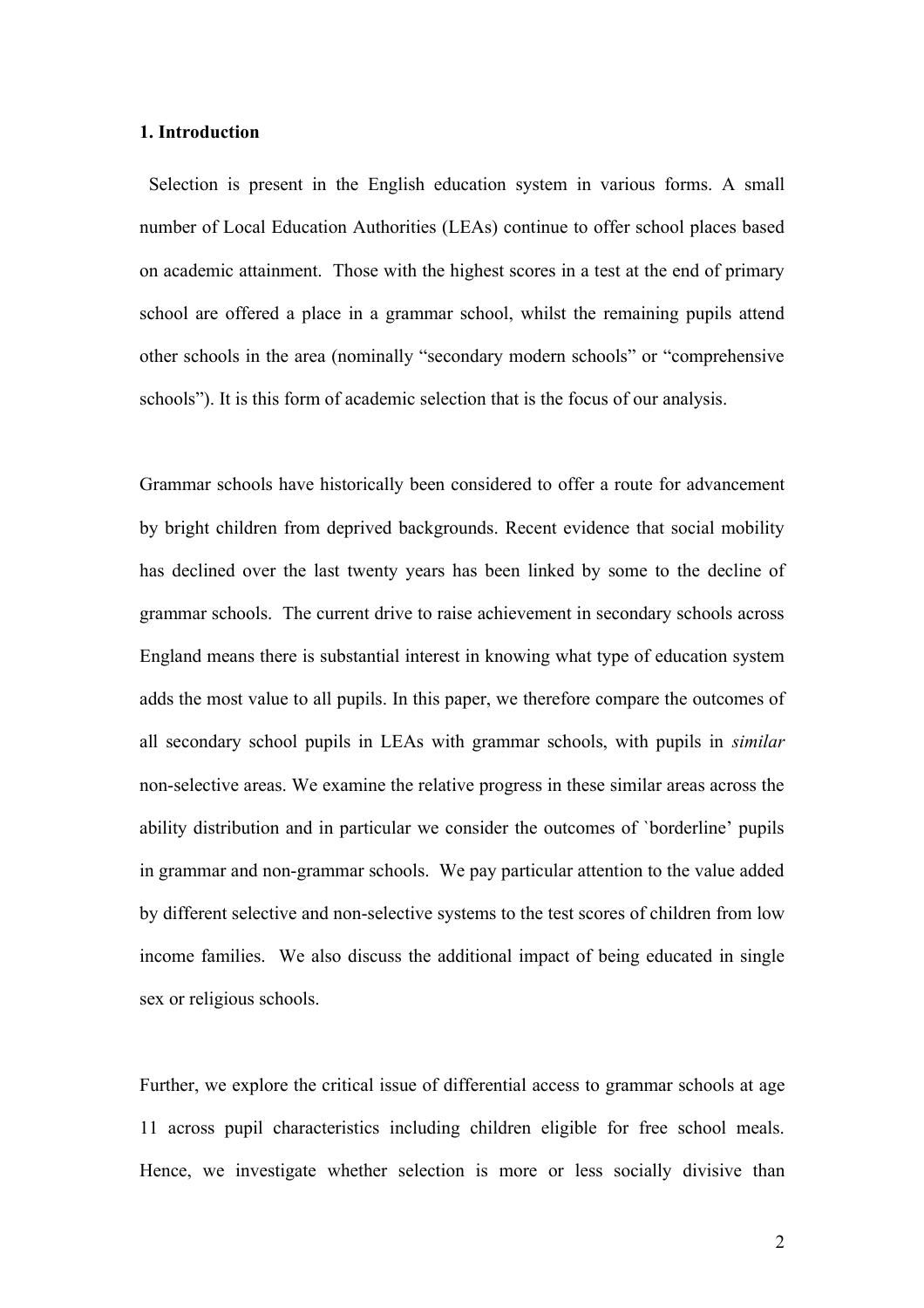comprehensive education. If academic selection improves the chances of children in poverty to get into the best schools we might expect to see less socio-economic segregation in selective areas than in similar LEAs without overt selection but with high demand for good schools.

Getting into a grammar school is clearly not random – it depends on a range of characteristics and circumstances, including both ability and geographical location. Furthermore, areas with academic selection are on average more affluent than other areas. This makes comparing these LEAs with the rest of the country potentially misleading. We address these selection issues in three ways: First, we compare selective LEAs with a group of non-selective LEAs that have similar characteristics (identified using propensity matching); secondly, we compare pupils relative improvements in grades over time (value-added) rather than raw attainment, and finally, we undertake an instrumental variables (IV) approach, which explores the variation in pupil attainment from attending a grammar school that is derived from age within the school year rather than ability.

Several features stand out from our initial exploratory work on the PLASC data- girls are more likely to attend grammar schools than boys, as are children born in the first four months of the school year (September to December). More striking, however, is the large under representation of those eligible for free school meals (FSM). This is still markedly so even when we condition on pupil attainment at age 11. Bright, poor children rarely secure a grammar school place.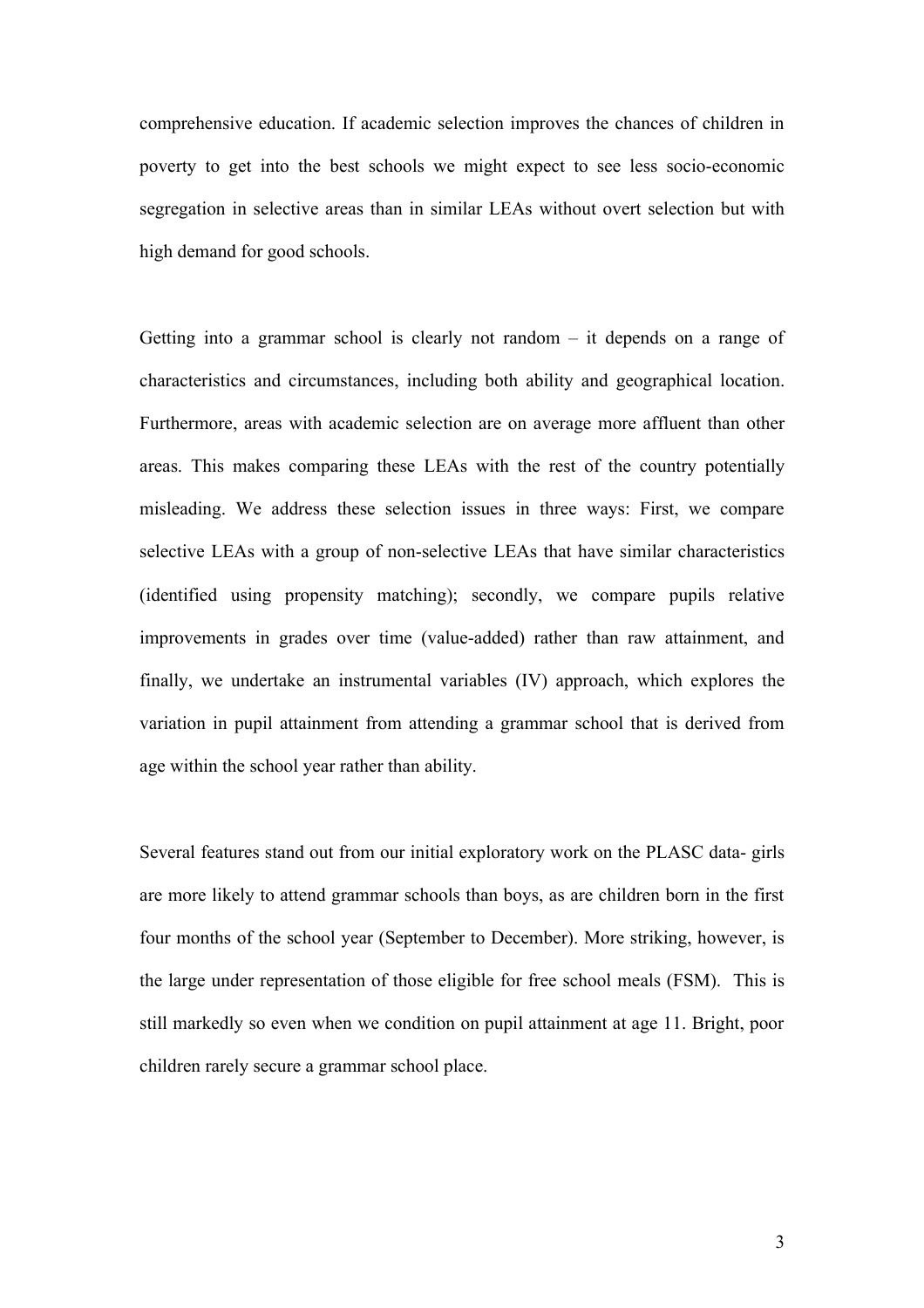The results of our analysis indicate that selective LEAs overall do not achieve substantially improved performance compared with similar non-selective LEAs. Grammar school pupils do demonstrate significantly higher levels of attainment, but those children not attending grammar schools in selective areas do slightly less well than their peers in non-selective areas. In part this appears to stem from the crowding of poor pupils into the non-grammar schools.

The minority of able poor children who do attend grammar schools do exceptionally well. Hence there are two countervailing factors around grammar schools and social mobility: Bright children eligible for FSM do exceptionally well in grammar schools *but* very few achieve a place, even given attainment levels at age 11. It is likely that this reflects greater efforts by affluent parents to coach their children to pass the selection exam (often referred to as the  $11+$ ). It may also be that schools are selecting pupils using criteria other than ability, as there is a grey area where high attainment in the 11+ exam doesn't automatically secure admission if there is competition for places even after setting the pass-mark.

The remainder of this paper is laid out as follows: Section 2 lays out existing evidence and some issues about the impact of academic selection on attainment. The data employed is discussed Section 3. Section 4 identifies who is most likely to gain a grammar school place within selective LEAs. Section 5 addresses the problem of identifying which non-selective LEAs make up a reasonable comparison group for the selective areas on the basis of observed characteristics of their resident populations. Section 6 looks at the two key issues 1) differences in attainment between selective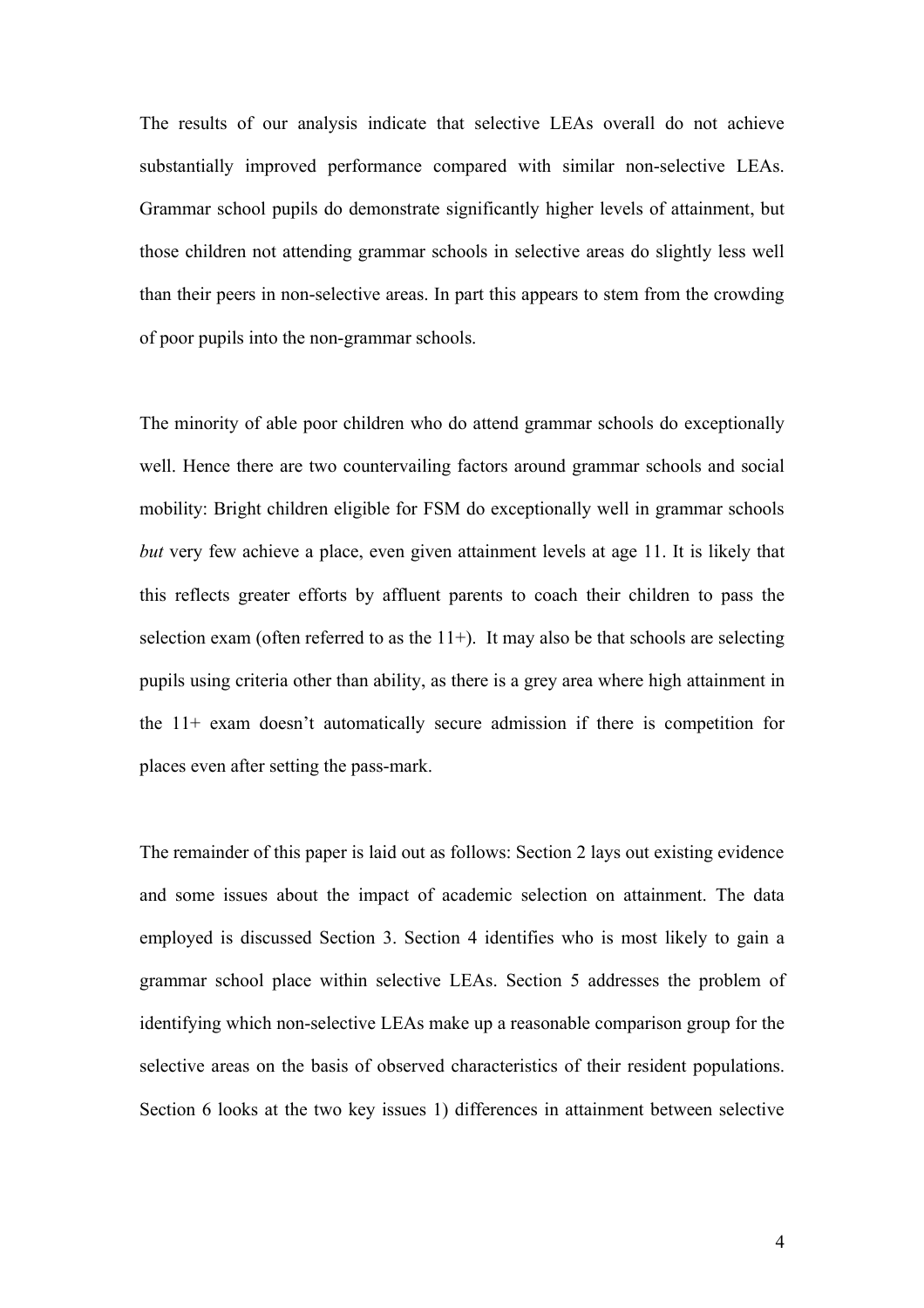and non-selective areas and 2) differences in attainment between those making it into a grammar school and those not within selective LEAs. Section 7 concludes.

## **2. Literature Review**

Studies of selection using early cohorts (pre 1987) are limited because the examination system in England had two types of final exams dependent on ability (high ability pupils took GCE exams at age 16 whilst lower ability pupils took CSE). The recent release of the PLASC data and associated tables has led to a resurgence of interest in evaluating school output since the data allows researchers to follow pupils throughout their school career. Using this data, Hutchison and Scott (2003) find that grammar schools add value on average but that high achieving 11 year olds do not benefit at GCSE level from grammar school education.

There is a lack of consensus about the extent to which grammar schooling benefits poorer children in our communities and whether selection is more or less socially divisive than a comprehensive system with competition for places. This is partly due to the difficulty of obtaining pupil level socio-economic data, and possibly also due to a lack of recognition of the scale of economic change in England since academic selection was the norm (Edwards and Tomlinson 2002).

Researchers have attempted to compare schools with similar socio-economic intakes by using free school meals (FSM) as an indicator of poverty. Families with very low incomes and in receipt of state benefits are eligible for free school meals<sup>[1](#page-4-0)</sup>. Recent

<span id="page-4-0"></span> $1$  It is in a schools interest to collect FSM data as both school funding and school assessment are based on the percentage of pupils eligible. This does not guarantee that the FSM data includes all pupils living in poverty; there are various reasons why a family may not reveal their eligibility. See Gorard et al (2002 p7) for a discussion on the collection of FSM data.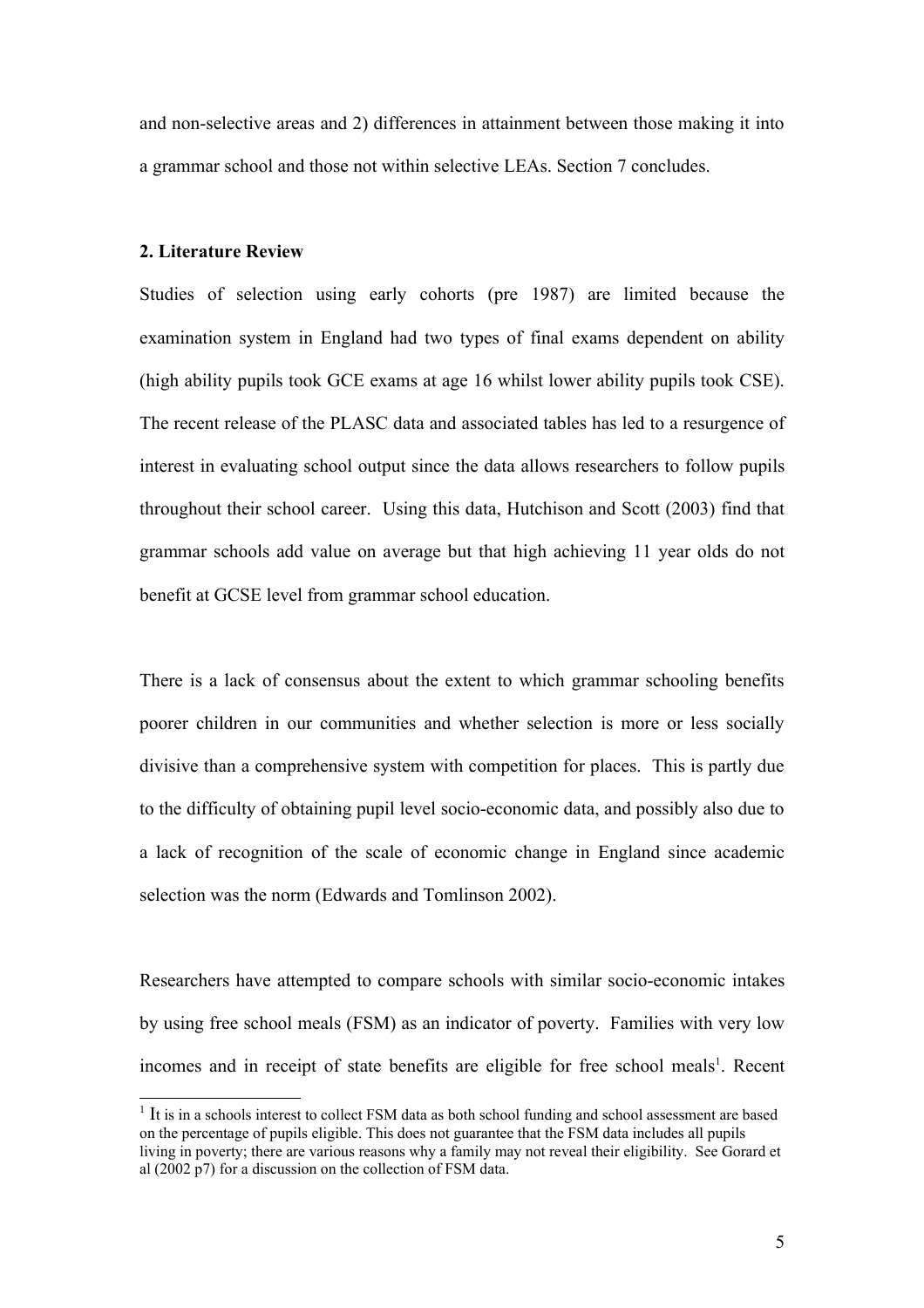Government statistics verify a negative correlation between school levels of poverty and exam results (DfES Bulletin, 2002). Raw results are lower in most schools with large numbers of pupils eligible for free school meals. The DfES also analyses performance of high ability pupils in schools with similar proportions of FSM eligible children (less than 5%). Results indicate more progression in grammar schools between Key Stage 2 (KS2 - taken when aged 11) and Key Stage 3 (KS3 – take when aged 14), but no significant difference in the progression of children in different types of school during GCSEs (KS4).

In 2004 the Education Select Committee of MPs suggested that "All forms of selection at one set of schools have, as a matter of arithmetic, consequences for other schools."<sup>[2](#page-5-0)</sup> Peter Robinson<sup>[3](#page-5-1)</sup> notes in the TES  $(11/10/02)$  "If your child goes to a school surrounded by a lot of disadvantaged kids, your child is likely to do less well". When talking about the results of the 2000 PISA study he says "they suggested that the peer group affect was a more powerful predictor than some of the individual factors about background and class." One conclusion that could be drawn from these observations is that it is in the interest of a bright child from a poor household to be educated away from other children living in poverty. It appears that this is not happening; Gorard et al (2002) note that between 1997 and 2001 segregation by income was rising across schools in England. The Education Network $4$  note that the proportion of schools at the extremes of the FSM distribution are growing. They also point out that three quarters of the schools with only 1% of pupils eligible for free school meals are grammar schools.

<span id="page-5-0"></span><sup>&</sup>lt;sup>2</sup> Reported on BBC Online 22/07/04 at http://news.bbc.co.uk/1/hi/education/3914257.stm

<span id="page-5-2"></span><span id="page-5-1"></span><sup>&</sup>lt;sup>3</sup> Peter Robinson is head of research at the Institute for Public Policy Research  $4$  see:

[http://www.ednet.org.uk/artsearch1.taf?function=detail&article\\_uid1=3437&\\_UserReference=DBF1E](http://www.ednet.org.uk/artsearch1.taf?function=detail&article_uid1=3437&_UserReference=DBF1ECBA4CCFD7DBC311A3AD&head=3) [CBA4CCFD7DBC311A3AD&head=3](http://www.ednet.org.uk/artsearch1.taf?function=detail&article_uid1=3437&_UserReference=DBF1ECBA4CCFD7DBC311A3AD&head=3)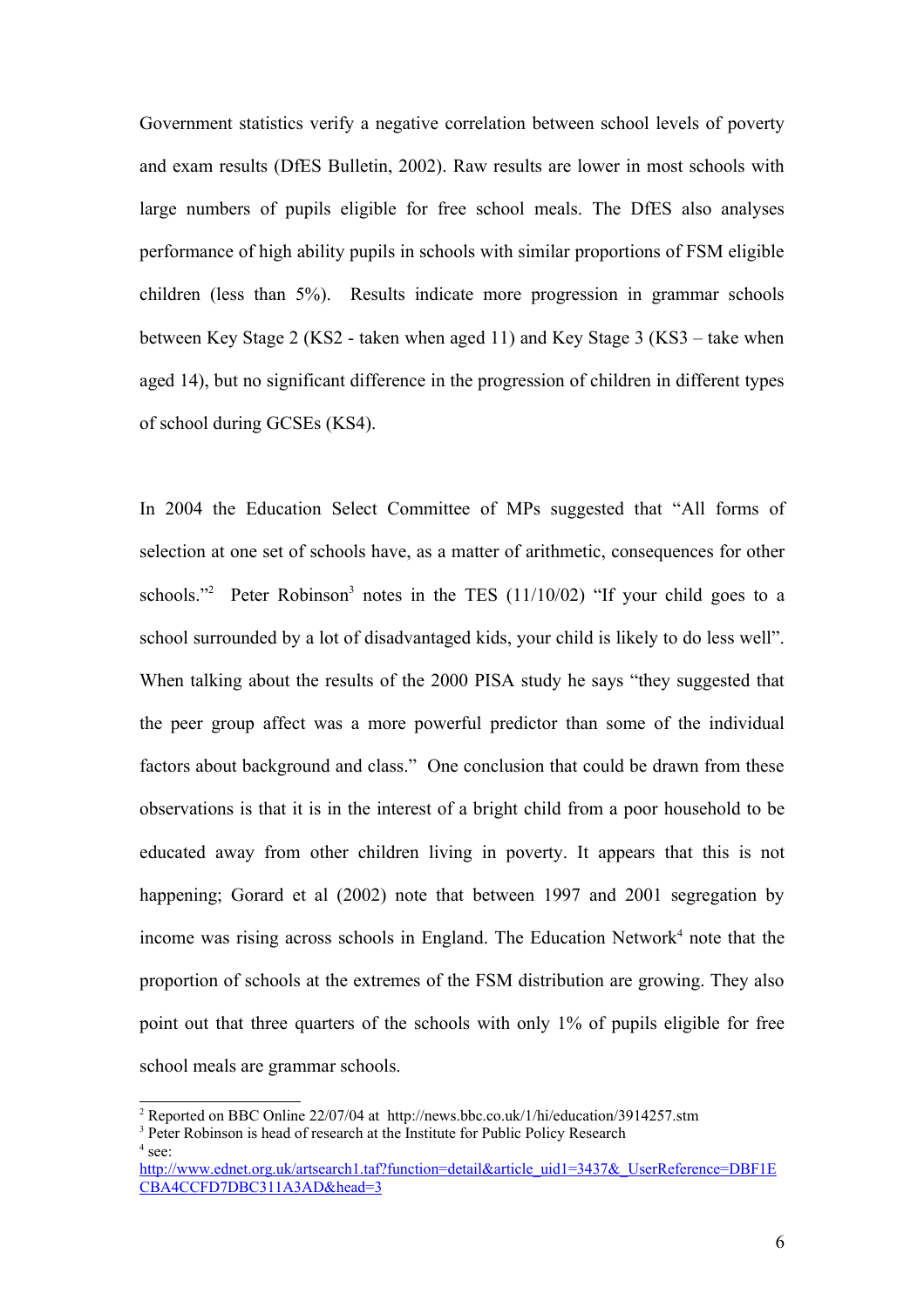The 11+ exam is intended to identify the brightest pupils, and inevitably creates a group of borderline pupils with similar ability but marginally different test scores, who are then separated into different types of school. Qualitative studies have found that pupils can feel failures if they are not chosen to be in the top group or best school. For example Boaler (2000) notes that when pupils were placed into ability sets within a school "students in low groups felt disaffected on account of low expectations of their capacity…and a continuous diet of low-level work….". NFER research in 2001 looking at the impact of the structure of secondary education in Slough found that "selection mainly affects children of `borderline' ability." They found that Slough's borderline pupils who were not in grammar schools were less successful than similar pupils educated elsewhere in comprehensive schools. These findings are also confirmed by Schagen and Schagen (2001) at GCSE level; they find that middle ability pupils in grammar schools have an advantage at GCSE over their peers in other types of schools.

Low attainment of borderline pupils in secondary modern schools could indicate that these pupils have unobservable characteristics, which make them less likely to succeed. An interesting hypothesis put forward by Critchlow (2003) to explain why value added between KS2 and KS3 appears to be higher in grammar schools is that the selection process allows greater discrimination than the key stage tests can identify. In effect, pupils with the same key stage test results are subdivided with the weaker pupils sent to secondary modern schools, and the stronger educated in grammar schools. This might explain some, if not all, the difference in value added for borderline pupils. Without access to the  $11 +$  results or cognitive ability test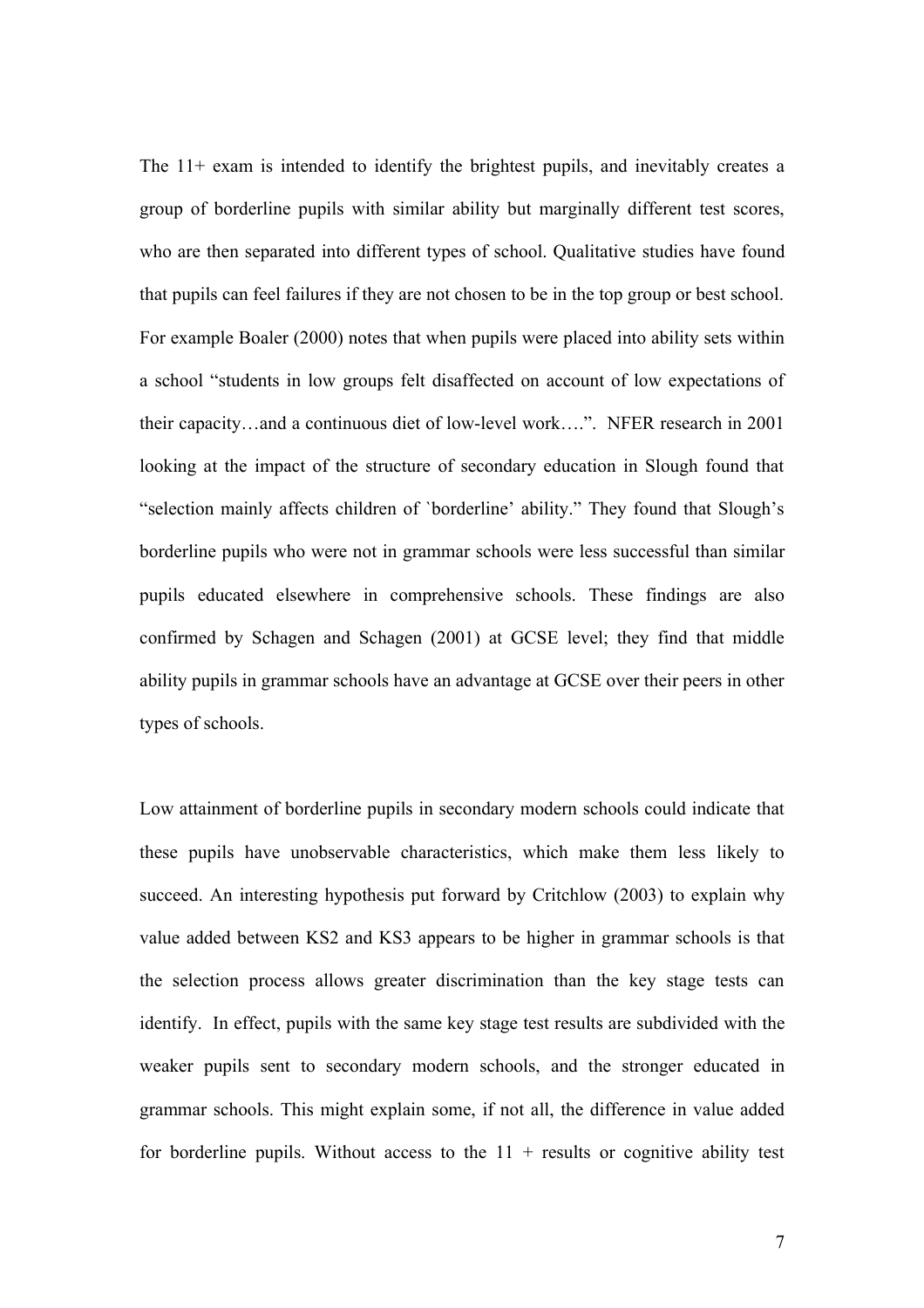(CAT) scores, which attempt to identify potential rather than measure academic learning and might be expected to better predict future outcomes, there is a danger of inflating the effects of attending a grammar school (and penalties for not), especially for borderline pupils.

Furthermore, most of the existing literature compares pupils between the selective LEAs and all non-selective areas. The minority of LEAs which use selection at 11 widely are, however, not typical of the country as a whole. They are more politically Conservative and affluent. Comparing performance in these LEAs with all other areas will mix up differences in attainment stemming from selection with those due to differences in family circumstances of the children. Controls for pupil characteristics (FSM eligibility, ethnicity etc.) are unlikely to be sufficiently detailed to rule out bias due to unobserved family factors differing across areas. We compare areas with similar populations to address the issue of unobserved heterogeneity.

Many selective schools are also single sex, and it is important to ascertain which type of selection, if any, is most responsible for any variations in results. Both Bone (1983) and Smithers and Robinson (1997) (as quoted in Elwood and Gipps (1999)), conclude that the performance of girls in single sex schools is higher than in co-educational schools for reasons other than the separation of the genders. For example, the academic tradition of such schools and the selective bias towards particular types of families are all indicators of high outcomes. Smithers and Robinson also report the difficulty of separating the single sex effect from the school type, noting that more single sex schools are grammar schools and therefore have higher ability intakes.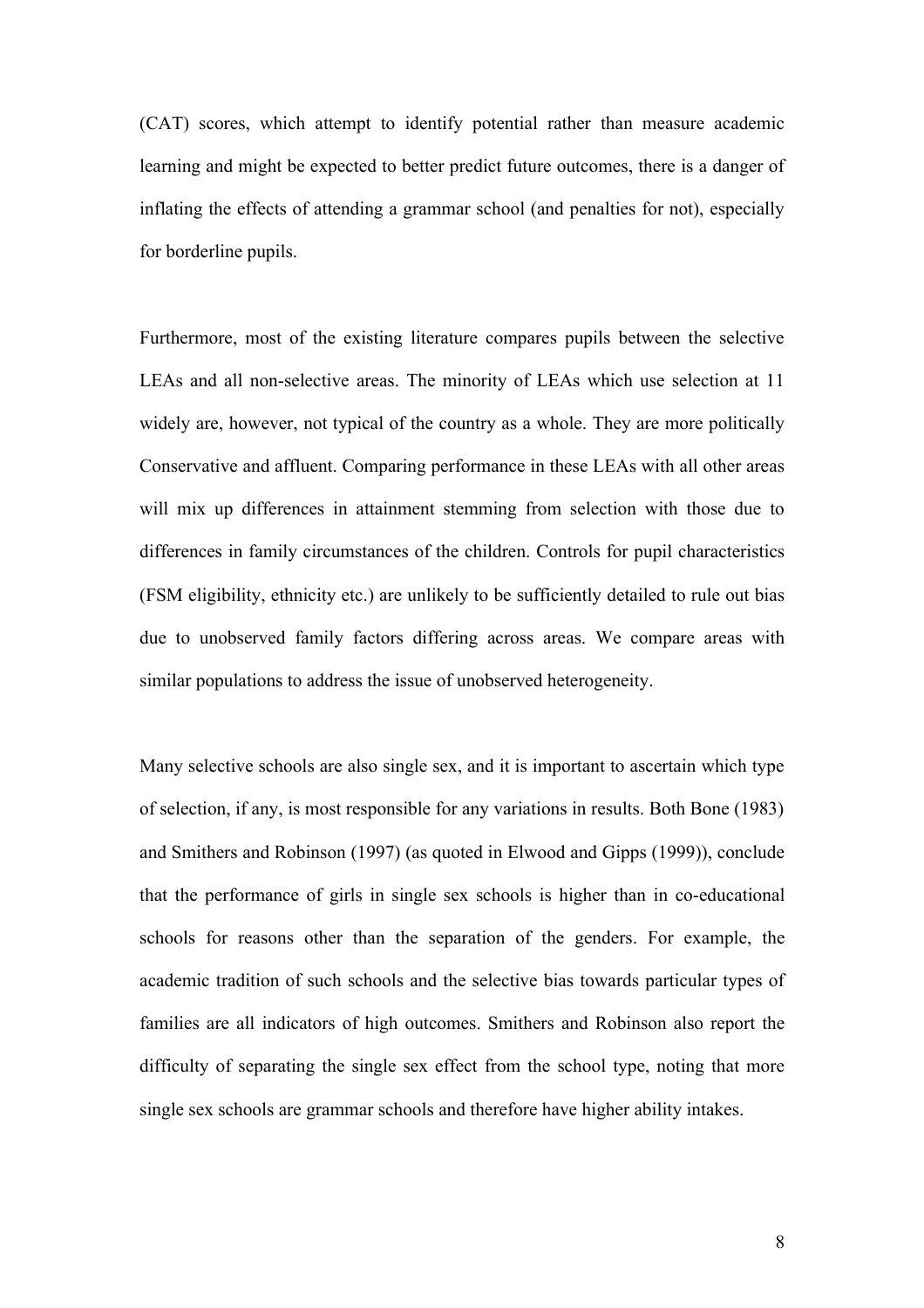Within this study we therefore take great care to compare similar areas with and without selection and to identify the true effects of attending a grammar school versus failing to make the cut. We also discuss issues around the overlap between single-sex schools and grammar schools.

### **3. Data employed**

The data employed in this research are the DfES pupil level annual census data (PLASC) and associated examination and school tables. Pupil level data are available for all school age pupils in 2002, including, for the first time, pupil level indicators such as FSM, special educational needs and ethnicity. In order to analyse the effects of selection we use a subset of the census, using only data for those pupils in mainstream state secondary schools in 2002 for whom we have GCSE (KS4) results. These 2002 pupil records have been matched to prior attainment records for KS3 (2000) and KS2 (1997) thus allowing for measures of added value throughout their secondary school careers.

Supplementary area information has been added to this dataset, including indices of deprivation, to address issues such as the heterogeneity of areas when creating our matched samples. For the purpose of this analysis we define an LEA as selective if at least 10% of pupils are educated in grammar schools. [5](#page-8-0) There are 19 such LEAs. Schools have been identified as selective based on the school level information collected as part of PLASC. The area level data includes information about admissions policy, which identifies schools as being comprehensive, secondary modern or grammar.

<span id="page-8-0"></span><sup>&</sup>lt;sup>5</sup> We have also tried identifying LEAs with 10% of pupils in either a grammar or secondary modern school and with 20% in grammar school. Our results appear to be consistent across the alternative measures.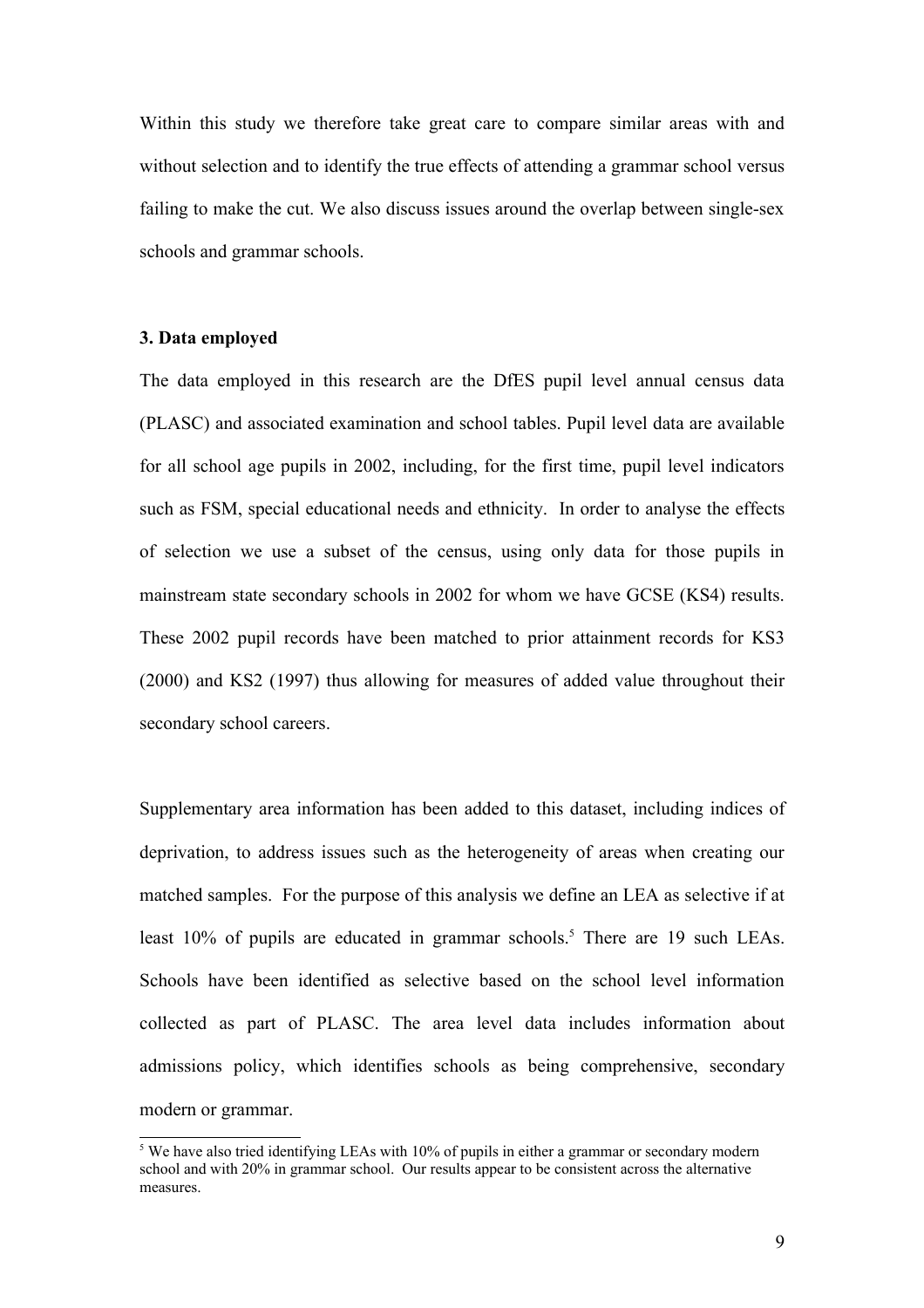We use two outcome variables for GCSEs at age 16. The first is the total GCSE (or equivalent) score where each grade achieved for each exam sat is one point. A 'G' is therefore equivalent to one point whilst an 'A\*' is 8 points. The second is a capped score for the best eight GCSEs which takes some account for the fact that certain high performing schools are more likely to put pupils forward for more exams, thus raising the pupils total score by sheer volume of exams sat, rather than with better performance

We use attainment at KS2 as an explanatory variable in certain regressions, in order to capture a measure of value added which allows greater flexibility than the calculation preferred by the DfES.

#### **4. Achieving a place in a grammar school**

The selection decision is undertaken on attainment at age 11. If attainment was the sole criteria for entry into a grammar school then attainment would be sufficient information to predict who attends a grammar school. However, the system may seek to adjust the raw attainment score to allow for age within year or gender differences in attainment. Further, parental influence and school discretion may lead to criteria other than ability influencing who gains entry into Grammar schools. To investigate this we thus employ logistic equations to allow us to consider the possible range of factors influencing a pupil's likelihood of getting into grammar school.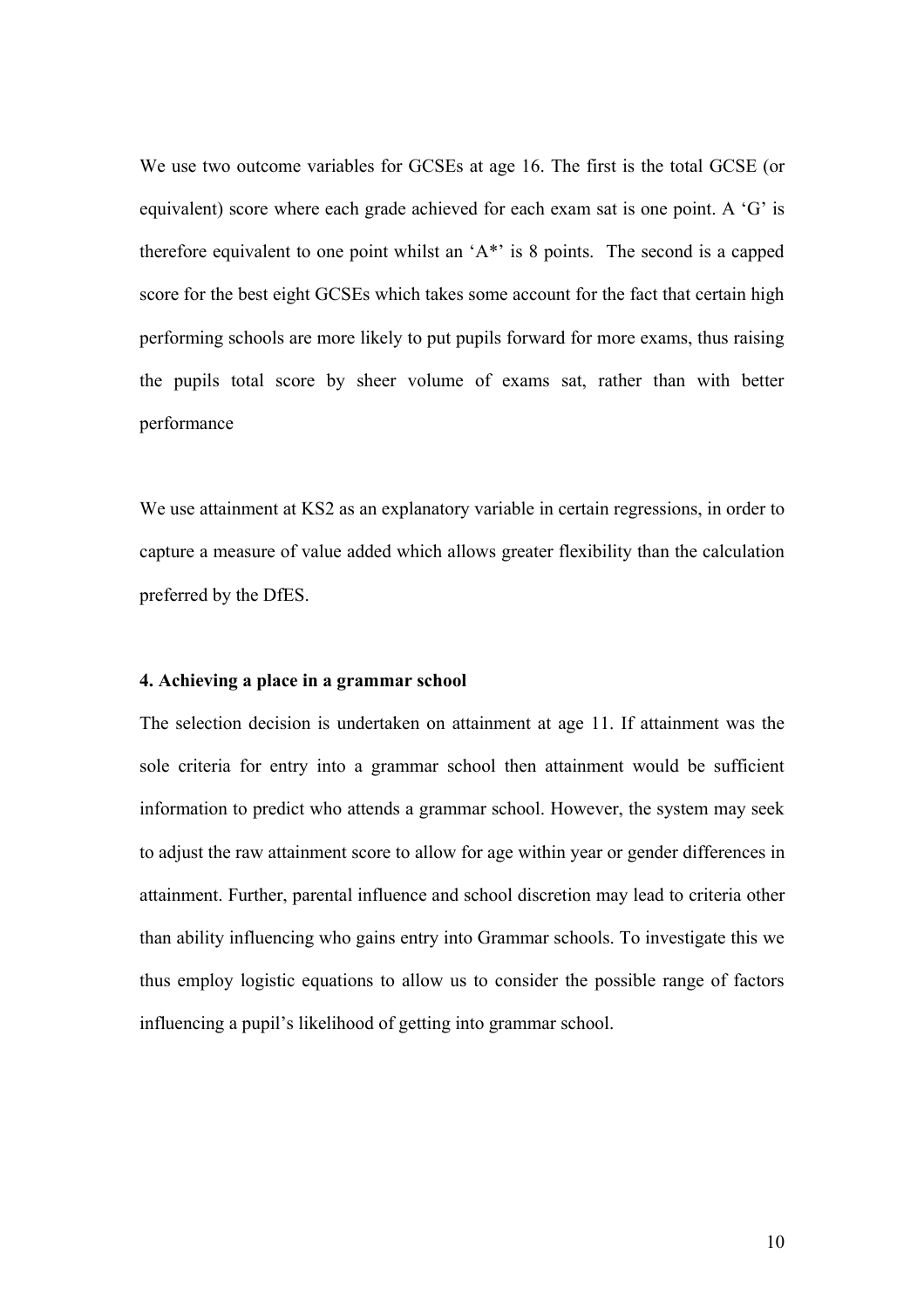Table 2 reports the results from a series of logistic regression models. LEA fixed effects are included in all regressions in the table to account for any variations in the mix of characteristics across LEAs. A result of 1 indicates no deviation from the average propensity and scores below (above) 1 indicate under (over) representation. Standard errors are reported in parentheses and asterisks indicate statistical significance. Column 1 covers all students in selective LEAs and includes the child's KS2 test score (as a series of 0-1 controls for each attainment level) prior to entry into secondary school.

The regression results indicate that younger pupils within a school year are disproportionately allowed into grammar schools given their lower attainment, yet this group is still under represented in grammar schools. It is clear that younger children within the school year have lower KS2 scores, but that the over-recruitment of this group into grammar schools for the same KS2 attainment only partially offsets this.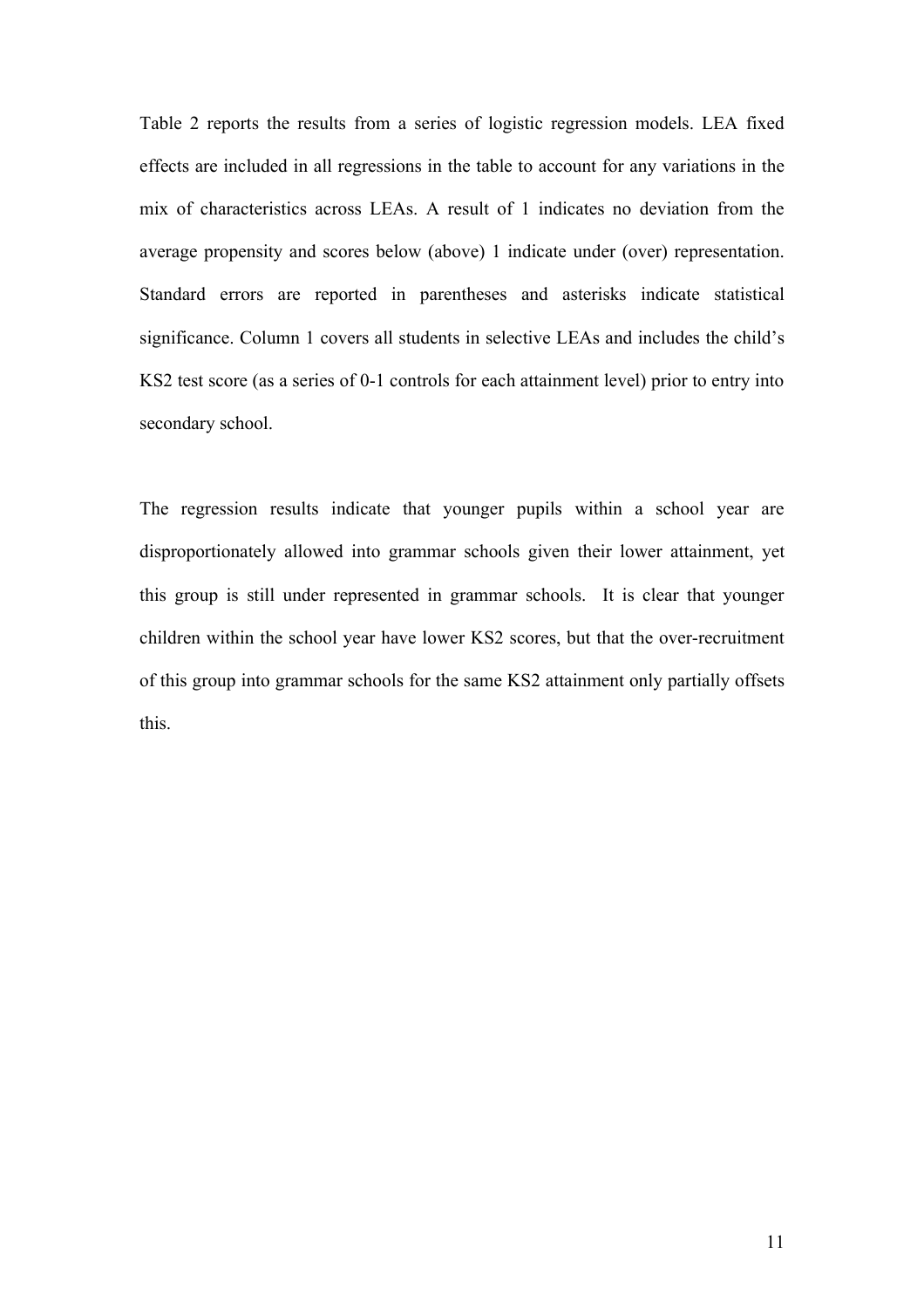Columns 2-4 of Table 2 focus in on parts of the attainment distribution. They indicate that, given attainment at KS2, black children are no less likely to attend grammar schools but Asian and other ethnic groups are still more likely to attend. At any given attainment level children with special-needs or those speaking English as a second language are also under represented in grammar schools. But the most striking result is that FSM children are massively under represented in grammar schools given their academic attainment. It might be assumed that this effect is concentrated mostly on the margin, but in fact the disadvantage to FSM, special-needs or English as a second language students applies to even the highest ability children (column 2). Even amongst the FSM sub-group of high ability children (in the top three KS2 groups groups 9-11**[6](#page-11-0)** ) just 32% are attending grammar schools as opposed to 60% of non-FSM children.

It is clear that access to grammar schools is not based purely on the 11+ exam result. We know (and can show) that the results are adjusted so as to equalise the mix of within year ages. The regression results indicate, however, that this adjustment is incomplete. It is still the case that younger children are less likely to attend a grammar school, even though there is partial adjustment for their lower test scores. So, for age, a positive bias is created to offset lower attainment. Similar allowances are not applied to boys, FSM or special-needs children or those who have English as a second language. Rather the reverse, these groups are under-represented given their attainment; the system creates a negative bias for these children.

<span id="page-11-0"></span><sup>6</sup> The KS2 groups referred to are based on the categories used by the DfES to calculated school level value added scores.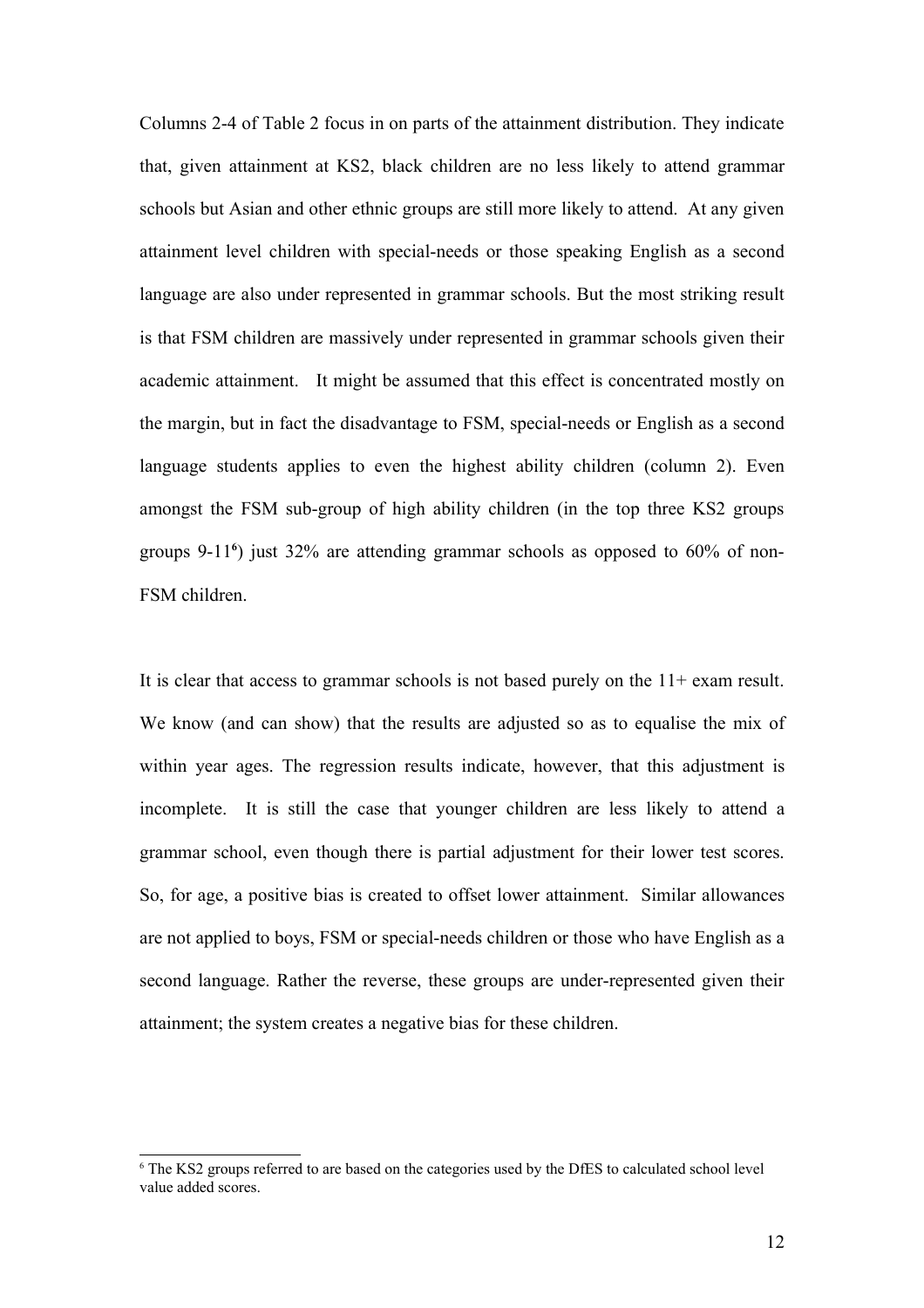The negative bias probably stems in part from the differences between the  $11+$  exam results and the KS2 tests. Parents in selective LEAs will almost certainly recognise that it is the 11+ exam which is the decisive test for school admissions, whereas we can only observe the national KS2 tests. There are at least three potential differences between the two. Firstly, the tests may identify different competences. Secondly, the 11+ may identify smaller differences across pupils in order to provide a finer 'ranking' of ability or aptitude. Finally, affluent parents have an incentive to provide coaching to help their children to pass the  $11+$  as this could potentially provide free education in an area where these parents consider the only alternative to be private schooling. Hence it is inevitable that some groups of parents are working the system to secure a grammar school place for their child. Whichever factor is in play, the 11+ system appears to have design features which (perhaps through parental actions) systematically exclude bright children from poor backgrounds, those that have special needs and those with English as a second language from attending grammar schools whilst partially equalising representation across within-year age.

#### **5. Identification and Matching**

In our analysis, we assume that pupils live and study in the same LEA and that it is therefore appropriate to look at the impact of academic election at LEA level. It has been argued that by focusing on LEA effects, the extent to which pupils cross LEA boundaries to go to school has been overlooked (for example see Independent  $2/11/99$ ). Schagen and Schagen (2001 (2)) claim that in 1998 40% of year 7 pupils in Slough grammar schools came from outside Slough. However, research in 2002 by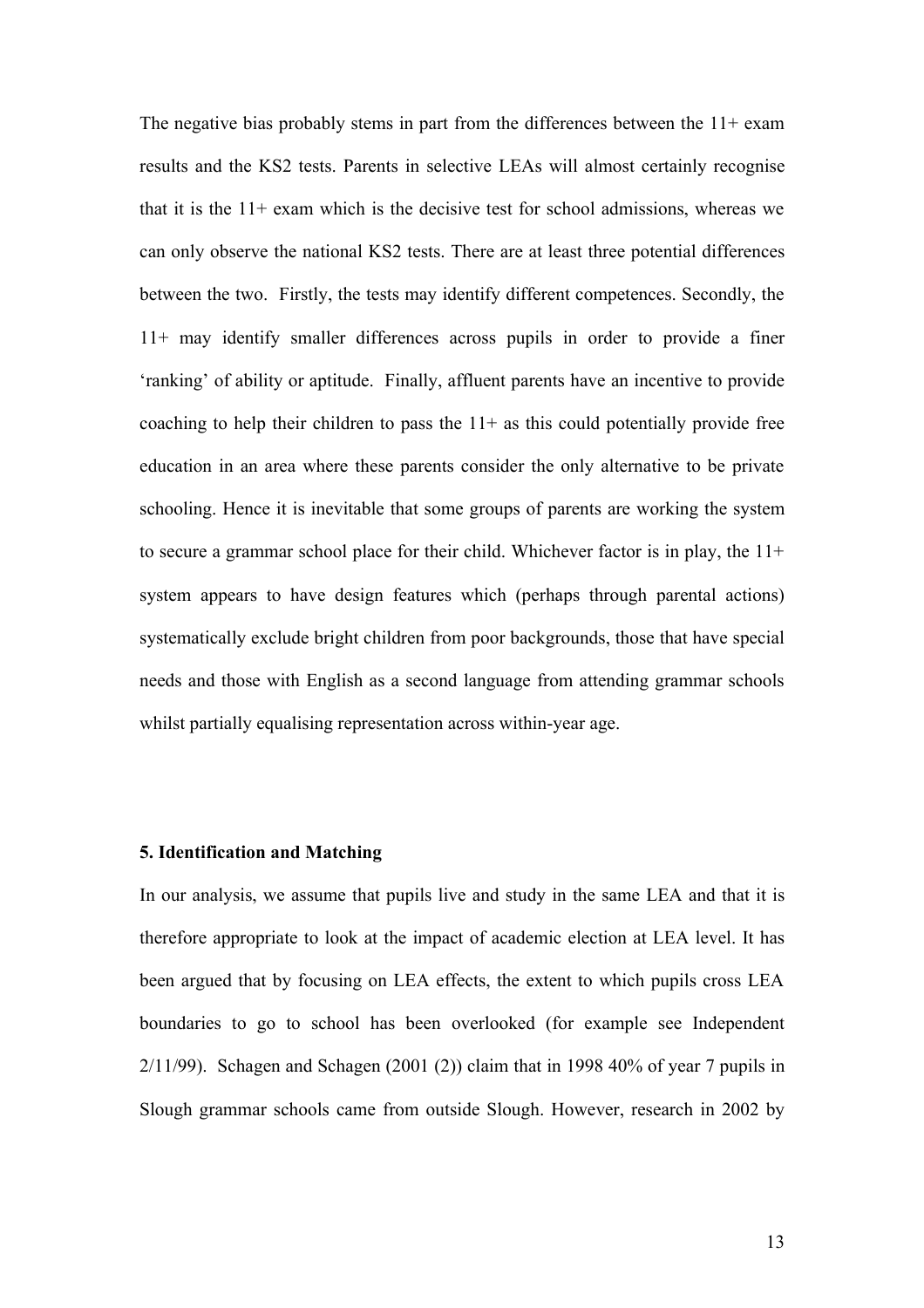the DfES [7](#page-13-0) shows that 94.7% of the pupils live and go to school in the same authority, and that outside London, the extent of inter-authority movement is very small.

Selection only remains in a minority of LEAs and our prior is that selective LEAs have characteristics that set them apart from most other areas in England. We anticipate that some of those dimensions that differentiate selective LEAs from most other LEAS (such as family income) are also correlated with pupil achievement. For example, the LEAs that retained selection are those that resisted the move towards comprehensives in the late 1960s and early 1970s. The majority of these areas were Conservative led LEAs and these areas are also likely to be more affluent.

By using a matching process we aim to identify LEAs that are most similar in terms of several measurable characteristics. This allows us to compare the results of pupils in selective LEAs with others in comparable non-selective areas in a way that reduces unobserved LEA heterogeneity in the populations considered. We anticipate, for example, that the greater affluence of Conservative areas will not be fully captured by the percentage of FSM pupils, but as income is correlated with school outcomes, pupils in selective LEAs may outperform other children through these *unobserved* characteristics rather than as a result of the alternative education system. Thus, finding very similar areas among non-selective LEAs provides more appropriate comparison data by reducing these differences.

We make use of propensity matching to identify suitable matches for our data. Creating a dummy to identify LEAs with at least 10% of pupils in grammar schools,

<span id="page-13-0"></span><sup>7</sup> DfES research relates to PLASC data. See: [http://www.dfes.gov.uk/datacollection/asc/2003/Docs/IMS%20Final%20Show%2018.10.021.ppt](http://www.dfes.gov.uk/datacollection/asc/2003/Docs/IMS Final Show 18.10.021.ppt)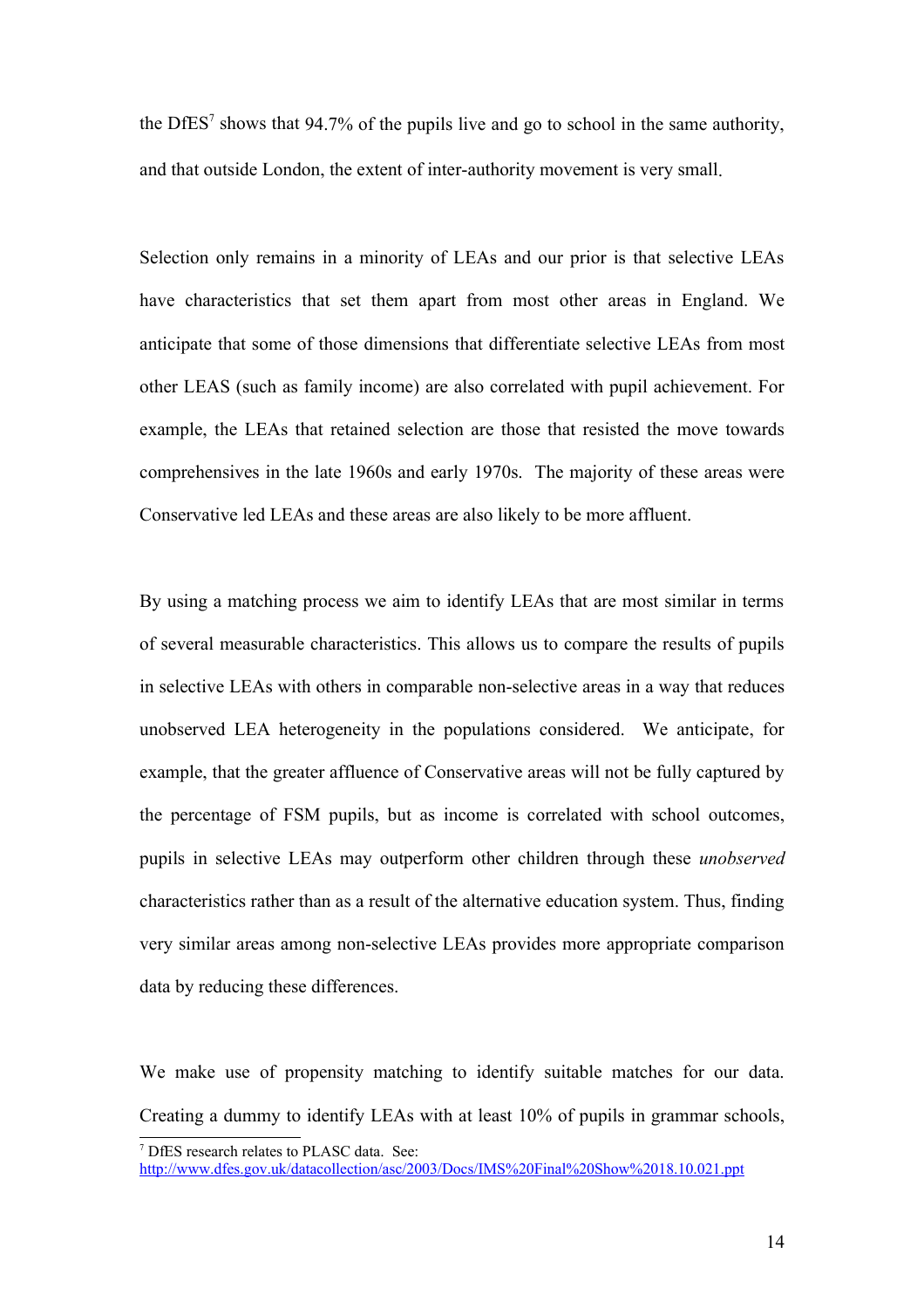we run a logit estimation on all English LEAs and generate a prediction of the propensity of being selective for each LEA. The logit estimation uses the model presented in Table 3.

Our hypothesis is that local areas under Conservative control with a relatively wealthy population are more likely to have kept grammar schools despite widespread switching to a comprehensive system. Not all strongly Conservative areas resisted the switch to ending selection, and so we include a variable to identify Conservative LEAs in the logit estimation. We also include controls for whether or not the authority is a county, and for population density in the area - which may affect travel distances to a grammar school.

The results of the logit show that the significant predictors of remaining selective are being a largely Conservative LEA, having a low FSM proportion, a high population density and not being a county authority (Table 3). By ranking all LEAs according to their predicted propensity to be selective we can identify non-selective LEAs with similar characteristics to the selective LEAs under observation. Thus we create a matched sample of non-selective LEAS (where no pupil attends grammar school) using the predicted propensity to be selective from the above logit. There are 19 selective LEAs with at least 10% of pupils in grammar schools, to which we have matched non-selective LEAs in two alternative ways as discussed below. [8](#page-14-0)

<span id="page-14-0"></span><sup>&</sup>lt;sup>8</sup> It is possible that middle class parents who are worried about negative peer effects from poor neighbours might increase the propensity to keep grammar schools. So those in LEAs where there is less social stratification by area will prefer a selective system, whereas those with tightly defined affluent areas would get predominantly pupils from affluent homes via a catchment area allocation system and be quite happy moving away from the Grammar system. In order to check this we included a term capturing the dispersion measure of ward level child poverty (from the Index of Multiple Deprivation 2000 to the equation reported in Table 3 but this was not significant.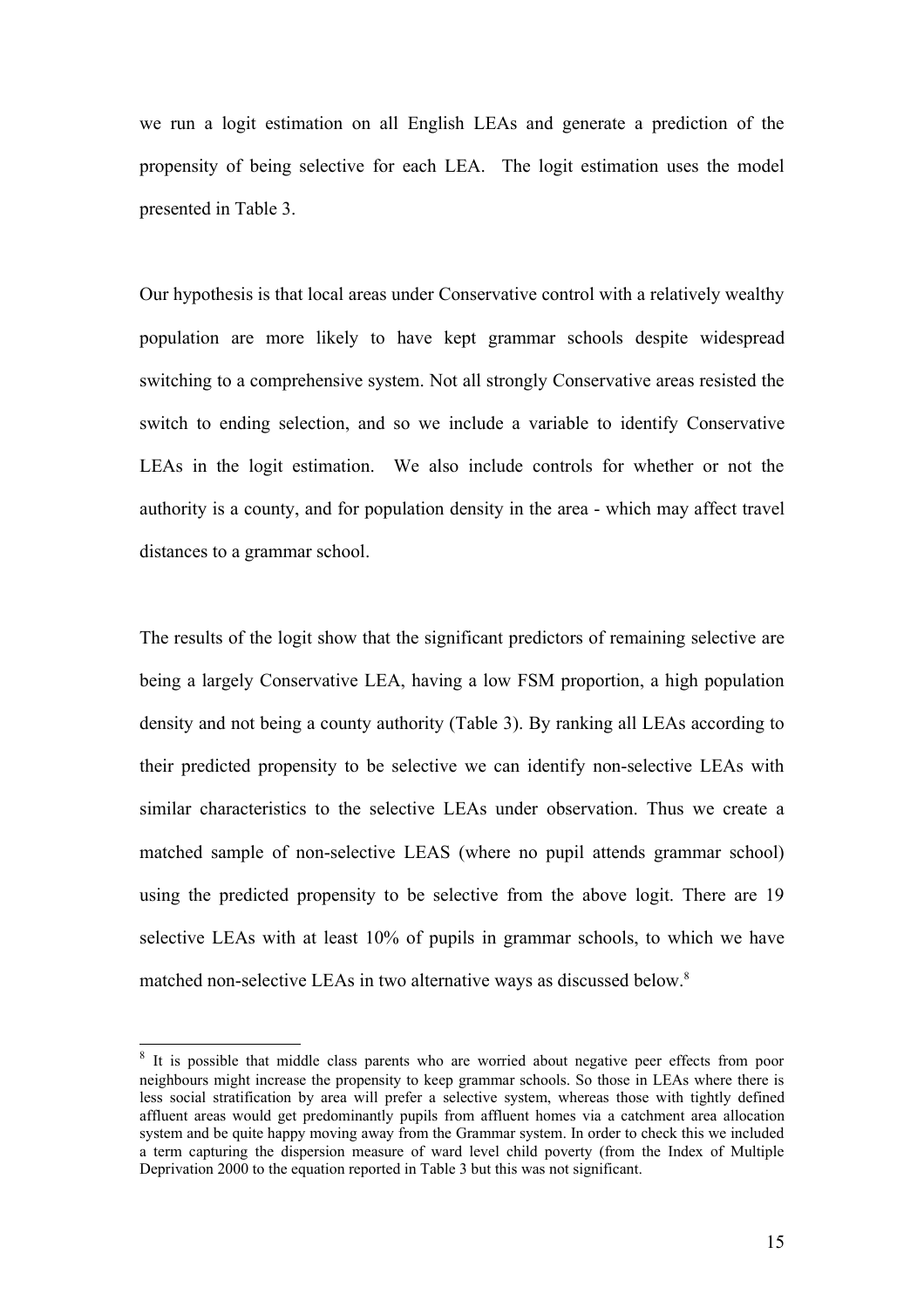The first method used employs a nearest neighbour technique without replacement. That is, it identifies the matched sample by taking the nearest neighbour on the predicted propensity score, and using each non-selective LEA no more than once. The disadvantage with this method is that it is possible for matches to be made with authorities which are very dissimilar if there is a cluster of selective LEAs with high predicted scores. One way to limit this effect is to drop the selective LEAs with no similarly ranked non-selective LEA (that is, when an area has 'no common support'). The second matching technique employed is calliper matching - for each selective LEA (except the one with the highest prediction) two matches are identified with propensity scores either side of that of the selective LEA. This method allows for replacement - the same non-selective LEA can be matched to more than one selective area. Here each LEA in the matched sample has been drawn between one and six times [9](#page-15-0) in order to identify suitable matches for all 19 selective LEAs. In the analysis that follows we report results from 'one-up, one-down' calliper matching using only LEAs that are entirely comprehensive as suitable matches for selective LEAs, but we show later (see table 8) that the main thrust of the results are representative of alternative specifications.

Table 4 indicates the differences between selective areas, matched areas and all nonselective LEAs (standard deviations in parentheses) for the characteristics used in the matching equation. The most powerful predictor is the proportion of LEA council seats that are Conservative and on this dimension our matched areas are much closer to the selective LEAs than the typical non-selective area. One check on the quality of the matching is to look at progress between KS1 and KS2 in the selective LEAs and

<span id="page-15-0"></span><sup>&</sup>lt;sup>9</sup> To test for the acceptability of repeat matches we have run key analyses with and without frequency weights and there are no significant differences.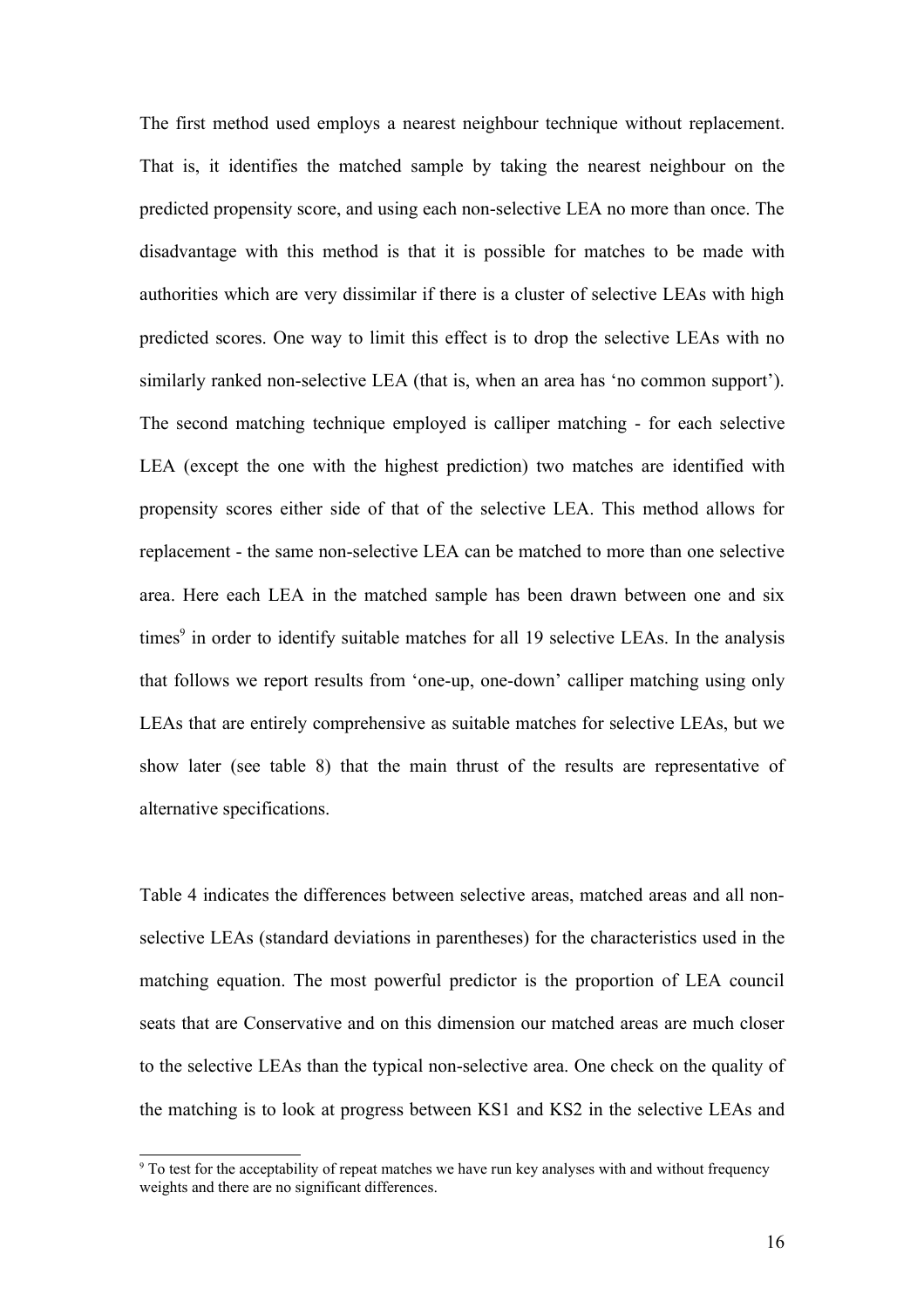our matched sample. That is, to look at primary school attainment for the same LEAs. If our matching is working, progress in this pre-selection period should be closer in the matched sample than for all LEAs. The results are reported in Appendix Table A.2 and suggest that pupils in selective LEAs are performing slightly better in value added terms in the primary years than all other LEAs, probably because their populations are more affluent. Our matched sample eliminates this gap entirely and once population characteristics are also conditioned on the gap is almost zero. Hence our matching appears to be correcting for underlying unobserved population differences.

Selective LEAs also differ from non-selective LEAs in terms of school organisation. Single-sex schools are common in selective LEAs, some 30% of schools being singlesex, whereas in non-selective areas this type of school is rare. Even in the matched areas just 6% of schools are single-sex (see Table 5). The bulk of single-sex schools in selective areas are grammar schools. Conversely, religious schools are not widely used in selective areas and grammar schools have notably fewer religious ties. As discussed above, academic selection also changes the mix of pupils *within* schools. As shown in Table 1, FSM children are under represented in grammar schools; hence FSM children are systematically concentrated into non-grammar schools. This means that we should expect a large variation in the percentage FSM between schools within a selective LEA. Indeed, Table 5 shows that selective LEAs have similar proportions of children eligible for FSM or having Special Needs to our matched areas but far higher standard deviations in these measures.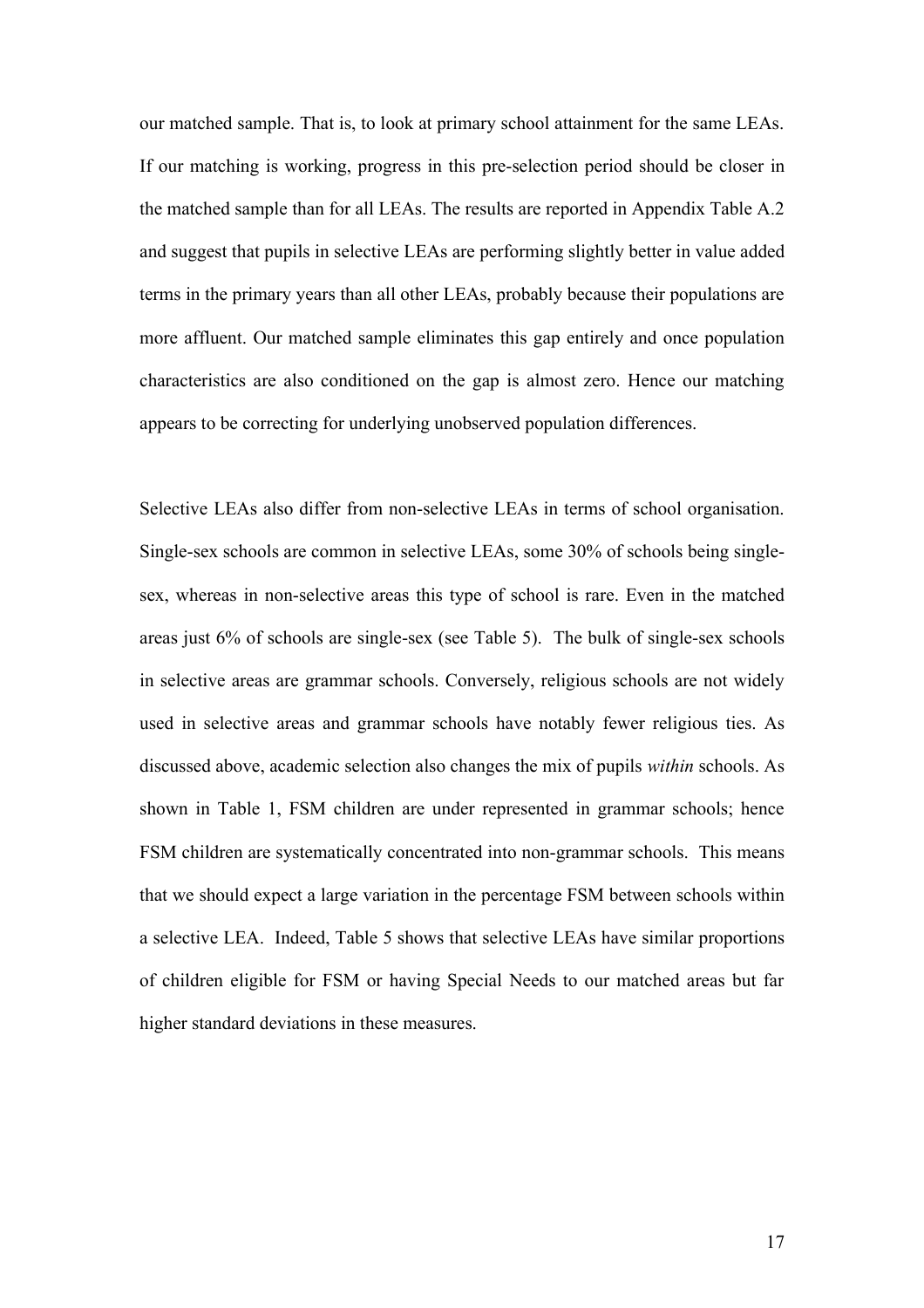#### **6. The relationship between attainment and selection**

After investigating which pupils are most likely to get into grammar schools, we consider the impact of academic selection on pupil attainment. As discussed above, the answer must include all pupils in the LEA, not just those in the grammar schools, as separating out the highest achieving (and possibly motivated) quarter of students may well affect attainment among other pupils.

The attainment measure of focus in the proceeding analysis is a value added measure. The outcome variable is the capped GCSE score and KS2 test performance (taken prior to entry into secondary school) is controlled for as an explanatory variable. This is perhaps the most appropriate measure of the impact of attending a school in a selective LEA for policy makers and educationalists, as it provides a measure of the productivity of the education authority.

We know that the LEAs retaining selection are generally wealthier and Conservative voting and that our range of pupil indicators is limited, and so we expect there to be unobserved differences across the populations of pupils in selective and non-selective areas. To correct for this we compare selective LEAs with those non-selective areas with similar population characteristics as discussed above.

Table 6 report the results of the analysis using the matched sample for the valueadded estimate between KS2 and capped KS4. In general the coefficients reported are fairly similar to exploratory, full sample estimates. The main focus however is on the selective LEA indicator, and we see that the results are relatively small in Columns 1 and 2 and become insignificant when school type indicators are included.

18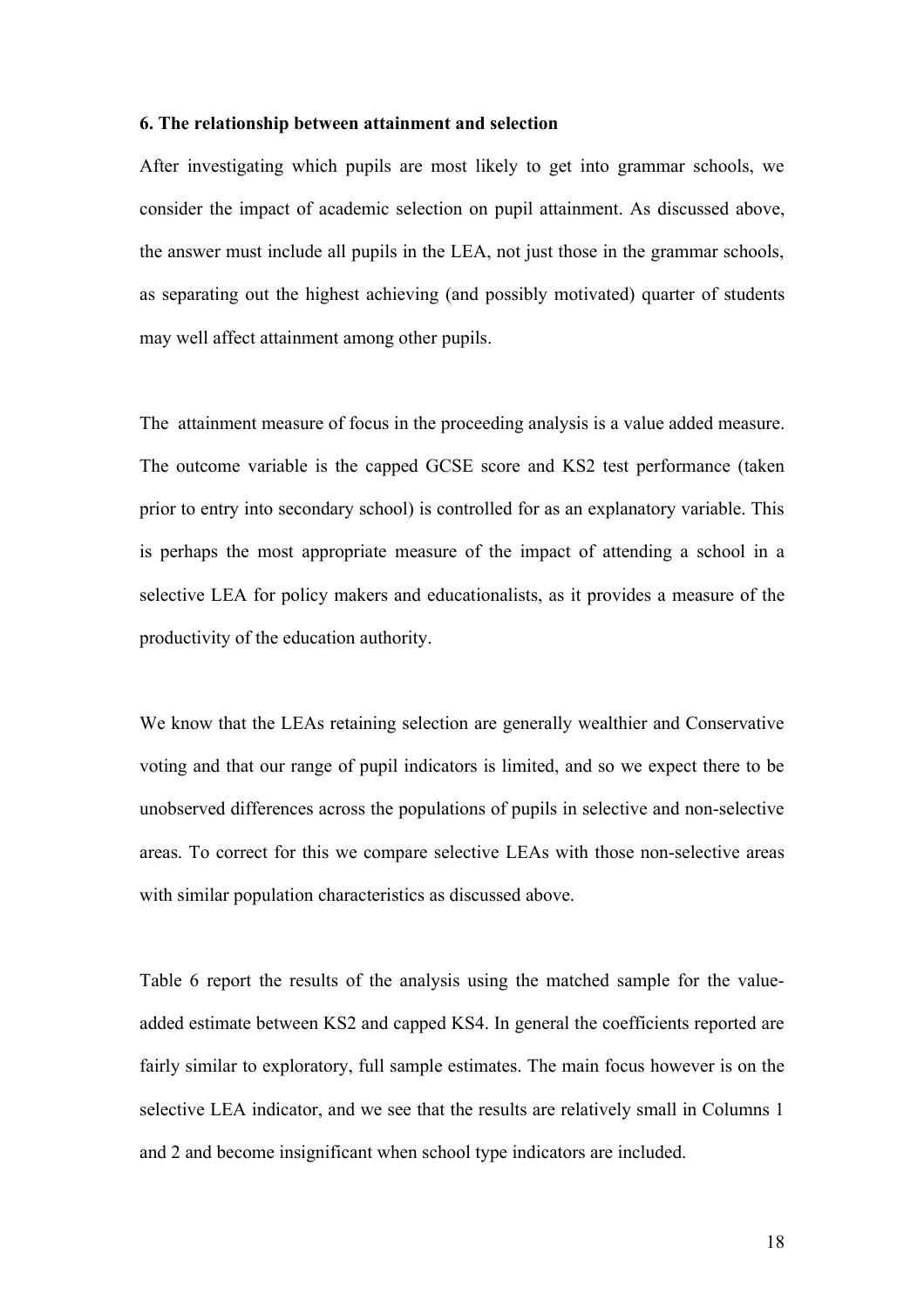The key conclusion from this section is clear; once we condition on pupil characteristics, crucially including prior (KS2) attainment, then the effect of being in a selective LEA to a similar non-selective LEA is not substantial. Further, the small degree of overall higher attainment in selective LEAs is associated entirely with greater use of single-sex and religious schools. However, if these school types are also engaged in a form of selection it may be appropriate to focus more attention on the results in column 2 rather than column 3. At most, selective LEAs raise attainment for all their students by less than 1 GCSE grade. The lower bound estimate is that they have no effect at all; the difference depends on how we treat the fact that so many grammar schools are also single-sex schools. This conclusion is not sensitive to alternative matching rules.

So, selective LEAs are not substantially more successful in raising attainment for their pupils than non-selective areas, on average. We now focus on whether attending a grammar over a non-grammar in a selective area makes any difference to outcome. As this selection into grammar is undertaken on ability (and we therefore expect differences in raw output as a characteristic of the selection process) we only use models based on value-added from now on.

#### **Does getting into a grammar make a difference to attainment?**

In Table 7 the selective LEA dummy is split into two groups; those attending grammar schools and those attending non-grammar schools. The results show that (the 1/4 of) pupils attending grammar schools are achieving substantially better value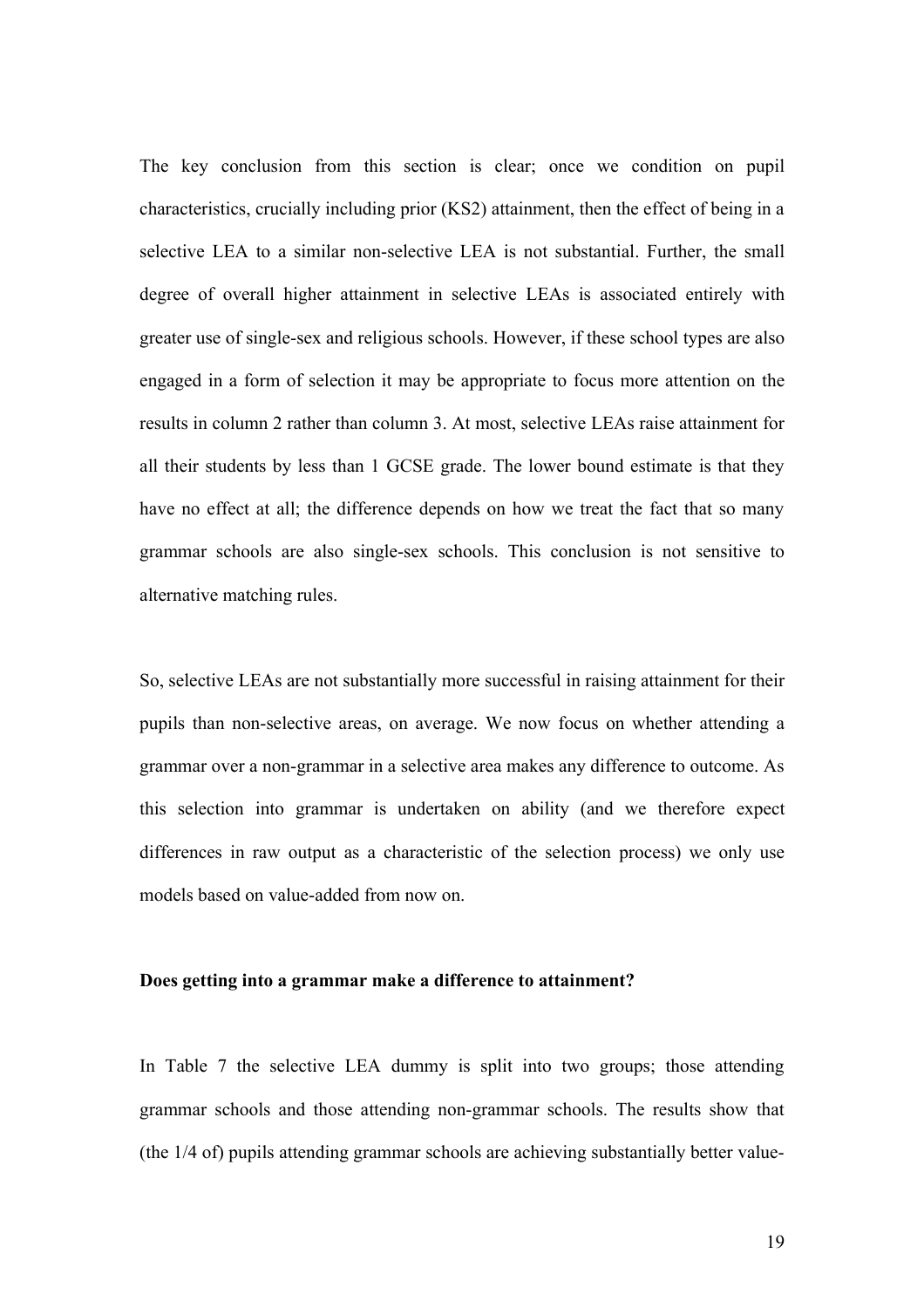added results than pupils of similar ability in non-selective areas with similar population characteristics. The students attending non-grammar schools in selective areas are doing slightly worse than their equivalent in the matched areas, although these estimates are statistically borderline. As the estimates presented are for the whole population of pupils in one year (rather than a sample) the point estimates are differences in conditional means between the populations. The impression formed is that getting into a grammar school is beneficial to pupils by a substantial margin; those not achieving a place do slightly less well. The final column, Column 4, suggests this is partly due to the crowding of FSM pupils into these schools, because once the proportion of the school eligible for FSM is taken into account the underachievement of pupils in non-grammar schools disappears and the positive grammar school effect is reduced by a quarter.

These results are robust to the method of matching employed. Using the same specification as that of column 3 in table 7, we consider several different alternative matching techniques. As shown in table 8, the key point estimates do not substantially vary across these different matching methods.

To confirm the importance of attaining a grammar school place we now focus on 'borderline' pupils - those with KS2 grades putting them in group 7 or 8, where most pupils do not attend grammar school, and group 9 where typically, they do (if in selective areas). This focus on the borderline provides a local treatment effect. Those who make it to grammar schools are on average only a fraction more able than those who do not and if, when compared to those in non-grammar areas, falling either side of the line is important we can ascertain that it is the grammar school place that is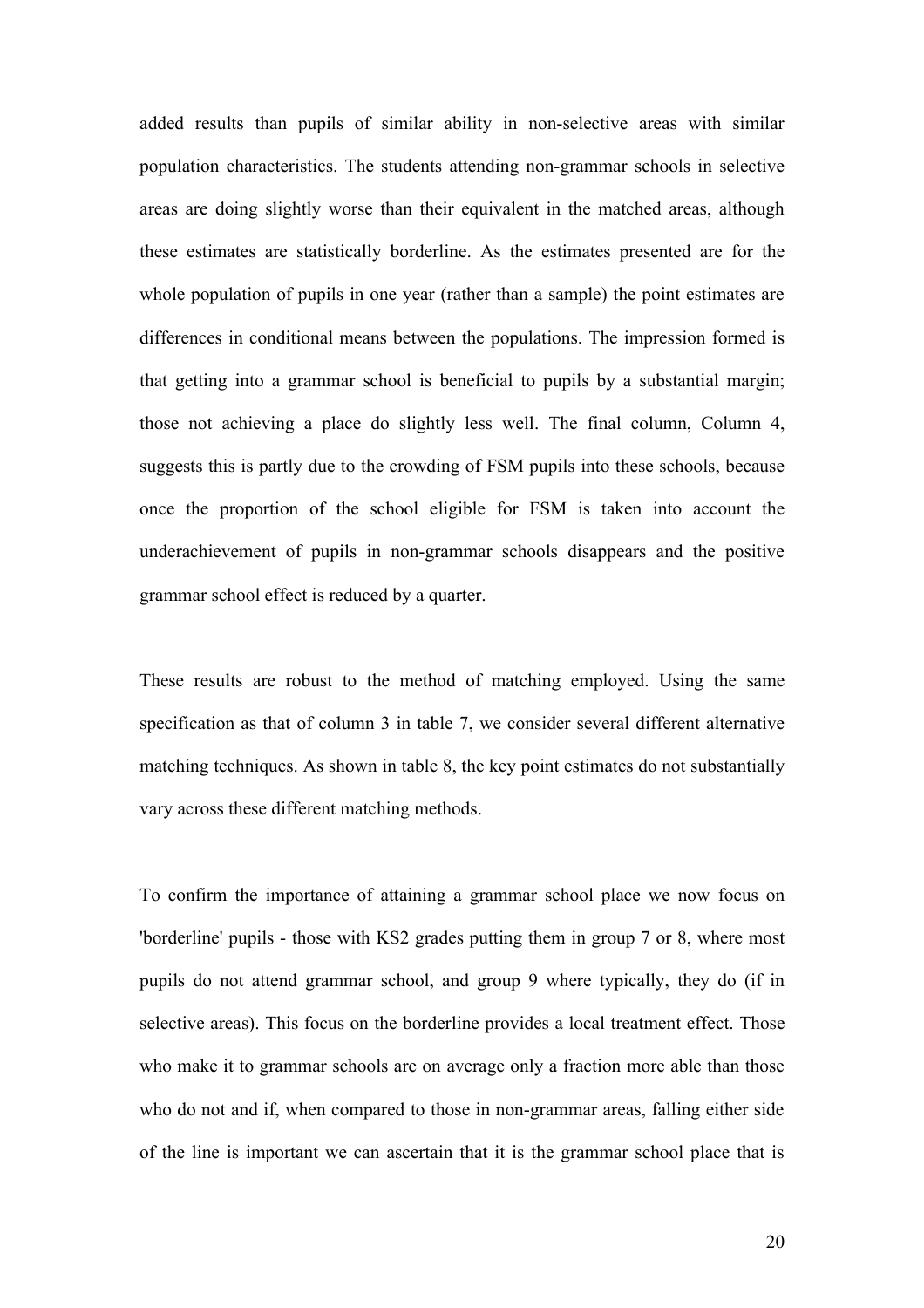making the difference. Table 9 shows that for borderline pupils the effect of making it into a grammar school is even more marked than it is for all those attending grammars. By inference very highly able children benefit less from grammar schools, although this will in part be explained by the ceiling on achievement at GCSE (since it is not possible to get more than 8 points per examination). The small penalty for not getting into a grammar school is very similar to previous estimates. So within selective LEAs, gaining entry into a grammar school appears to be extremely beneficial, whilst failing to make it results in pupils only marginally underachieving compared with those with similar ability in the matched non-selective areas. This high achievement is focused especially on borderline students who make it into grammar schools.

### **Free School Meals and selection**

As noted in Section 4, children eligible for FSM are substantially under represented in grammar schools and this applies even when we control for ability as measured by the KS2 test scores. Thus, as shown in Table 2, even highly able poor children are not attending grammar schools and the question remains whether the selective system is beneficial or harmful to these poorer children. We start then by repeating earlier analysis but report results for FSM children separately from non-FSM pupils. We can thus assess whether entry to grammar schools is especially beneficial to poorer children and what happens to those from poorer families attending other schools in selective areas. Tables 13 and 14 are similar to Table 9 but report information on non-FSM (Table 10) and FSM children (Table 11) separately. For the larger non-FSM sample these results look very similar to those reported earlier. Grammar schools achieve a mark-up in attainment whilst others are achieving about the same as non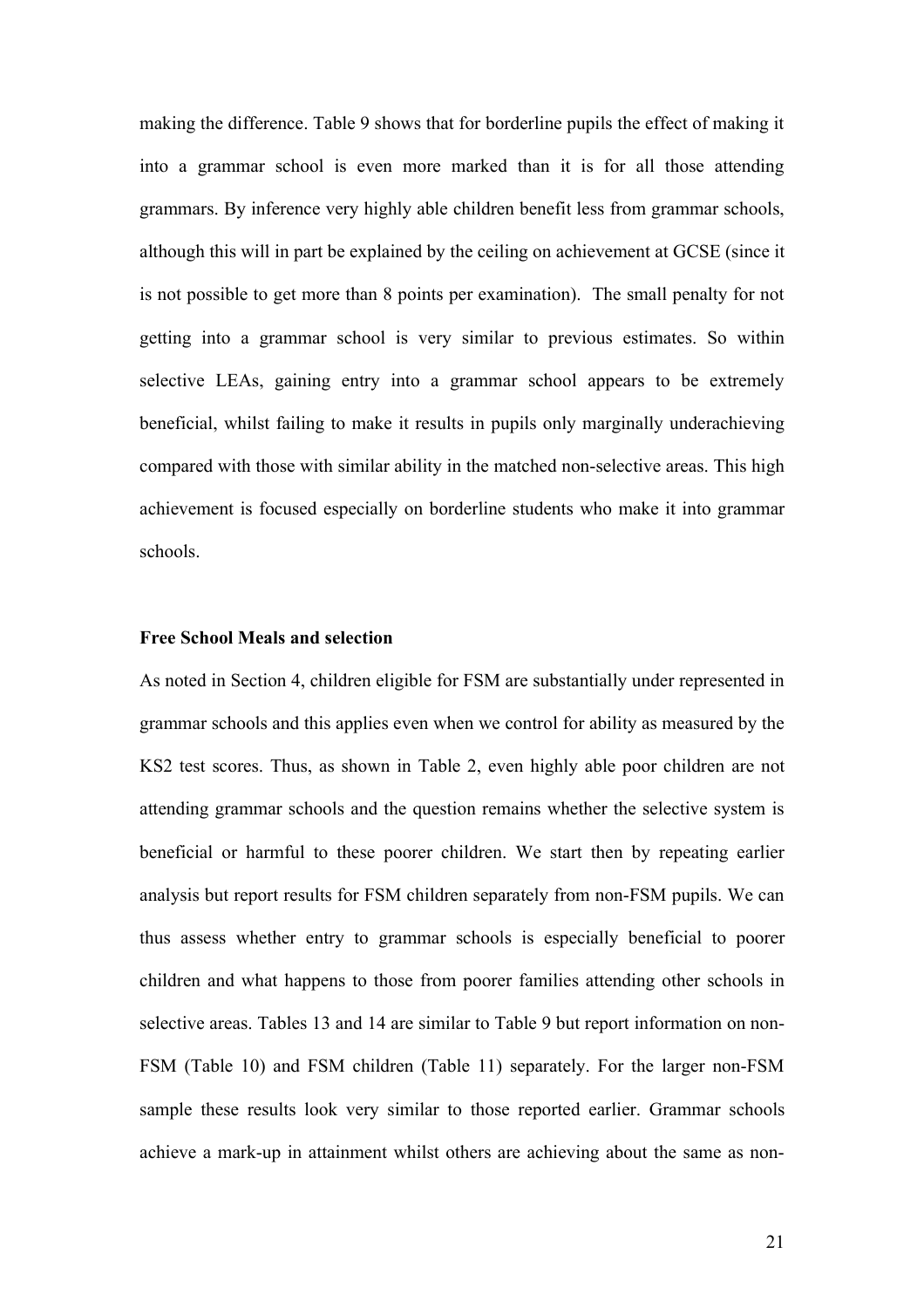FSM children elsewhere in the country. FSM pupils (Table 11) who make it to grammar schools (a small minority) are benefiting even more substantially from making it into these elite schools. For FSM pupils the gains to attending a grammar school are more substantive (around 7 to 8 grade points) without extra penalties for those not making it. Hence the overall picture is that the minority of high ability pupils who are eligible for FSM achieve high attainment in grammar schools.

#### **Potential biases in our estimates of grammar school effect**

Our data contains KS2 test results rather than the  $11+$  results used to determine entry to grammar schools. If the 11+ results contain superior information that allows grammars to distinguish more finely between pupils, or if grammars supplement the test results with additional information (interviews, pupil reports etc.), then our parameter estimates of the effects of attending a grammar school will be upwardly biased.

Our main model of focus is:

$$
GCSE_i = \beta_1 GRAMMAR_i + \beta_2 ability_i + X_i'\beta_3 + \varepsilon_i
$$

where X is a vector containing other personal and school characteristics. There is no perfect measure of ability; grammar schools are proxying for it with 11+ and in our data we observe an alternative proxy - KS2 scores. Our concern is that the difference between these two ability proxies is not merely noise, but contains information on the pupil's ability that may be used to determine grammar school admission. This extra information is denoted as  $z_i$  below :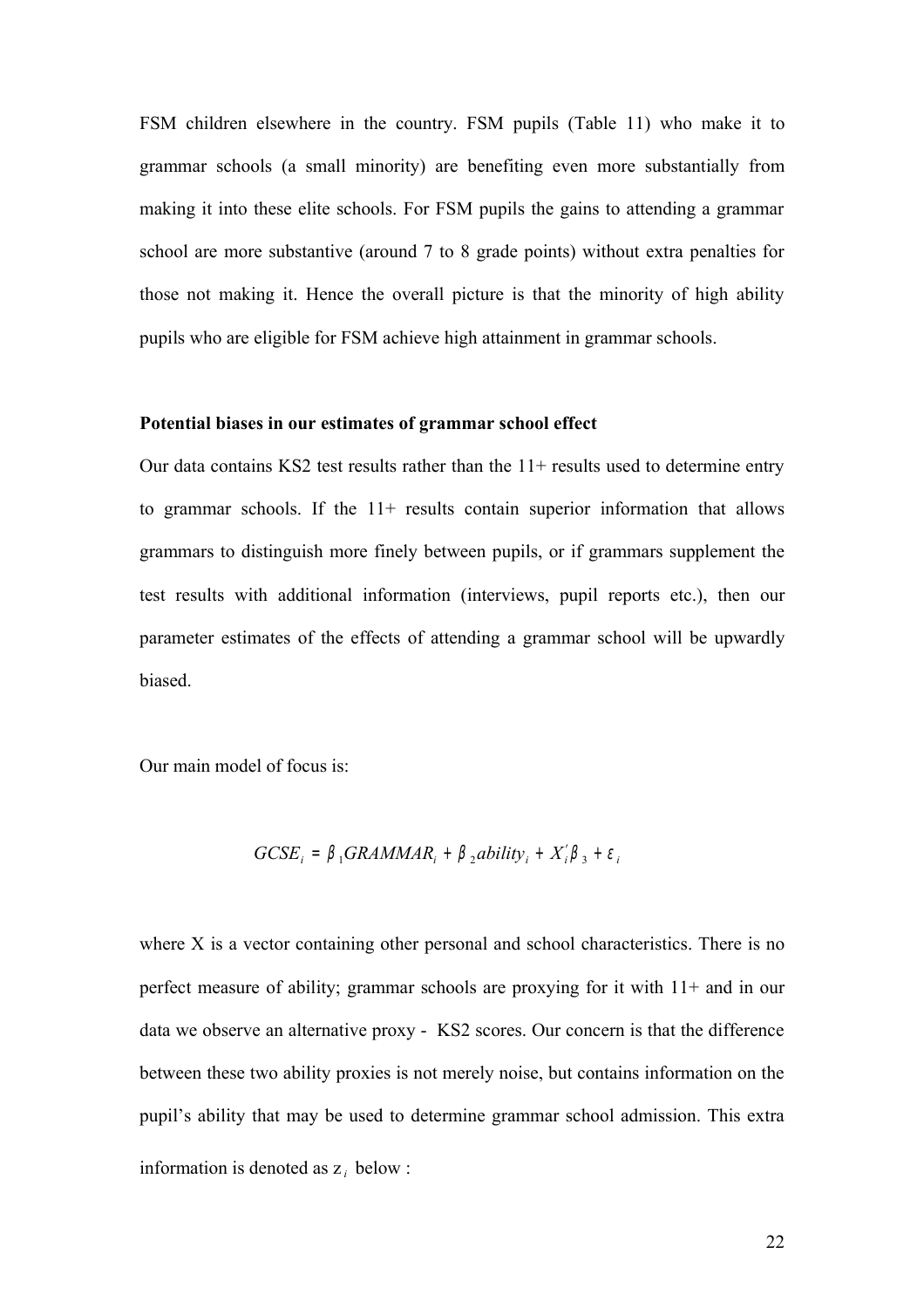$$
11 plus_i = KS2_i + z_i
$$

with Corr(GRAMMAR<sub>*i*</sub>, $z_i$ )>0 and Corr(ability<sub>*i*</sub>, $z_i$ )>0

In this case, our regression specification can be re-written as:

$$
GCSE_i = \beta_1 GRAMMAR_i + \beta_2 KS2_i + X_i'\beta_3 + \eta_i
$$

where  $\eta_i = z_i + \xi_i$  and  $\xi_i$  is a random error. In this case  $\beta_1$  is both (upwardly) biased and inconsistent.

In order to estimate the true effect that selective education has on performance, we implement an IV approach. As shown in Table 2, grammar schools take account of the lower attainment of younger pupils when setting entry requirements. However, these age-adjustments are incomplete and older pupils are still more likely to gain entrance than their younger counterparts. 26.5% of those born in the first four months of the academic year (September-December) attend a grammar school within selective LEAs, compared to only 22.4% of those born in the last four months of the year (May-August). This differential exposure to selective education by within-year age forms the basis of our identification strategy. So long as within-year age is orthogonal to true ability, we can use it as an exogenous source of variation in exposure to grammar treatment.

The remaining analysis focuses on a subset of borderline ability pupils within a window of interest related to the attendance differential between the old and young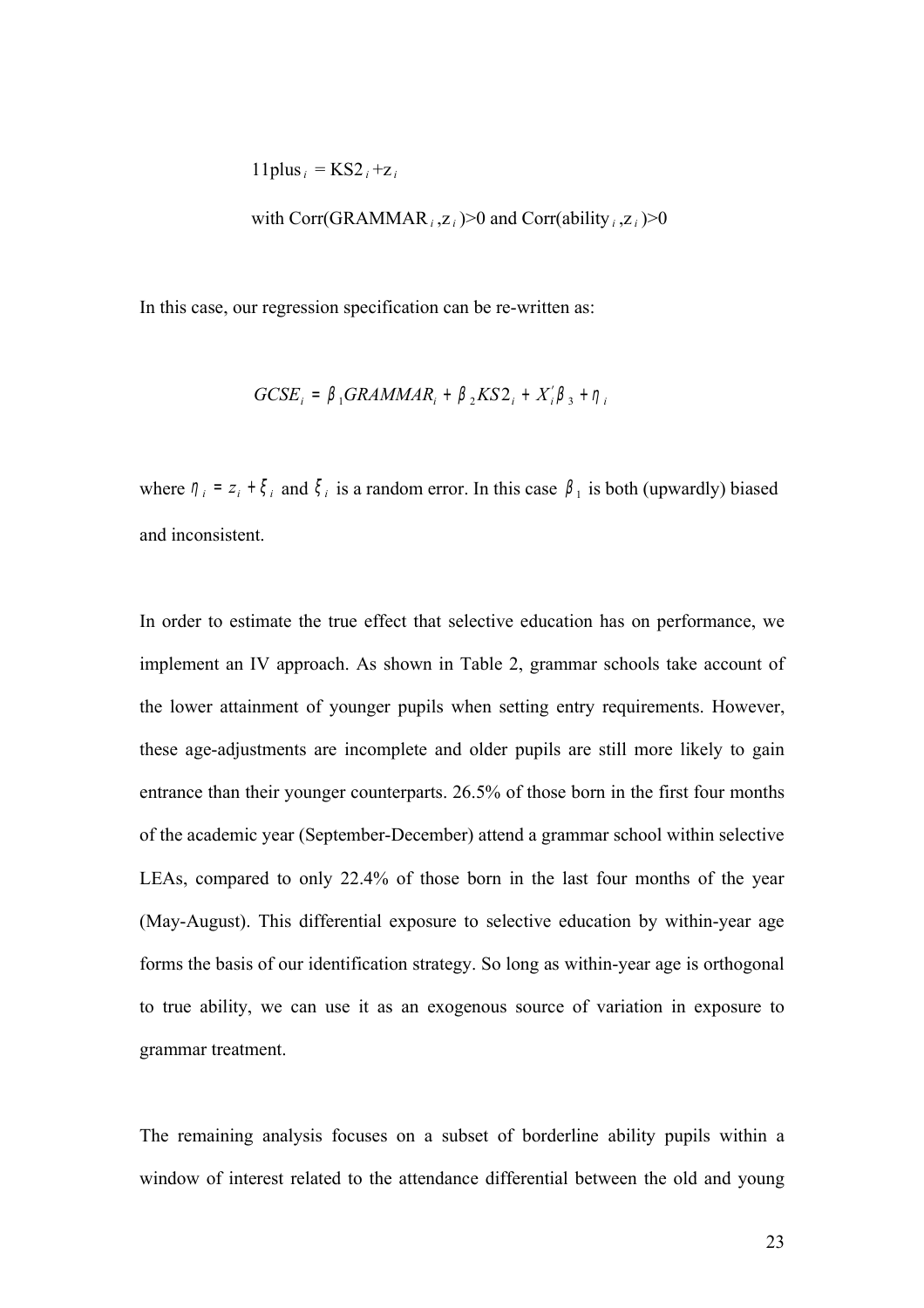sub-groups. In this section of analysis, we omit those pupils born in the middle four months of the academic year. For every selective LEA we run a separate logit regression of the probability of attending a grammar:

 $Pr(\text{grammar}_i) = f(\text{gender}_i, \text{FSM}_i, \text{SEN}_i, \text{English not mother tongue}_i, \text{ethnicity}_i, \text{KS2}_i)$ 

From this we obtain the propensity to attend a grammar school (and predict the propensity (out of sample) for each selective LEAs' respective matched counterparts). Old and young pupils are then ranked (in a descending order) separately on their propensity, which we then convert to a percentage. At this point, we restrict the sample to those pupils with propensity ranking percentages lying in-between the LEA's percentage of young and old pupils within grammar schools<sup>[10](#page-23-0)</sup>. As noted above, this window of interest has a mean width of  $4\frac{1}{1}$ . It is within this window that withinyear age will be the strongest in terms of predicting exposure to grammar school. Given that the propensity score is non-continuous, in some LEAs pupils who are equally likely to attend a grammar straddle the window, thus yielding a different subsample with each run. Thus we run the analysis 100 times, and weight pupils by the frequency with which they are observed in the window.

Within-year age has a direct effect on attainment at 16: in both selective and nonselective LEAs, older pupils achieve higher GCSE scores. Before we can use being old within-year as an instrument for grammar school exposure, it is first necessary to remove this direct age effect. We do this by regressing GSCE score on a dummy for

<span id="page-23-0"></span><sup>&</sup>lt;sup>10</sup> We construct the equivalent window in each selective LEAs matched counterparts, thus enabling us to compare equivalent pupils.

<span id="page-23-1"></span><sup>&</sup>lt;sup>11</sup> The width of the window varies considerably across the LEAs, with a range of 1.3%-11.5%. 2 of the 19 Selective LEAs in our data had admission systems that more than offset for the lower 11+

attainment of younger pupils – the proportion of young pupils attending grammar schools exceed the proportion of old pupils. We omit these 2 LEAs from this section of analysis.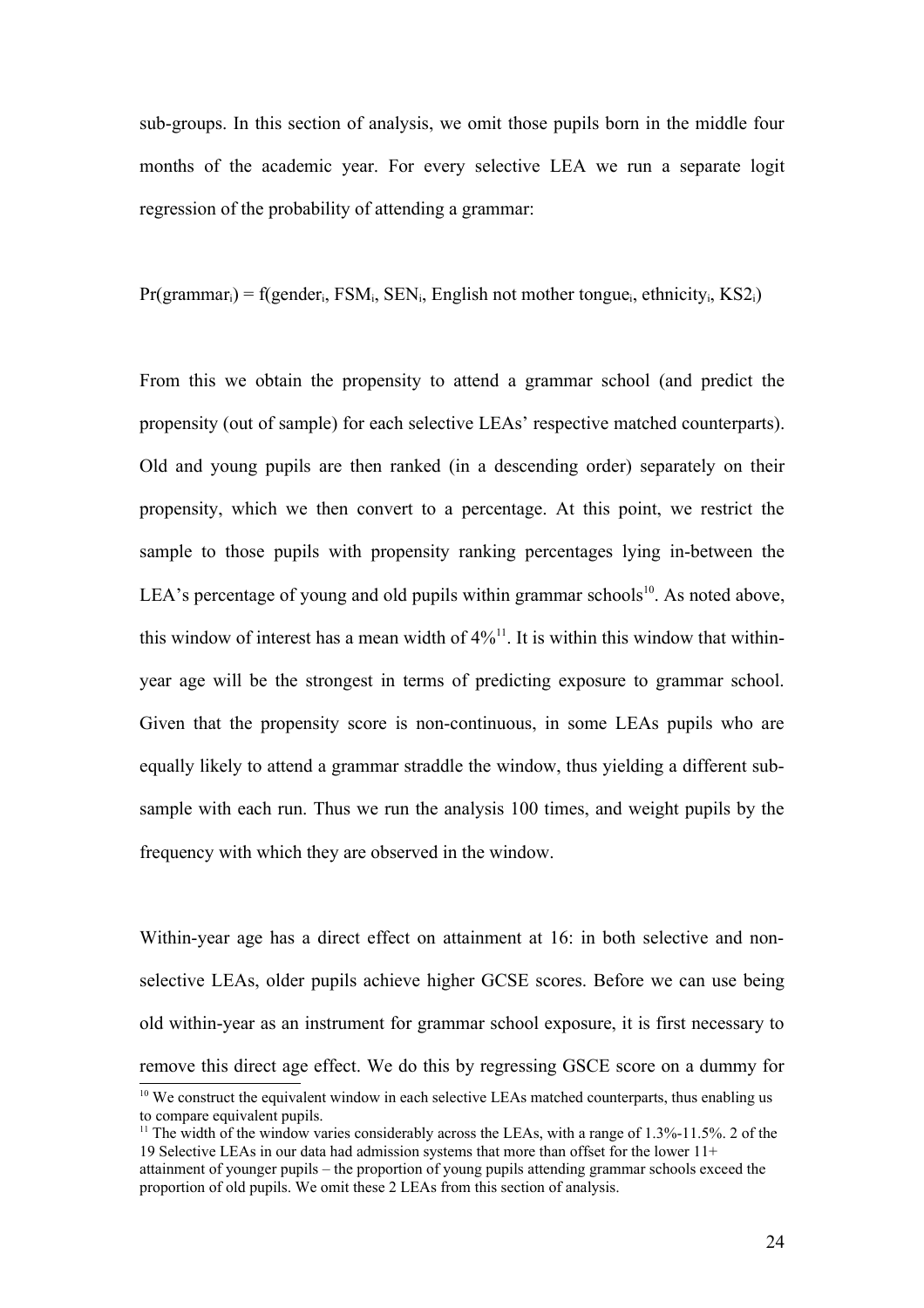being old within-year in the matched LEAs. As there are no grammar schools in these LEAs, this relationship should only pick up the direct age effect<sup>[12](#page-24-0)</sup>. We then subtract this age coefficient from the GCSE scores of those pupils in the selective LEAs, leaving us with an excess GCSE score, net of a direct age effect:

$$
Excess_i = GCSE_i - \hat{\beta}_{MATCH} OLD_i
$$

The only way in which being old within-year should now affect attainment for those in selective LEAs is indirectly, via exogenously raising the likelihood of attending a grammar school.

The use of age within school year is similar to Angrist and Krueger (1991) who use birth quarter as an instrument for amount of education received. There is a concern that birth timing may influence other aspects of child development and hence reflects more than just extra schooling. Such a criticism has less validity here because the model is based on a change in attainment between ages 11 and 16 in selective LEAs and is normalised on development differences across child age from the non-selective areas. There is no obvious reason to suggest younger or older children within a school year develop at different rates in selective versus similar non-selective areas other than through exposure to Grammar schools.

We first run a series of OLS regressions on the subset of pupils within the window of interest to ascertain the magnitude of the potential bias. These results are found in

<span id="page-24-0"></span><sup>&</sup>lt;sup>12</sup> Within our borderline selective LEA sample, there are more older males than females. In order that we do not conflate being old with being male, we also remove the effect of gender on attainment, allowing this coefficient to differ across the age groups. Thus:

 $Excess_i = GCSE_i - \hat{\beta}_{MATCH}$  *old*<sub>*i*</sub>  $+\hat{\delta}_{MATCH}$  *male*<sub>*i*</sub>  $+\hat{\alpha}_{MATCH}$  *male*<sub>*i*</sub>  $*$  *old*<sub>*i*</sub>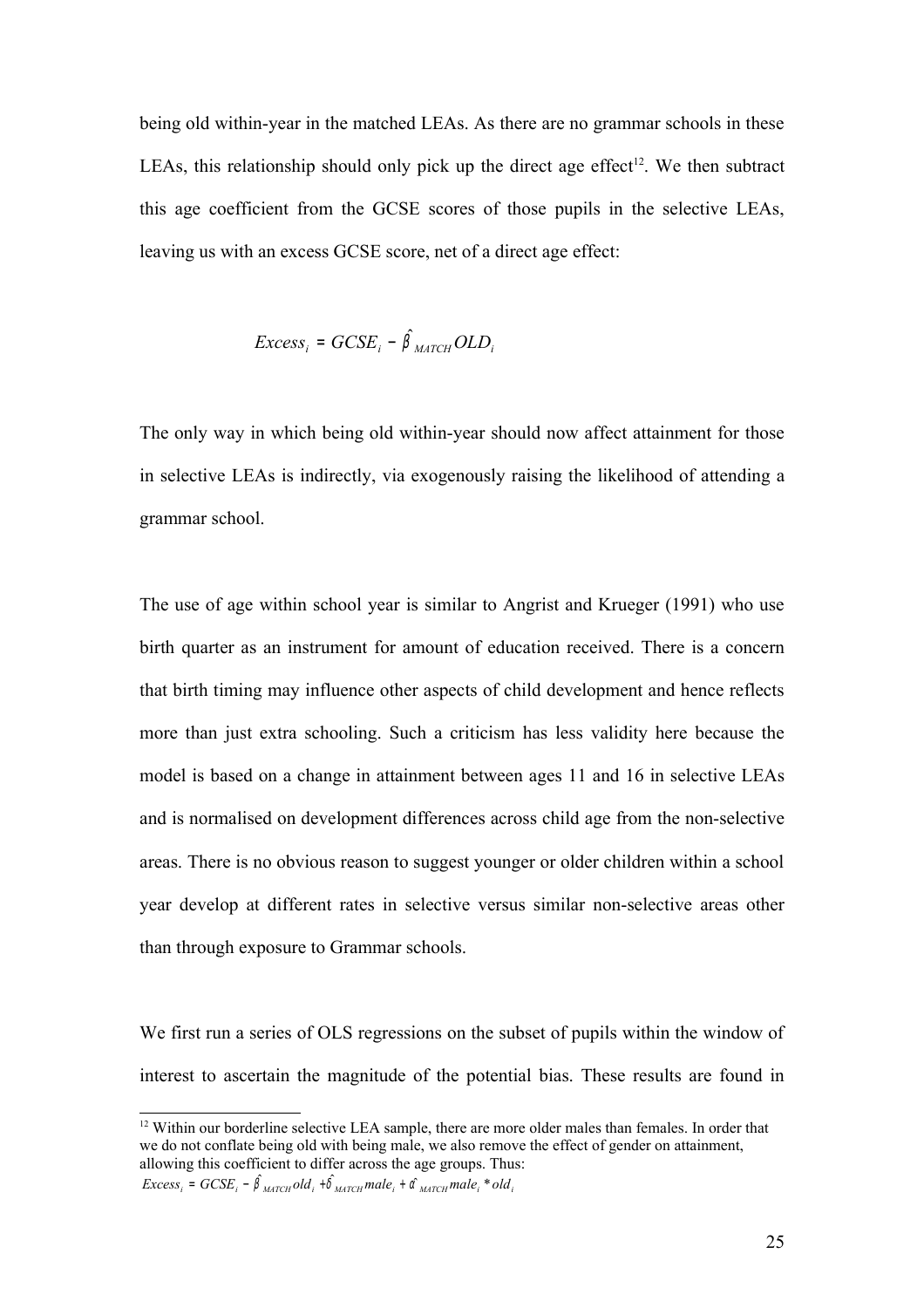Table 12. As we are considering a similar pool of borderline pupils, it is not surprising that the coefficient on attending a grammar (relative to not attending a grammar within the selective LEAs) is similar to the difference between the point estimates of attending a grammar and not attending one reported in Table 9.

We then repeat the analyses using IV estimation, reporting the results in table 13. The 1<sup>st</sup> stage regressions are reported in table A.3 in the appendix. The instrument performs well and is fairly strong, with F statistics ranging from 23 to just under 28 for the three different specifications.

The IV point estimates for attending a grammar are smaller than the OLS equivalents, highlighting an upward bias to the OLS coefficients. Controlling for pupil characteristics and school type variables, we estimate the effect of attending a grammar school as 5.8 age-adjusted GCSE points, 24% smaller than the OLS estimate. Hence we believe that the estimates of the attainment gap between those getting into grammar schools over those that don't, reported in Tables 12-15 are upwardly biased by a factor of 1.25). Taking model 3 of Table 7, the quarter of pupils attending a grammar in selective LEAs have higher attainment by 3.5 GCSE grades and the three-quarters who do not are disadvantaged by around half a grade.

#### **8. Conclusions**

This research has investigated the impact of retaining academic selection at age 11. The answers are very clear. Overall there is little or no impact on attainment, but the quarter of children educated in grammar schools do substantially (around 3.5 grade points) better than their peers in similar non-selective areas. This is equivalent to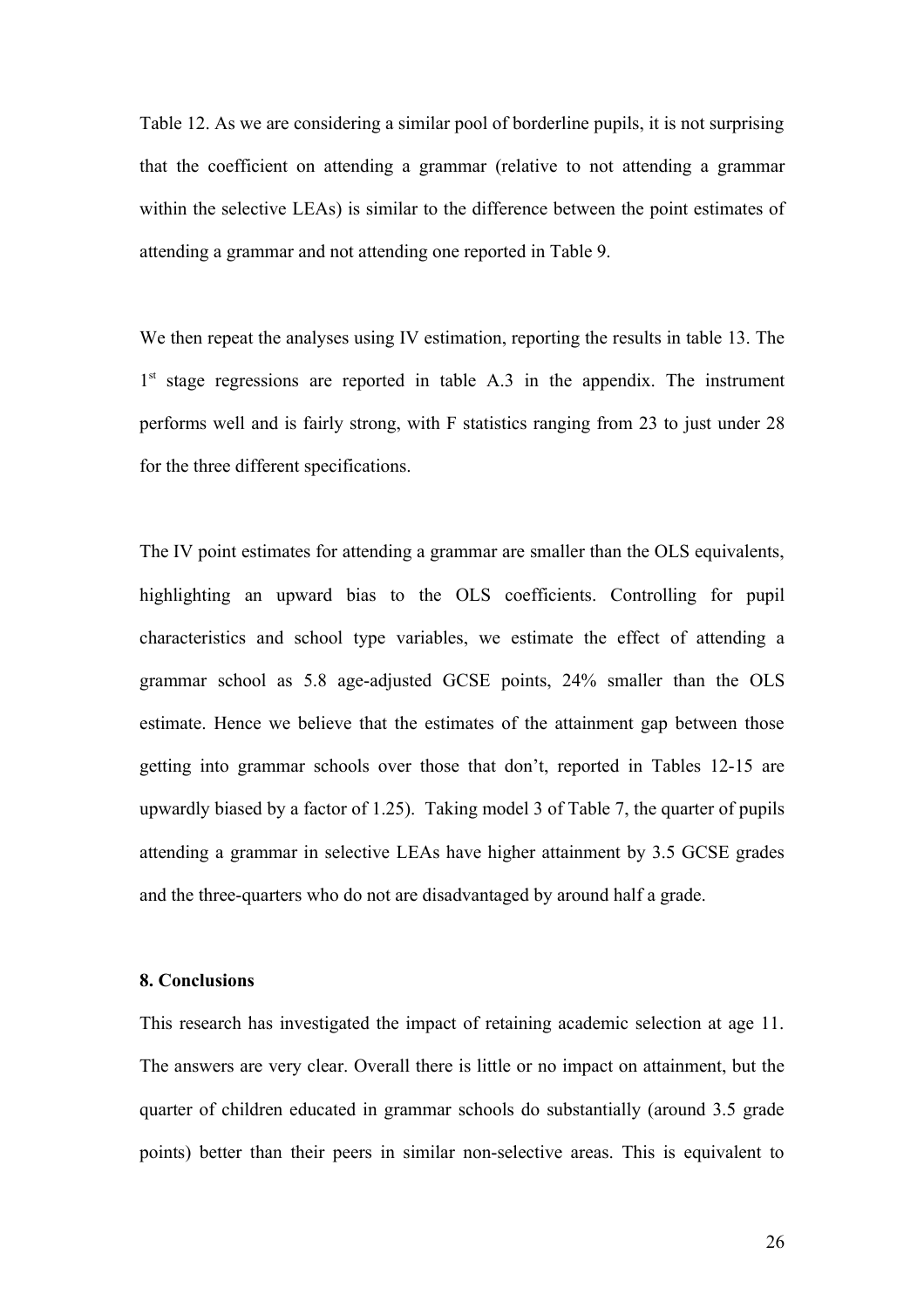raising 3½ GCSEs from a grade 'C' to a 'B'. The other three-quarters of children not making it into grammar schools are disadvantaged by  $\frac{1}{2}$  a grade point. In part these effects stem from the substantive under-representation of poorer and special-needs children in grammar schools. Of high ability children (KS2 groups 9-11) only 32% of those who are FSM eligible attend grammar schools as opposed to 60% of non-FSM children. The change in the social mix of schools raises attainment in the grammar schools but has moderately adverse effects for the rest. The paradox is that for the minority of poor children who do gain a place in a grammar school the advantage this bestows appears to be greater than for more affluent children. If access could be widened then the case for keeping selective education would be greatly enhanced.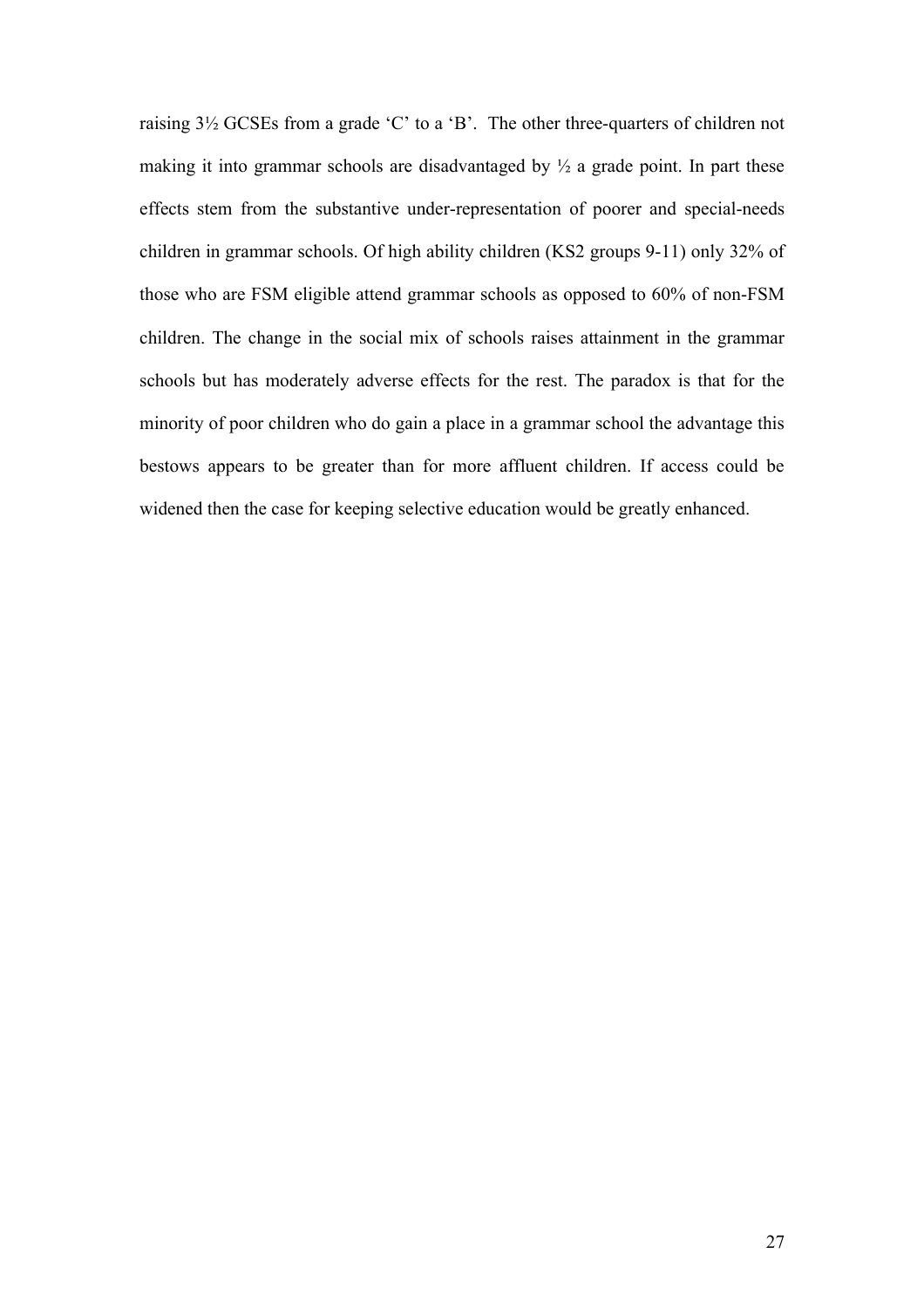References:

Angrist, J and Krueger, A. (1991) Does Compulsory School Attendance Affect Schooling and Earnings? Quarterly Journal of Economics November, 106:4 pp 979- 1014

Edwards T. and Tomlinson, S. (2002) *Selection isn't Working. Diversity standards and inequality in secondary schools* Catalyst working paper

Feinstein, L. and Symons, J. (1997) *Attainment in Secondary school* Oxford Economic Papers, 51, 300-321

Gibbons, S. (2002) *Neighbourhood effects on educational achievement: evidence from the census and national child development study.* Centre for the Economics of Education

Gibbons, S. and Machin, S. (2003) Valuing English primary schools *Journal of Urban Economics*. Volume (Year): 53 (2003)

Hoxby, C. M. (2000) Peer effects in the classroom: learning form gender and race variation NBER Working Paper 7867.

Jesson, D. (2000) *The comparative evaluation of GCSE Value-Added performance by type of school and LEA.* University of York discussion paper.

Kennedy, M. (2002) *Does change manage to add value? A study into the management of change in a boys Grammar School and its impact upon the achievement of students ECXRMM102 Dissertation*

Schagen, S. and Schagen, I. (2001) *The impact of the structure of secondary education in Slough.* NFER Final Report

I Schagen & S Schagen *The Impact of Selection on Pupil Performance,*  (NFER presentation)

A Halsey A Heath J Ridge (1980) *Origins and Destination: Family, Class and Education in Modern Britain.* Oxford Clarendon Press

Sullivan, A. and Heath, A.F. (2002) *State and private school in England and Wales*. Sociology Working Papers.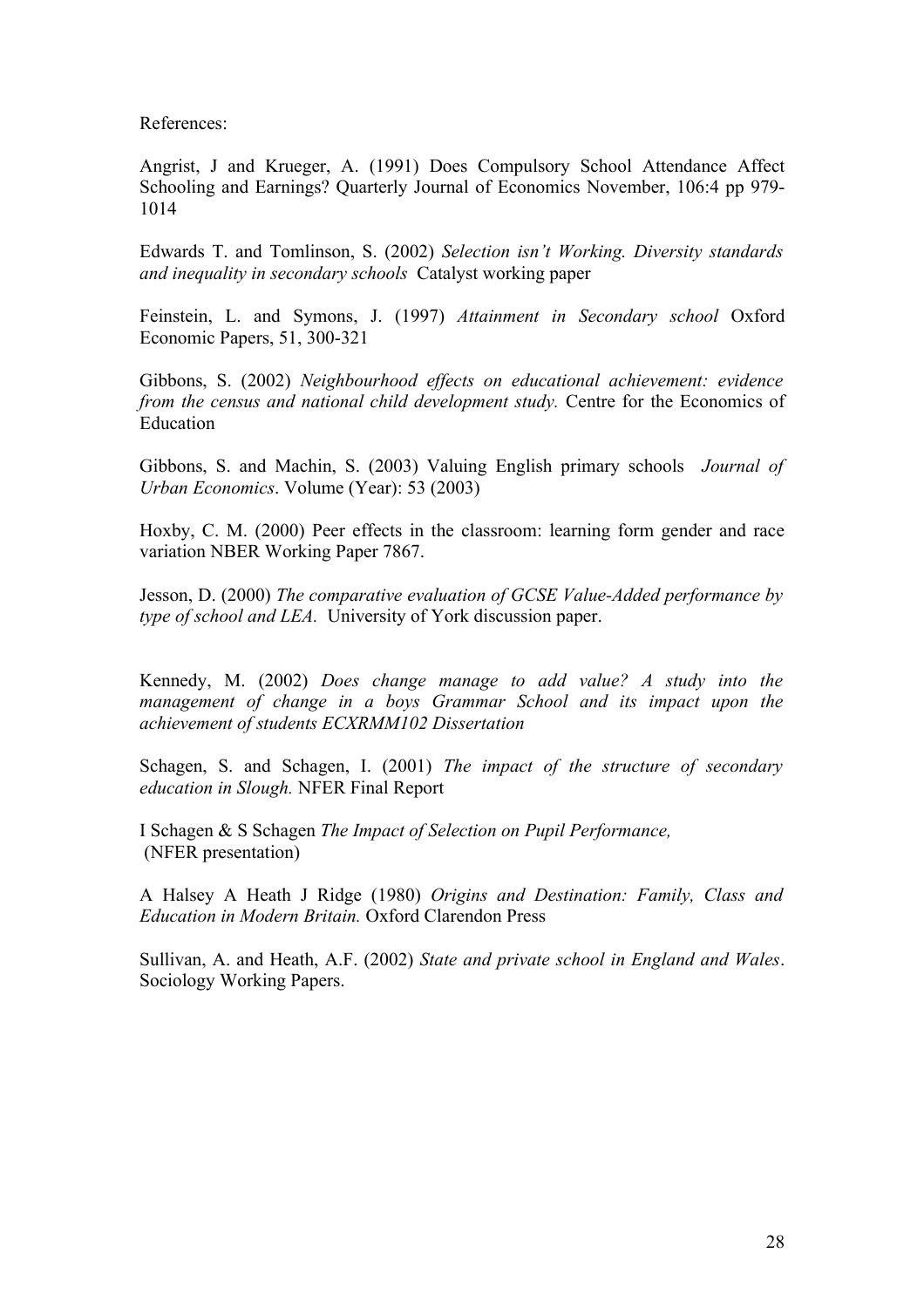| <b>Selective LEAs</b>  | <b>Proportion</b><br>of pupils | KS <sub>2</sub><br>mean | KS3<br>mean     | Total<br><b>GCSE</b><br>points<br>mean | Best 8<br>GCSe<br>grades<br>mean | Free<br><b>School</b><br><b>Meals</b> | <b>English</b><br>as a<br><b>Second</b><br>Language | <b>Special</b><br><b>Educational</b><br><b>Needs</b> | White          | <b>Black</b>   | Asian          | Other<br>ethnic<br>groups | Average<br>age<br>within<br>school<br>year<br>(months) | <b>Boys</b>    |
|------------------------|--------------------------------|-------------------------|-----------------|----------------------------------------|----------------------------------|---------------------------------------|-----------------------------------------------------|------------------------------------------------------|----------------|----------------|----------------|---------------------------|--------------------------------------------------------|----------------|
| Non grammar<br>schools | 75.67%                         | 25.00<br>(3.83)         | 32.11<br>(5.72) | 37.90<br>(17.55)                       | 33.32<br>(13.59)                 | 0.12<br>(0.33)                        | 0.05<br>(0.23)                                      | 0.20<br>(0.40)                                       | 0.88<br>(0.32) | 0.02<br>(0.13) | 0.04<br>(0.18) | 0.02<br>(0.13)            | 6.34<br>(3.48)                                         | 0.51<br>(0.50) |
| <b>Grammar</b> schools | 24.23%                         | 30.33<br>(2.38)         | 42.29<br>(3.59) | 62.68<br>(11.69)                       | 51.99<br>(7.43)                  | 0.02<br>(0.15)                        | 0.04<br>(0.21)                                      | 0.04<br>(0.19)                                       | 0.88<br>(0.32) | 0.01<br>(0.09) | 0.04<br>(0.20) | 0.03<br>(0.16)            | 6.66<br>(3.47)                                         | 0.48<br>(0.50) |
| Total                  | 100%                           | 26.30<br>(4.21)         | 34.61<br>(6.86) | 43.92<br>(19.47)                       | 37.86<br>(14.73)                 | 0.10<br>(0.30)                        | 0.05<br>(0.22)                                      | 0.16<br>(0.37)                                       | 0.88<br>(0.32) | 0.01<br>(0.12) | 0.04<br>(0.19) | 0.02<br>(0.14)            | 6.42<br>(3.48)                                         | 0.50<br>(0.50) |

**Table 1 Descriptive Statistics of the populations of grammar schools and non grammar schools within selective areas.**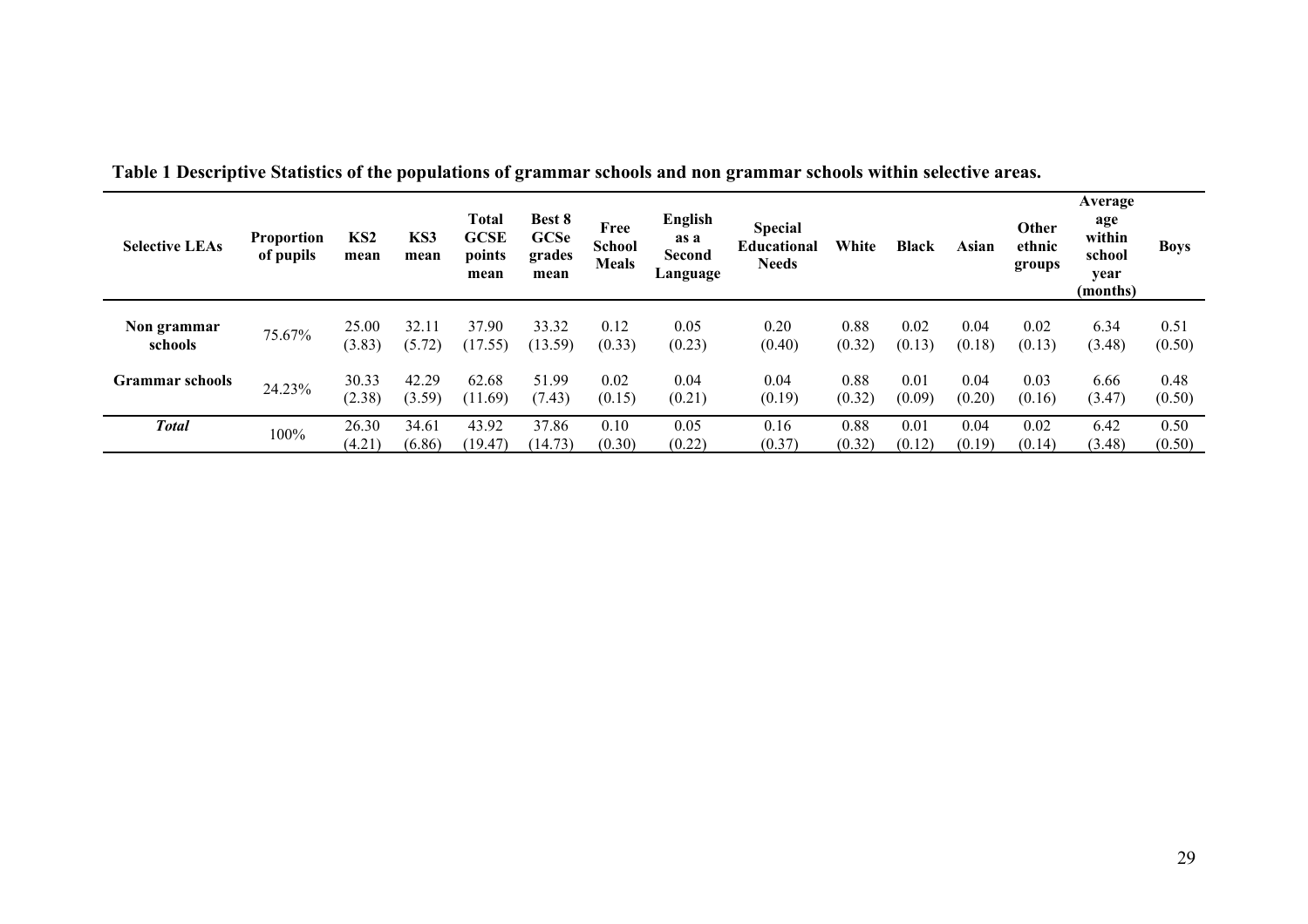| Model                                  | (1)          | (2)                                                            | (3)                                | (4)                                    |
|----------------------------------------|--------------|----------------------------------------------------------------|------------------------------------|----------------------------------------|
|                                        | All pupils   | Highest 20% of<br><b>KS2</b> ability<br><b>KS2</b> score 10-11 | <b>Borderline</b><br>KS2 score 8-9 | $Sub -$<br>borderline<br>KS2 score 6-7 |
| Within-year age: Old                   | 0.863        | 0.952                                                          | 0.806                              | 0.761                                  |
|                                        | $(4.77)$ **  | (0.94)                                                         | $(5.30)$ **                        | (1.55)                                 |
| Within-year age: Young                 | 1.218        | 1.083                                                          | 1.269                              | 1.401                                  |
|                                        | $(6.26)$ **  | (1.40)                                                         | $(6.06)$ **                        | $(2.34)$ *                             |
| Male                                   | 0.919        | 0.946                                                          | 0.878                              | 1.222                                  |
|                                        | $(3.31)$ **  | (1.25)                                                         | $(3.97)$ **                        | (1.59)                                 |
| <b>Pupil eligible for FSM</b>          | 0.335        | 0.328                                                          | 0.352                              | 0.170                                  |
|                                        | $(16.29)$ ** | $(8.96)$ **                                                    | $(12.52)$ **                       | $(4.54)$ **                            |
| Pupil on special needs register        | 0.627        | 0.984                                                          | 0.601                              | 0.377                                  |
|                                        | $(7.77)$ **  | (0.13)                                                         | $(6.72)$ **                        | $(3.81)$ **                            |
| <b>Pupil mother tongue not English</b> | 0.775        | 0.587                                                          | 0.927                              | 0.780                                  |
|                                        | $(2.98)$ **  | $(3.52)$ **                                                    | (0.70)                             | (0.85)                                 |
| <b>Black</b>                           | 1.149        | 0.962                                                          | 1.282                              | 1.948                                  |
|                                        | (1.07)       | (0.16)                                                         | (1.51)                             | (1.27)                                 |
| <b>Asian, not including Chinese</b>    | 3.489        | 3.031                                                          | 3.251                              | 9.600                                  |
|                                        | $(13.31)$ ** | $(6.11)$ **                                                    | $(9.96)$ **                        | $(7.60)$ **                            |
| Other                                  | 2.437        | 2.571                                                          | 2.111                              | 7.045                                  |
|                                        | $(9.48)$ **  | $(5.48)$ **                                                    | $(6.11)$ **                        | $(6.84)$ **                            |
| <b>KS2</b> controls                    | $\mathbf Y$  | $\mathbf Y$                                                    | $\mathbf Y$                        | $\mathbf Y$                            |
| <b>Observations</b>                    | 60870        | 12110                                                          | 23972                              | 13680                                  |

**Table 2 Logistic regression of Probability of Attending a Grammar School, LEA fixed effects**.

Notes: Absolute value of z statistics in parentheses

\* significant at 5%; \*\* significant at 1%

LEA fixed effects included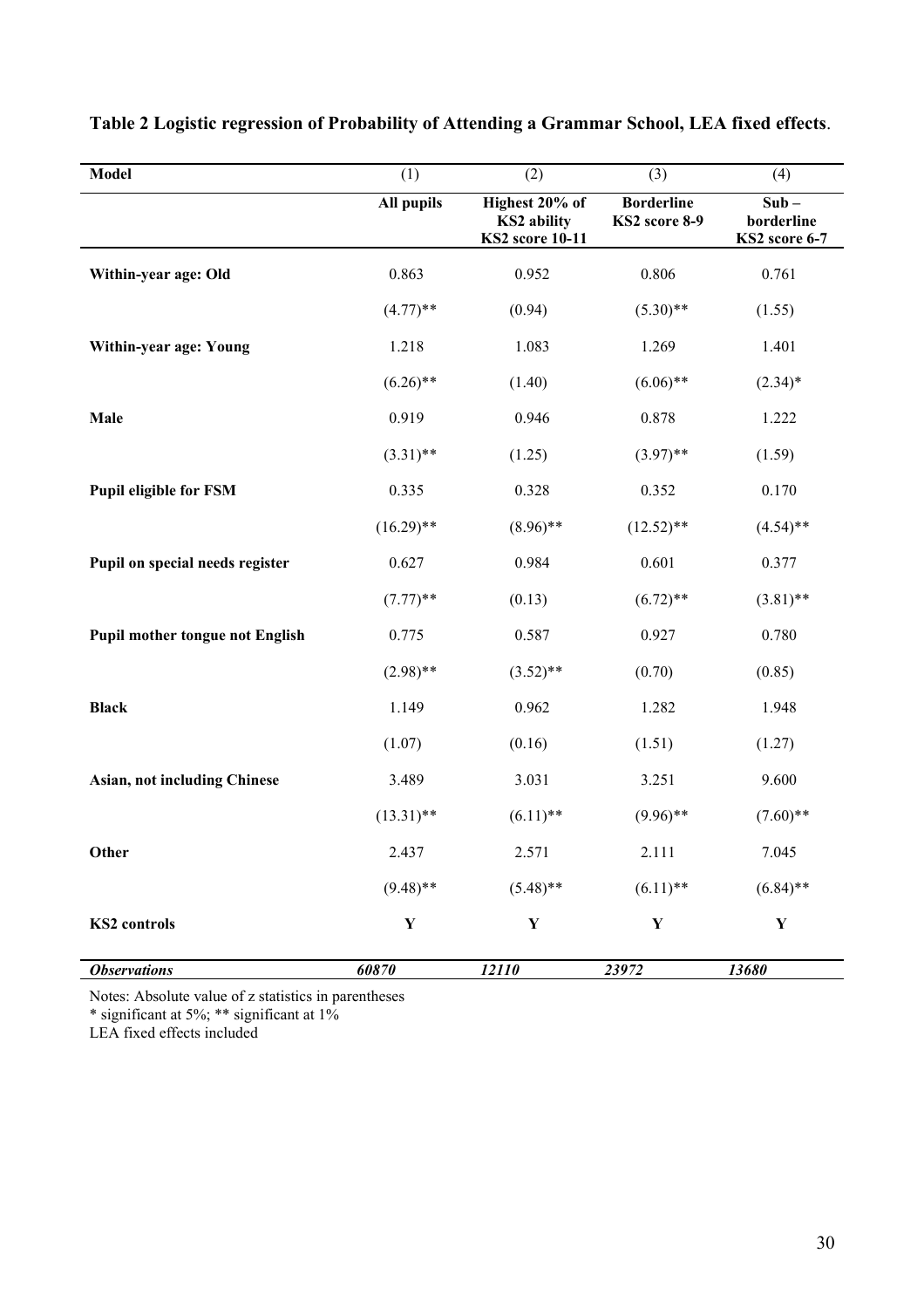| Log likelihood -42.196                        | <b>Selective</b>    |
|-----------------------------------------------|---------------------|
| Pseudo R <sub>2</sub><br>0.256                | $(10\%$ in Grammar) |
| <b>Quartile 1 % Conservative seats</b>        | $-1.871$            |
|                                               | $(2.01)^*$          |
| <b>Quartile 2 % Conservative seats</b>        | $-2.788$            |
|                                               | $(2.43)*$           |
| Quartile 3 % Conservative seats               | $-1.154$            |
|                                               | (1.70)              |
| <b>County LEA</b>                             | $-1.464$            |
|                                               | $(2.01)^*$          |
| Pop density. $\geq 75^{\text{th}}$ Percentile | 1.807               |
|                                               | $(2.28)$ *          |
| <b>LEA</b> percentage FSM                     | $-14.355$           |
|                                               | $(2.66)$ **         |
| Constant                                      | 1.080               |
|                                               | (1.40)              |
| <b>Observations</b>                           | 148                 |

# **Table 3 Logit estimation of the likelihood of being a Selective LEA**

Notes: Absolute value of z statistics in parentheses

\* significant at 5%; \*\* significant at 1%

# **Table 4 Characteristics of Selective LEAs with matched and non-matched non-selective LEAs.**

|                   | % Conservative<br>seats | <b>County LEAs</b> | <b>Population density</b> | <b>LEA</b><br>$%$ FSM |
|-------------------|-------------------------|--------------------|---------------------------|-----------------------|
| Match             | 0.48                    | 0.28               | 2451.52                   | 0.11                  |
|                   | (0.18)                  | (0.46)             | (3658.38)                 | (0.07)                |
| All non selective | 0.28                    | 0.23               | 2460.02                   | 0.16                  |
|                   | (0.20)                  | (0.42)             | (2851.59)                 | (0.1)                 |
| <b>Selective</b>  | 0.47                    | 0.21               | 2383.11                   | 0.11                  |
|                   | (0.2)                   | (0.42)             | (1533.67)                 | (0.05)                |
| <b>Total</b>      | 0.30                    | 0.23               | 2450.14                   | 0.16                  |
|                   | (0.21)                  | (0.42)             | (2714.63)                 | (0.10)                |

# **Table 5 School Characteristics and Populations across Selective and Matched Areas**

| <b>Selective LEAs</b>             | Single sex<br>schools | <b>Religious</b><br>schools | School %<br><b>SEN</b>   | School %<br><b>FSM</b>   | School %<br><b>ESOL</b>  |
|-----------------------------------|-----------------------|-----------------------------|--------------------------|--------------------------|--------------------------|
| Non grammar schools               | 0.16                  | 0.15                        | 0.21                     | 0.13                     | 0.06                     |
| <b>Grammar</b> schools            | 0.74                  | 0.08                        | (0.11)<br>0.05           | (0.10)<br>0.02           | (0.14)<br>0.05           |
| <b>Selective LEA Total</b>        | 0.30                  | 0.14                        | (0.04)<br>0.17           | (0.02)<br>0.10           | (0.08)<br>0.06           |
| <b>Schools in Matched Areas</b>   | 0.06                  | 0.12                        | (0.12)<br>0.18           | (0.10)<br>0.08           | (0.13)<br>0.07           |
| <b>Schools in Unmatched areas</b> | 0.09                  | 0.16                        | (0.10)<br>0.17<br>(0.10) | (0.07)<br>0.15<br>(0.13) | (0.16)<br>0.09<br>(0.18) |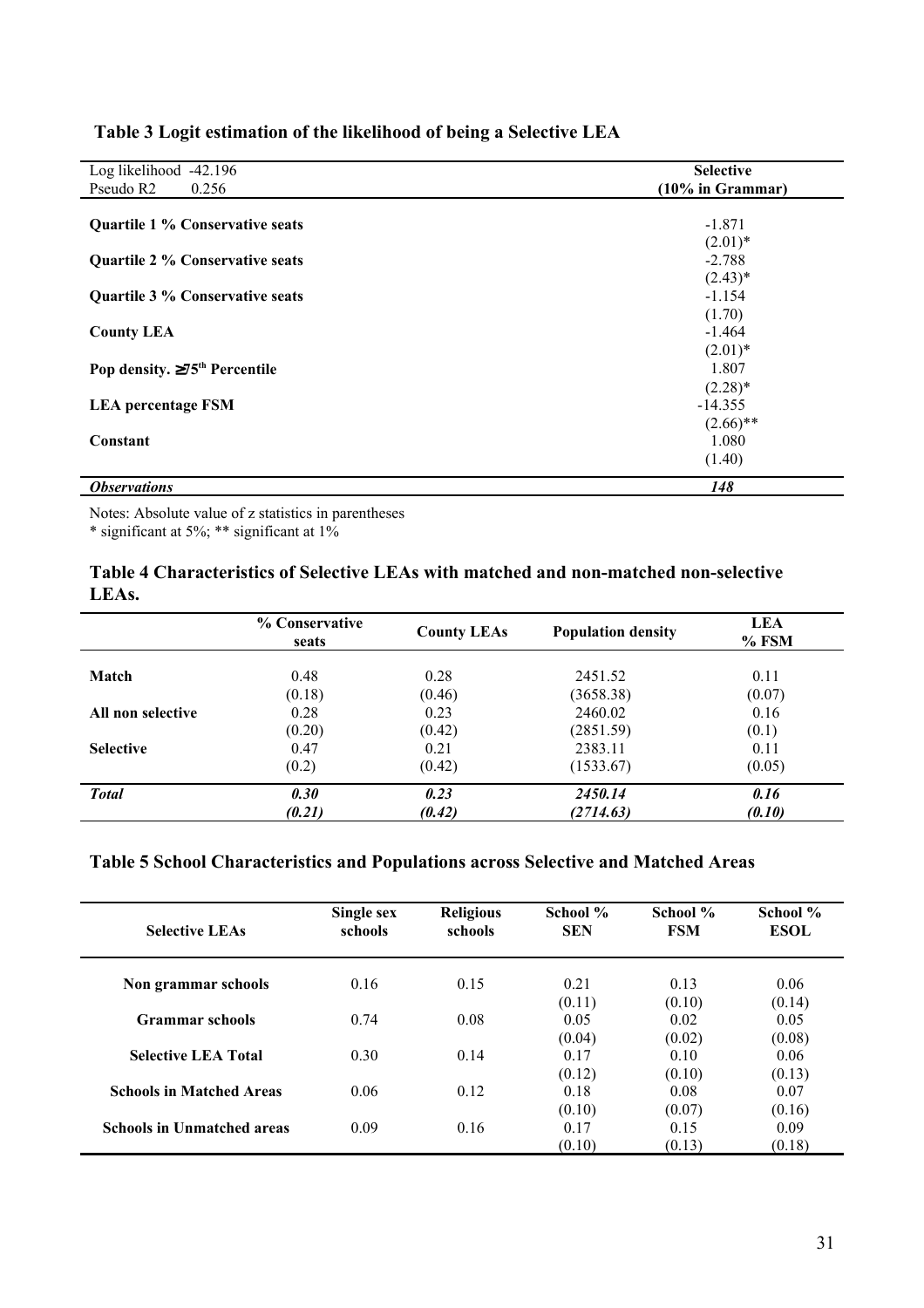| <b>Model</b>                    | (1)                  | (2)                  | (3)                  | (4)                     |
|---------------------------------|----------------------|----------------------|----------------------|-------------------------|
|                                 |                      |                      |                      |                         |
| Selective LEA                   | 0.820<br>$(3.18)$ ** | 0.858<br>$(3.39)$ ** | 0.145<br>(0.41)      | 0.492                   |
| Male                            | $-3.096$             | $-2.617$             | $-2.466$             | (1.55)<br>$-2.492$      |
|                                 | $(37.02)$ **         | $(27.12)$ **         | $(29.27)$ **         | $(31.15)$ **            |
| Within-year age: Young          | 0.659                | 0.589                | 0.560                | 0.525                   |
|                                 | $(10.22)$ **         | $(9.97)$ **          | $(9.24)$ **          | $(8.65)$ **             |
| Within-year age: Old            | $-0.712$             | $-0.655$             | $-0.637$             | $-0.604$                |
|                                 | $(10.72)$ **         | $(10.01)$ **         | $(10.32)$ **         | $(9.50)$ **             |
| School size quintile 2          | 1.530                | 1.333                | 1.312                | 0.389                   |
|                                 | $(5.19)$ **          | $(4.29)$ **          | $(3.84)$ **          | (1.25)                  |
| School size quintile 3          | 1.950                | 1.759                | 1.782                | 0.931                   |
|                                 | $(6.23)$ **          | $(6.16)$ **          | $(5.99)$ **          | $(3.35)$ **             |
| School size quintile 4          | 1.959                | 1.757                | 2.111                | 1.026                   |
|                                 | $(5.97)$ **          | $(5.64)$ **          | $(6.65)$ **          | $(3.20)$ **             |
| School size quintile 5          | 1.529                | 1.379                | 1.841                | 0.816                   |
|                                 | $(3.27)$ **          | $(2.97)$ **          | $(3.96)$ **          | (1.94)                  |
| Pupil FSM                       |                      | $-4.977$             | $-4.859$             | $-3.799$                |
|                                 |                      | $(26.33)$ **         | $(24.58)$ **         | $(19.39)$ **            |
| Pupil on special needs register |                      | $-6.618$             | $-6.612$             | $-6.393$                |
|                                 |                      | $(27.70)$ **         | $(28.10)$ **         | $(32.07)$ **            |
| Pupil mother tongue not English |                      | 1.669                | 1.630                | 2.959                   |
|                                 |                      | $(2.97)$ **          | $(2.97)$ **          | $(9.62)$ **             |
| <b>Black</b>                    |                      | 0.866                | 0.166                | 1.486                   |
|                                 |                      | $(2.87)$ **          | (0.45)               | $(6.19)$ **             |
| Asian, not including Chinese    |                      | 4.099                | 3.856                | 3.076                   |
|                                 |                      | $(8.76)$ **          | $(8.85)$ **          | $(8.68)$ **             |
| Other                           |                      | 2.478                | 2.061                | 1.970                   |
|                                 |                      | $(6.19)$ **          | $(5.18)$ **          | $(7.77)$ **             |
| Religious school dummy          |                      |                      | 0.956                | 0.804                   |
|                                 |                      |                      | $(3.97)$ **          | $(3.08)$ **             |
| Single sex BOYS                 |                      |                      | 2.887                | 1.997                   |
|                                 |                      |                      | $(4.85)$ **<br>3.201 | $(3.61)$ **             |
| Single sex GIRLS                |                      |                      | $(9.55)$ **          | 2.320                   |
| School % SEN                    |                      |                      |                      | $(7.88)$ **<br>$-3.090$ |
|                                 |                      |                      |                      | (1.81)                  |
| School % FSM                    |                      |                      |                      | $-16.830$               |
|                                 |                      |                      |                      | $(5.26)$ **             |
| School % ESOL                   |                      |                      |                      | $-2.544$                |
|                                 |                      |                      |                      | $(3.05)$ **             |
| School % Black                  |                      |                      |                      | $-2.219$                |
|                                 |                      |                      |                      | (0.87)                  |
| School % Asian                  |                      |                      |                      | 5.878                   |
|                                 |                      |                      |                      | $(3.32)$ **             |
| School % Other ethnic           |                      |                      |                      | 4.245                   |
|                                 |                      |                      |                      | (1.71)                  |
| Constant                        | 39.229               | 39.737               | 39.270               | 41.835                  |
|                                 | $(140.67)$ **        | $(139.91)$ **        | $(112.59)$ **        | $(80.54)$ **            |
| <b>Observations</b>             | 145764               | 145629               | 145629               | 145629                  |
| R-squared                       | 0.54                 | 0.58                 | 0.59                 | 0.60                    |

**Table 6 OLS regressions for Value-added ( KS4-KS2): Selective and Matched Areas Only**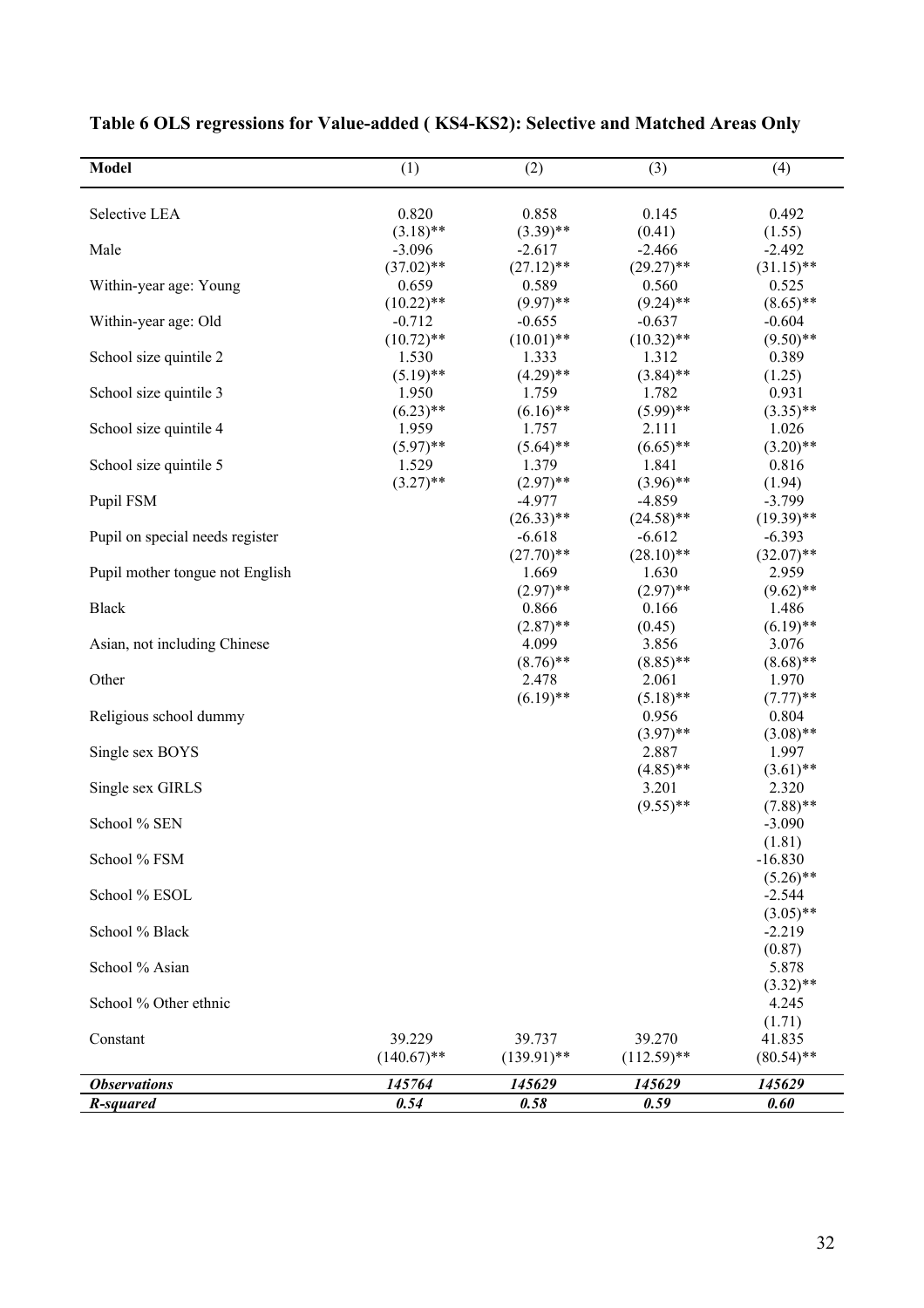| <b>Model</b>                    | (1)                      | (2)                      | (3)                     | (4)                     |
|---------------------------------|--------------------------|--------------------------|-------------------------|-------------------------|
| Grammar in Selective LEA        | 5.585                    | 5.293                    | 4.464                   | 3.608                   |
| Non-Grammar in Selective LEA    | $(19.60)$ **<br>$-0.630$ | $(16.97)$ **<br>$-0.493$ | $(9.47)$ **<br>$-0.693$ | $(8.87)$ **<br>$-0.178$ |
|                                 | (1.67)                   | (1.34)                   | (1.67)                  | (0.44)                  |
| Male                            | $-3.069$                 | $-2.590$                 | $-2.463$                | $-2.473$                |
| Within-year age: Young          | $(34.58)$ **<br>0.615    | $(25.21)$ **<br>0.549    | $(28.64)$ **<br>0.537   | $(29.57)$ **<br>0.513   |
|                                 | $(9.21)$ **              | $(8.94)$ **              | $(8.59)$ **             | $(8.28)$ **             |
| Within-year age: Old            | $-0.670$                 | $-0.617$                 | $-0.608$                | $-0.589$                |
|                                 | $(10.59)$ **             | $(9.92)$ **              | $(10.04)$ **            | $(9.34)$ **             |
| School size quintile 2          | 1.106                    | 0.943                    | 1.032                   | 0.401                   |
|                                 | $(4.19)$ **              | $(3.44)$ **              | $(3.45)$ **             | (1.32)                  |
| School size quintile 3          | 1.849                    | 1.669                    | 1.713                   | 1.099                   |
|                                 | $(5.81)$ **              | $(6.12)$ **              | $(6.02)$ **             | $(3.94)$ **             |
| School size quintile 4          | 2.108                    | 1.901                    | 2.090                   | 1.268                   |
|                                 | $(7.16)$ **              | $(6.82)$ **              | $(6.67)$ **             | $(3.81)$ **             |
| School size quintile 5          | 1.970<br>$(4.70)$ **     | 1.792                    | 2.066                   | 1.224                   |
| Pupil FSM                       |                          | $(4.22)$ **<br>$-4.745$  | $(4.65)$ **<br>$-4.709$ | $(2.95)$ **<br>$-3.849$ |
|                                 |                          | $(26.37)$ **             | $(24.62)$ **            | $(20.22)$ **            |
| Pupil on special needs register |                          | $-6.603$                 | $-6.600$                | $-6.542$                |
|                                 |                          | $(28.88)$ **             | $(28.84)$ **            | $(31.02)$ **            |
| Pupil mother tongue not English |                          | 1.764                    | 1.701                   | 2.935                   |
|                                 |                          | $(2.80)$ **              | $(2.81)$ **             | $(9.42)$ **             |
| <b>Black</b>                    |                          | 0.767                    | 0.306                   | 1.437                   |
|                                 |                          | $(2.37)^*$               | (0.87)                  | $(5.89)$ **             |
| Asian, not including Chinese    |                          | 3.757                    | 3.712                   | 3.030                   |
|                                 |                          | $(7.24)$ **<br>2.239     | $(7.82)$ **             | $(8.46)$ **             |
| Other                           |                          | $(5.28)$ **              | 2.004<br>$(4.80)$ **    | 1.955<br>$(7.76)$ **    |
| Religious school dummy          |                          |                          | 1.340                   | 1.175                   |
|                                 |                          |                          | $(4.56)$ **             | $(3.90)$ **             |
| Single sex BOYS                 |                          |                          | 1.166                   | 0.945                   |
|                                 |                          |                          | $(2.06)*$               | (1.76)                  |
| Single sex GIRLS                |                          |                          | 1.695                   | 1.502                   |
|                                 |                          |                          | $(3.82)$ **             | $(3.61)$ **             |
| School % SEN                    |                          |                          |                         | $-0.820$                |
| School % FSM                    |                          |                          |                         | (0.61)<br>$-14.690$     |
|                                 |                          |                          |                         | $(4.58)$ **             |
| School % ESOL                   |                          |                          |                         | $-2.449$                |
|                                 |                          |                          |                         | $(2.76)$ **             |
| School % Black                  |                          |                          |                         | $-2.197$                |
|                                 |                          |                          |                         | (0.96)                  |
| School % Asian                  |                          |                          |                         | 5.233                   |
|                                 |                          |                          |                         | $(2.76)$ **             |
| School % Other ethnic           |                          |                          |                         | 3.117                   |
| Constant                        | 39.395                   | 39.883                   | 39.462                  | (1.27)<br>41.239        |
|                                 | $(154.44)$ **            | $(154.34)$ **            | $(122.04)$ **           | $(81.40)$ **            |
|                                 |                          |                          |                         |                         |
| <b>Observations</b>             | 145764                   | 145629                   | 145629                  | 145629                  |
| R-squared                       | 0.56                     | 0.59                     | 0.60                    | 0.60                    |

# **Table 7 OLS regressions for Value-added ( KS2-4): Selective and Matched Areas Only**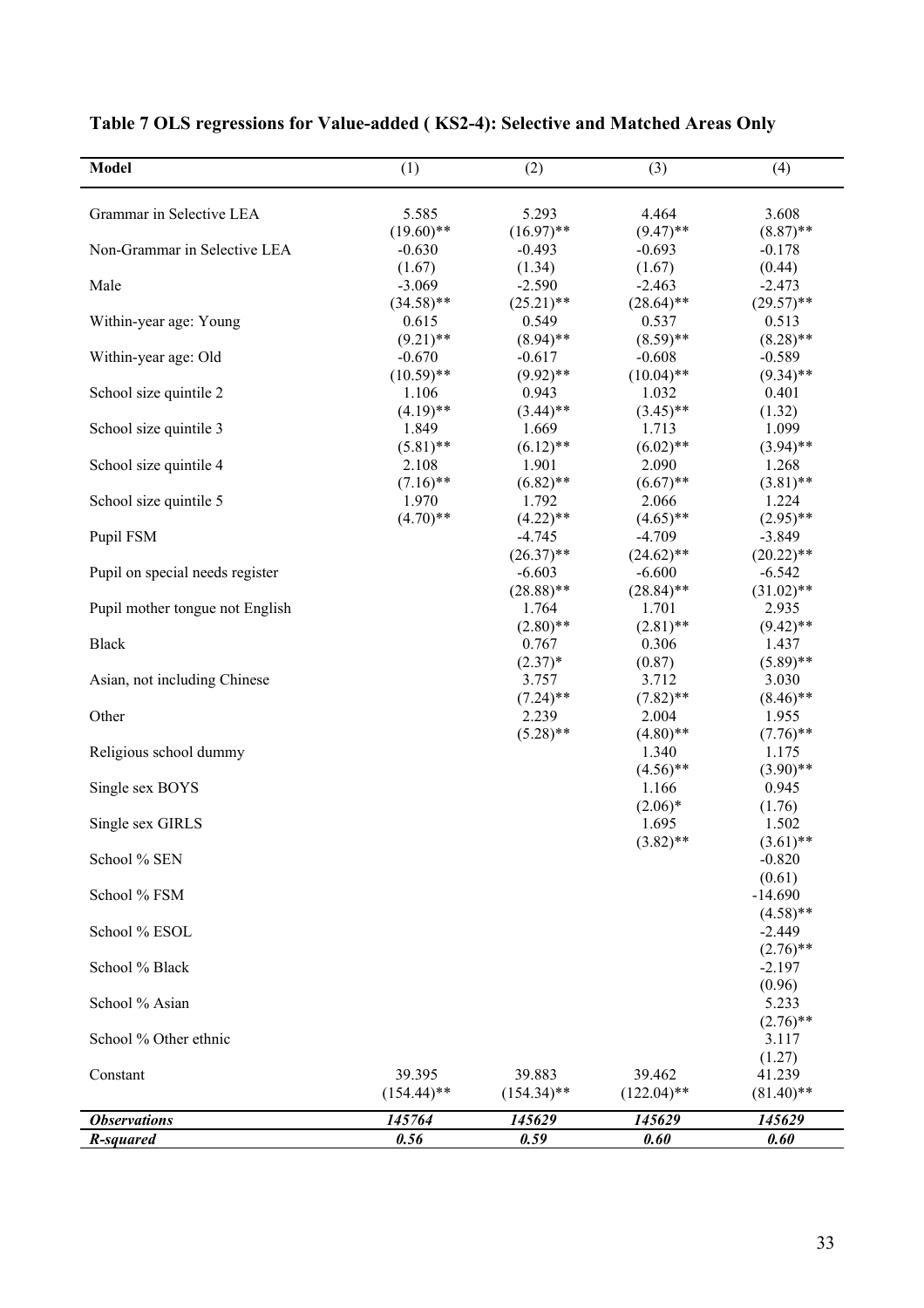# **Table 8 Robustness to alternative matching rules**

|                                  | (1)                                                      | (2)                                                                  | (3)                                                                                    | (4)                                                   | (5)                                                            | (6)                                                                              |
|----------------------------------|----------------------------------------------------------|----------------------------------------------------------------------|----------------------------------------------------------------------------------------|-------------------------------------------------------|----------------------------------------------------------------|----------------------------------------------------------------------------------|
|                                  | One $up-$<br>one down<br>matching<br>with<br>replacement | As $(1)$ but no<br>common<br>support<br><b>LEA</b><br><b>Dropped</b> | As(2) but<br><b>LEAs</b> with<br>$10\%$<br><b>Grammar</b><br>school pupils<br>included | <b>Nearest</b><br>neighbour<br>without<br>replacement | As $(4)$ but<br>with no<br>common<br>support<br>LEA<br>dropped | As $(5)$ but<br><b>IEAs</b> with<br><10%<br><b>Grammar</b><br>pupils<br>included |
| Grammar in<br>Selective LEA      | 4.464<br>$(9.47)$ **                                     | 4.528<br>$(9.27)$ **                                                 | 4.492<br>$(10.18)$ **                                                                  | 4.710<br>$(9.29)$ **                                  | 4.859<br>$(8.67)$ **                                           | 4.801<br>$(9.61)$ **                                                             |
| Non-Grammar in<br>Selective LEA  | $-0.693$<br>(1.67)                                       | $-0.803$<br>(1.90)                                                   | $-0.911$<br>$(2.20)*$                                                                  | $-0.453$<br>(1.09)                                    | $-0.491$<br>(1.16)                                             | $-0.665$<br>(1.55)                                                               |
| Grammar in Non-<br>Selective LEA |                                                          |                                                                      | 5.424<br>$(9.13)$ **                                                                   |                                                       |                                                                | 5.086<br>$(7.76)$ **                                                             |
| Constant                         | 39.462<br>$(122.04)$ **                                  | 39.531<br>$(118.79)$ **                                              | 39.659<br>$(128.48)$ **                                                                | 39.390<br>$(96.13)$ **                                | 39.447<br>$(91.85)$ **                                         | 39.477<br>$(95.76)$ **                                                           |
| <i><b>Observations</b></i>       | 145629                                                   | 138953                                                               | 146072                                                                                 | 117555                                                | <i><b>107517</b></i>                                           | 108543                                                                           |
| R-squared                        | 0.60                                                     | 0.60                                                                 | 0.60                                                                                   | 0.60                                                  | 0.60                                                           | 0.60                                                                             |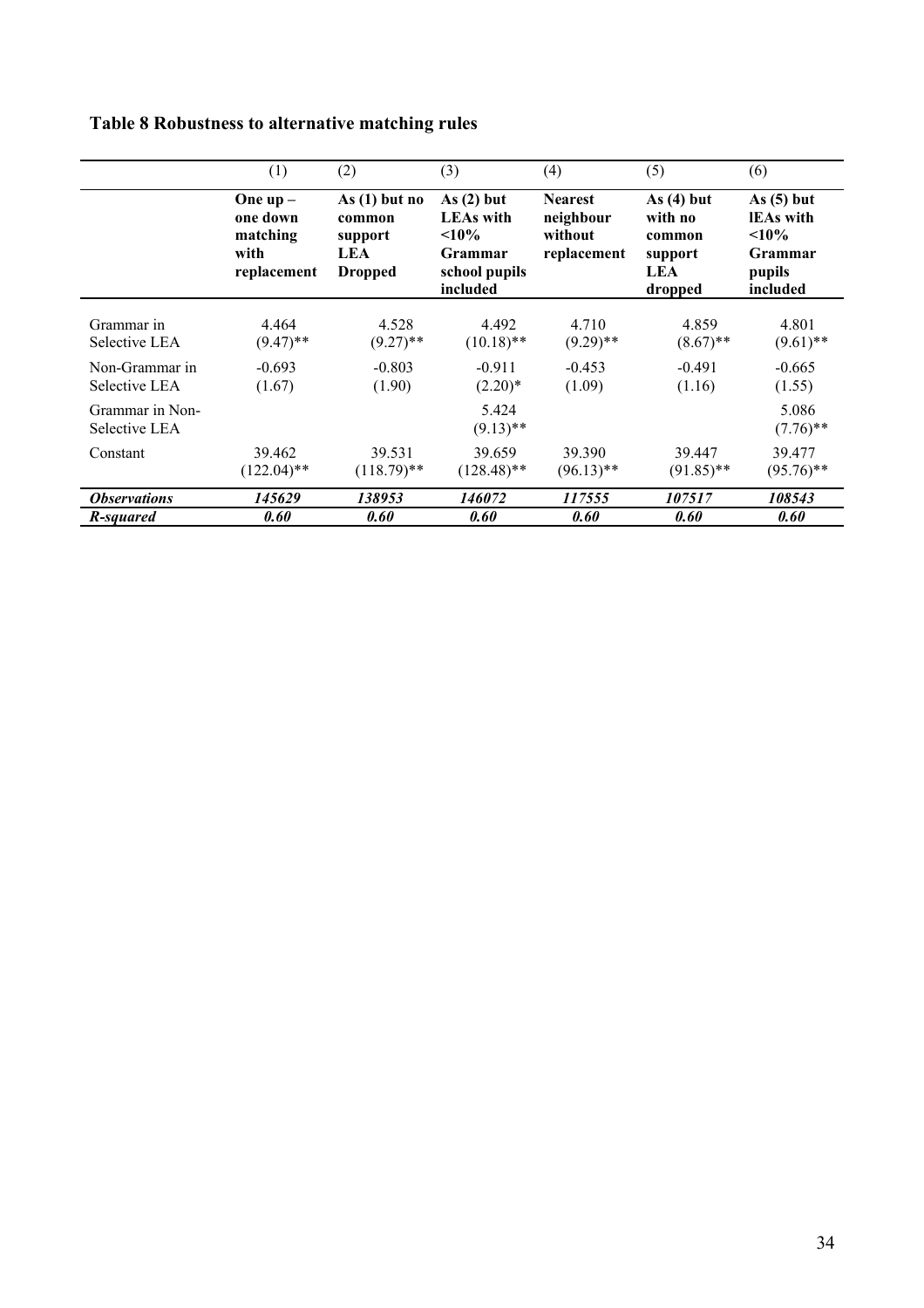| <b>Model</b>                    | (1)                | (2)                     | (3)                     | (4)                     |
|---------------------------------|--------------------|-------------------------|-------------------------|-------------------------|
| Grammar in Selective LEA        | 7.170              | 6.686                   | 5.896                   | 4.756                   |
|                                 | $(26.74)$ **       | $(24.40)$ **            | $(14.14)$ **            | $(12.87)$ **            |
| Non-Grammar in Selective LEA    | $-0.737$           | $-0.582$                | $-0.791$                | $-0.232$                |
| Male                            | (1.90)<br>$-3.202$ | (1.59)<br>$-2.714$      | (1.88)<br>$-2.558$      | (0.58)<br>$-2.579$      |
|                                 | $(29.13)$ **       | $(21.45)$ **            | $(21.26)$ **            | $(21.75)$ **            |
| Within-year age: Young          | 0.751              | 0.675                   | 0.654                   | 0.627                   |
|                                 | $(8.68)$ **        | $(8.50)$ **             | $(8.00)$ **             | $(7.86)$ **             |
| Within-year age: Old            | $-0.684$           | $-0.634$                | $-0.632$                | $-0.609$                |
|                                 | $(6.81)$ **        | $(6.88)$ **             | $(6.84)$ **             | $(6.47)$ **             |
| School size quintile 2          | 1.257              | 1.043                   | 1.149                   | 0.446                   |
|                                 | $(4.35)$ **        | $(3.43)$ **             | $(3.47)$ **             | (1.32)                  |
| School size quintile 3          | 2.078              | 1.863                   | 1.915                   | 1.186                   |
|                                 | $(6.45)$ **        | $(6.75)$ **             | $(6.44)$ **             | $(3.84)$ **             |
| School size quintile 4          | 2.329              | 2.041                   | 2.247                   | 1.344                   |
|                                 | $(7.13)$ **        | $(6.70)$ **             | $(6.49)$ **             | $(3.60)$ **             |
| School size quintile 5          | 2.214              | 1.985                   | 2.288                   | 1.339                   |
| Pupil FSM                       | $(4.82)$ **        | $(4.46)$ **<br>$-5.282$ | $(4.95)$ **<br>$-5.238$ | $(3.05)$ **<br>$-4.302$ |
|                                 |                    | $(25.39)$ **            | $(24.39)$ **            | $(18.56)$ **            |
| Pupil on special needs register |                    | $-7.759$                | $-7.742$                | $-7.517$                |
|                                 |                    | $(24.56)$ **            | $(24.52)$ **            | $(26.09)$ **            |
| Pupil mother tongue not English |                    | 1.573                   | 1.509                   | 2.641                   |
|                                 |                    | $(2.84)$ **             | $(2.82)$ **             | $(7.79)$ **             |
| <b>Black</b>                    |                    | 0.380                   | $-0.106$                | 1.199                   |
|                                 |                    | (0.84)                  | (0.23)                  | $(2.95)$ **             |
| Asian, not including Chinese    |                    | 3.970                   | 3.930                   | 3.397                   |
|                                 |                    | $(8.60)$ **             | $(9.44)$ **             | $(9.81)$ **             |
| Other                           |                    | 2.126                   | 1.887                   | 1.982                   |
|                                 |                    | $(4.36)$ **             | $(3.99)$ **             | $(5.22)$ **             |
| Religious school dummy          |                    |                         | 1.400                   | 1.228                   |
|                                 |                    |                         | $(4.84)$ **             | $(4.14)$ **             |
| Single sex BOYS                 |                    |                         | 0.976                   | 0.824                   |
| Single sex GIRLS                |                    |                         | (1.60)<br>1.754         | (1.45)<br>1.582         |
|                                 |                    |                         | $(3.66)$ **             | $(3.49)$ **             |
| School % SEN                    |                    |                         |                         | $-2.140$                |
|                                 |                    |                         |                         | (1.42)                  |
| School % FSM                    |                    |                         |                         | $-15.183$               |
|                                 |                    |                         |                         | $(3.89)$ **             |
| School % ESOL                   |                    |                         |                         | $-2.089$                |
|                                 |                    |                         |                         | $(2.39)*$               |
| School % Black                  |                    |                         |                         | $-3.167$                |
|                                 |                    |                         |                         | (1.13)                  |
| School % Asian                  |                    |                         |                         | 5.551                   |
|                                 |                    |                         |                         | $(2.24)$ *              |
| School % Other ethnic           |                    |                         |                         | 1.596                   |
| Constant                        | 39.181             | 39.863                  | 39.417                  | (0.59)<br>41.542        |
|                                 | $(133.59)$ **      | $(137.63)$ **           | $(111.93)$ **           | $(74.84)$ **            |
|                                 |                    |                         |                         |                         |
| <b>Observations</b>             | 78018              | 77946                   | 77946                   | 77946                   |
| R-squared                       | 0.21               | 0.28                    | 0.28                    | 0.29                    |

## **Table 9 OLS regressions for Value-added ( KS2-4) – Border line KS2 Groups 7 to 9 only - Selective and Matched Areas**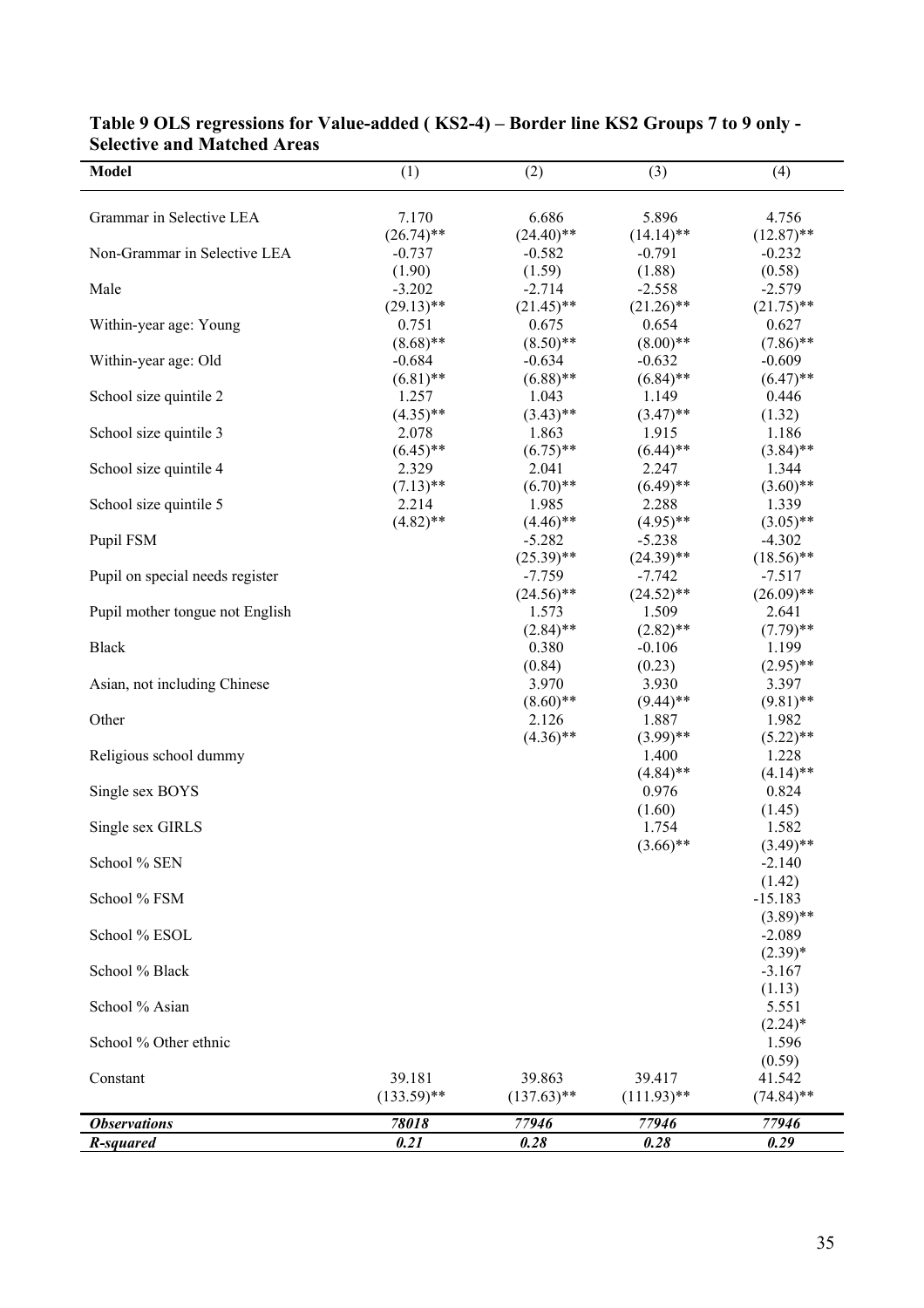| Model                           | (1)           | (2)           | (3)           | (4)          |
|---------------------------------|---------------|---------------|---------------|--------------|
| Grammar in Selective LEA        | 5.398         | 5.198         | 4.415         | 3.428        |
|                                 | $(20.13)$ **  | $(17.16)$ **  | $(9.29)$ **   | $(8.71)$ **  |
| Non-Grammar in Selective LEA    | $-0.475$      | $-0.509$      | $-0.710$      | $-0.173$     |
|                                 | (1.26)        | (1.33)        | (1.63)        | (0.41)       |
| Male                            | $-3.127$      | $-2.628$      | $-2.525$      | $-2.540$     |
|                                 | $(34.12)$ **  | $(25.52)$ **  | $(29.34)$ **  | $(30.65)$ ** |
| Within-year age: Young          | 0.602         | 0.563         | 0.551         | 0.525        |
|                                 | $(9.39)$ **   | $(9.44)$ **   | $(8.98)$ **   | $(8.73)$ **  |
| Within-year age: Old            | $-0.640$      | $-0.619$      | $-0.611$      | $-0.595$     |
|                                 | $(9.98)$ **   | $(9.53)$ **   | $(9.62)$ **   | $(8.87)$ **  |
| School size quintile 2          | 0.931         | 0.912         | 0.996         | 0.348        |
|                                 | $(3.34)$ **   | $(3.20)$ **   | $(3.21)$ **   | (1.10)       |
| School size quintile 3          | 1.772         | 1.704         | 1.746         | 1.064        |
|                                 | $(6.06)$ **   | $(6.34)$ **   | $(6.14)$ **   | $(3.69)$ **  |
| School size quintile 4          | 1.983         | 1.931         | 2.117         | 1.233        |
|                                 | $(7.01)$ **   | $(7.09)$ **   | $(6.81)$ **   | $(3.62)$ **  |
| School size quintile 5          | 1.840         | 1.849         | 2.121         | 1.226        |
|                                 | $(4.58)$ **   | $(4.48)$ **   | $(4.86)$ **   | $(2.89)$ **  |
| Pupil on special needs register |               | $-6.539$      | $-6.533$      | $-6.435$     |
|                                 |               | $(28.16)$ **  | $(28.05)$ **  | $(30.06)$ ** |
| Pupil mother tongue not English |               | 1.265         | 1.202         | 2.370        |
|                                 |               | $(2.42)^*$    | $(2.42)^*$    | $(9.04)$ **  |
| <b>Black</b>                    |               | 0.072         | $-0.390$      | 0.997        |
|                                 |               | (0.21)        | (1.07)        | $(3.66)$ **  |
| Asian, not including Chinese    |               | 3.671         | 3.634         | 3.026        |
|                                 |               | $(8.04)$ **   | $(8.67)$ **   | $(8.99)$ **  |
| Other                           |               | 2.048         | 1.826         | 1.839        |
|                                 |               | $(5.03)$ **   | $(4.54)$ **   | $(8.25)$ **  |
| Religious school dummy          |               |               | 1.333         | 1.168        |
|                                 |               |               | $(4.38)$ **   | $(3.81)$ **  |
| Single sex BOYS                 |               |               | 1.160         | 0.960        |
|                                 |               |               | (1.98)        | (1.76)       |
| Single sex GIRLS                |               |               | 1.558         | 1.380        |
|                                 |               |               | $(3.34)$ **   | $(3.20)$ **  |
| School % SEN                    |               |               |               | $-1.195$     |
|                                 |               |               |               | (0.89)       |
| School % FSM                    |               |               |               | $-16.188$    |
|                                 |               |               |               | $(4.62)$ **  |
| School % ESOL                   |               |               |               | $-2.069$     |
|                                 |               |               |               | $(2.71)$ **  |
| School % Black                  |               |               |               | $-3.479$     |
|                                 |               |               |               | (1.68)       |
| School % Asian                  |               |               |               | 5.427        |
|                                 |               |               |               | $(2.72)$ **  |
| School % Other ethnic           |               |               |               | 2.979        |
|                                 |               |               |               | (1.17)       |
| Constant                        | 39.889        | 39.986        | 39.586        | 41.587       |
|                                 | $(149.53)$ ** | $(149.71)$ ** | $(119.36)$ ** | $(79.53)$ ** |
| <b>Observations</b>             | 132663        | 132663        | 132663        | 132663       |
| R-squared                       | 0.56          | 0.58          | 0.58          | 0.59         |

# **Table 10 OLS regression results for Value-added ( KS2-4) – Non-FSM Pupils in Selective and Matched Areas**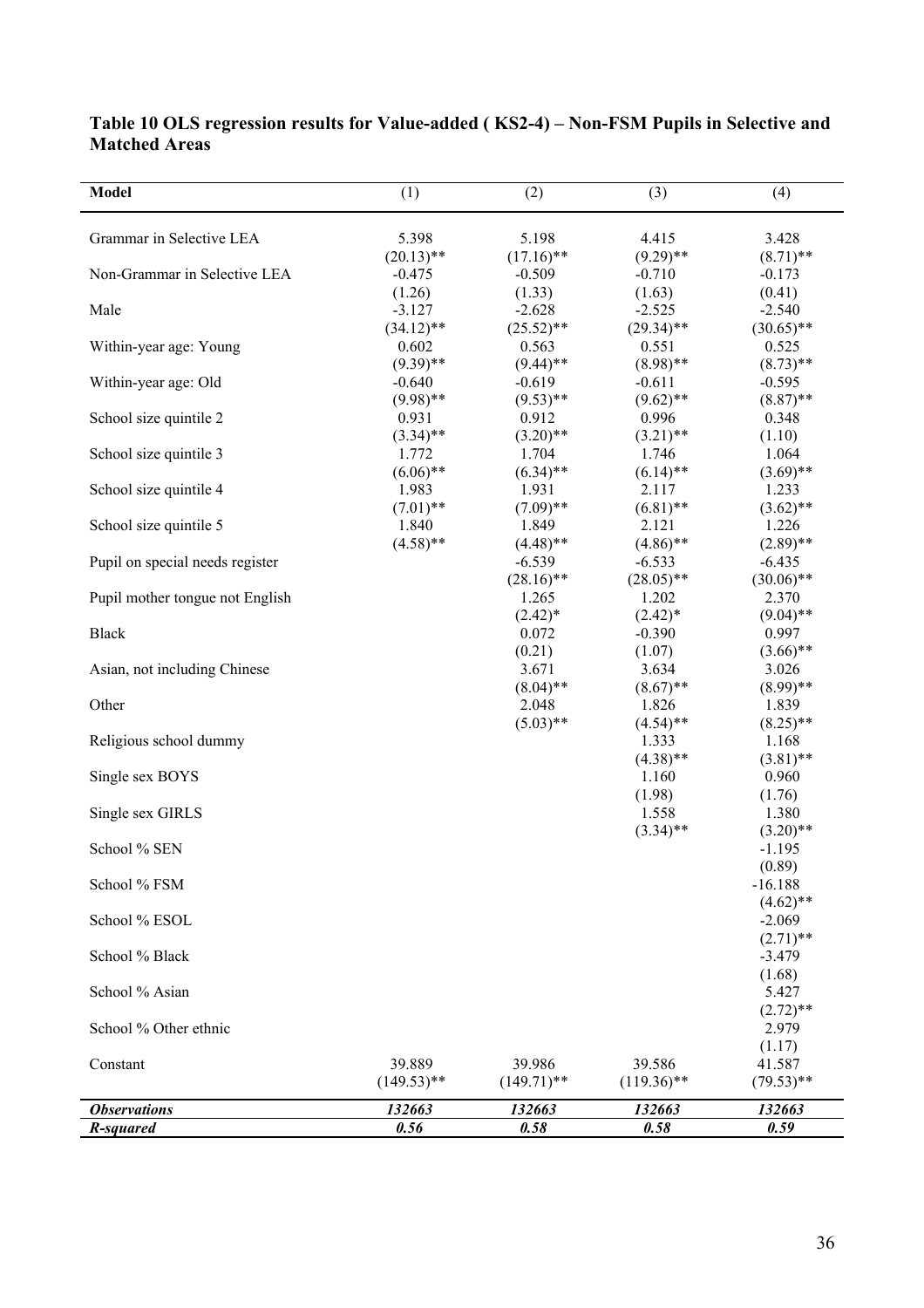| <b>Model</b>                    | (1)          | (2)                   | (3)                   | (4)                     |
|---------------------------------|--------------|-----------------------|-----------------------|-------------------------|
| Grammar in Selective LEA        | 8.498        | 8.391                 | 7.120                 | 6.906                   |
|                                 | $(12.10)$ ** | $(12.40)$ **          | $(9.38)$ **           | $(8.61)$ **             |
| Non-Grammar in Selective LEA    | $-0.460$     | $-0.098$              | $-0.299$              | 0.183                   |
|                                 | (0.95)       | (0.29)                | (0.82)                | (0.52)                  |
| Male                            | $-2.779$     | $-2.195$              | $-1.858$              | $-1.801$                |
|                                 | $(13.06)$ ** | $(10.57)$ **          | $(8.43)$ **           | $(8.22)$ **             |
| Within-year age: Young          | 0.469        | 0.415                 | 0.403                 | 0.394                   |
|                                 | (1.97)       | (1.91)                | (1.86)                | (1.79)                  |
| Within-year age: Old            | $-0.590$     | $-0.547$              | $-0.511$              | $-0.475$                |
|                                 | $(2.25)^*$   | $(2.28)*$             | $(2.14)^*$            | $(2.03)*$               |
| School size quintile 2          | 1.196        | 1.248                 | 1.363                 | 0.868                   |
|                                 | $(2.70)$ **  | $(3.45)$ **           | $(3.75)$ **           | $(2.79)$ **             |
| School size quintile 3          | 1.110        | 1.316                 | 1.436                 | 1.192                   |
|                                 | (1.73)       | $(2.38)*$             | $(2.83)$ **           | $(2.55)*$               |
| School size quintile 4          | 1.262        | 1.505                 | 1.727                 | 1.298                   |
|                                 | $(3.05)$ **  | $(3.28)$ **           | $(3.68)$ **           | $(2.84)$ **             |
| School size quintile 5          | 0.892        | 1.006                 | 1.268                 | 0.723                   |
|                                 | (1.44)       | (1.63)                | $(2.05)*$             | (1.23)                  |
| Pupil on special needs register |              | $-6.862$              | $-6.892$              | $-7.168$                |
| Pupil mother tongue not English |              | $(23.49)$ **<br>3.973 | $(24.02)$ **<br>3.874 | $(26.31)$ **<br>5.022   |
|                                 |              | $(4.07)$ **           | $(4.07)$ **           | $(7.41)$ **             |
| <b>Black</b>                    |              | 3.122                 | 2.581                 | 2.877                   |
|                                 |              | $(6.40)$ **           | $(5.13)$ **           | $(4.76)$ **             |
| Asian, not including Chinese    |              | 4.006                 | 3.892                 | 3.498                   |
|                                 |              | $(4.23)$ **           | $(4.40)$ **           | $(4.29)$ **             |
| Other                           |              | 3.663                 | 3.322                 | 3.202                   |
|                                 |              | $(4.12)$ **           | $(3.77)$ **           | $(4.08)$ **             |
| Religious school dummy          |              |                       | 1.518                 | 1.456                   |
|                                 |              |                       | $(3.36)$ **           | $(2.96)$ **             |
| Single sex BOYS                 |              |                       | 1.254                 | 0.627                   |
|                                 |              |                       | (1.77)                | (0.99)                  |
| Single sex GIRLS                |              |                       | 3.239                 | 3.185                   |
|                                 |              |                       | $(5.32)$ **           | $(5.91)$ **             |
| School % SEN                    |              |                       |                       | 3.090                   |
| School % FSM                    |              |                       |                       | (1.74)                  |
|                                 |              |                       |                       | $-9.530$<br>$(5.04)$ ** |
| School % ESOL                   |              |                       |                       | $-3.489$                |
|                                 |              |                       |                       | (1.73)                  |
| School % Black                  |              |                       |                       | 2.261                   |
|                                 |              |                       |                       | (0.81)                  |
| School % Asian                  |              |                       |                       | 3.253                   |
|                                 |              |                       |                       | (1.35)                  |
| School % Other ethnic           |              |                       |                       | 2.477                   |
|                                 |              |                       |                       | (0.69)                  |
| Constant                        | 34.350       | 33.795                | 33.178                | 34.075                  |
|                                 | $(75.69)$ ** | $(92.03)$ **          | $(81.34)$ **          | $(59.23)$ **            |
| <b>Observations</b>             | 12966        | 12966                 | 12966                 | 12966                   |
| R-squared                       | 0.40         | 0.48                  | 0.48                  | 0.49                    |

# **Table 11 OLS regression results for Value-added ( KS2-4) – FSM Pupils in Selective and Matched Areas**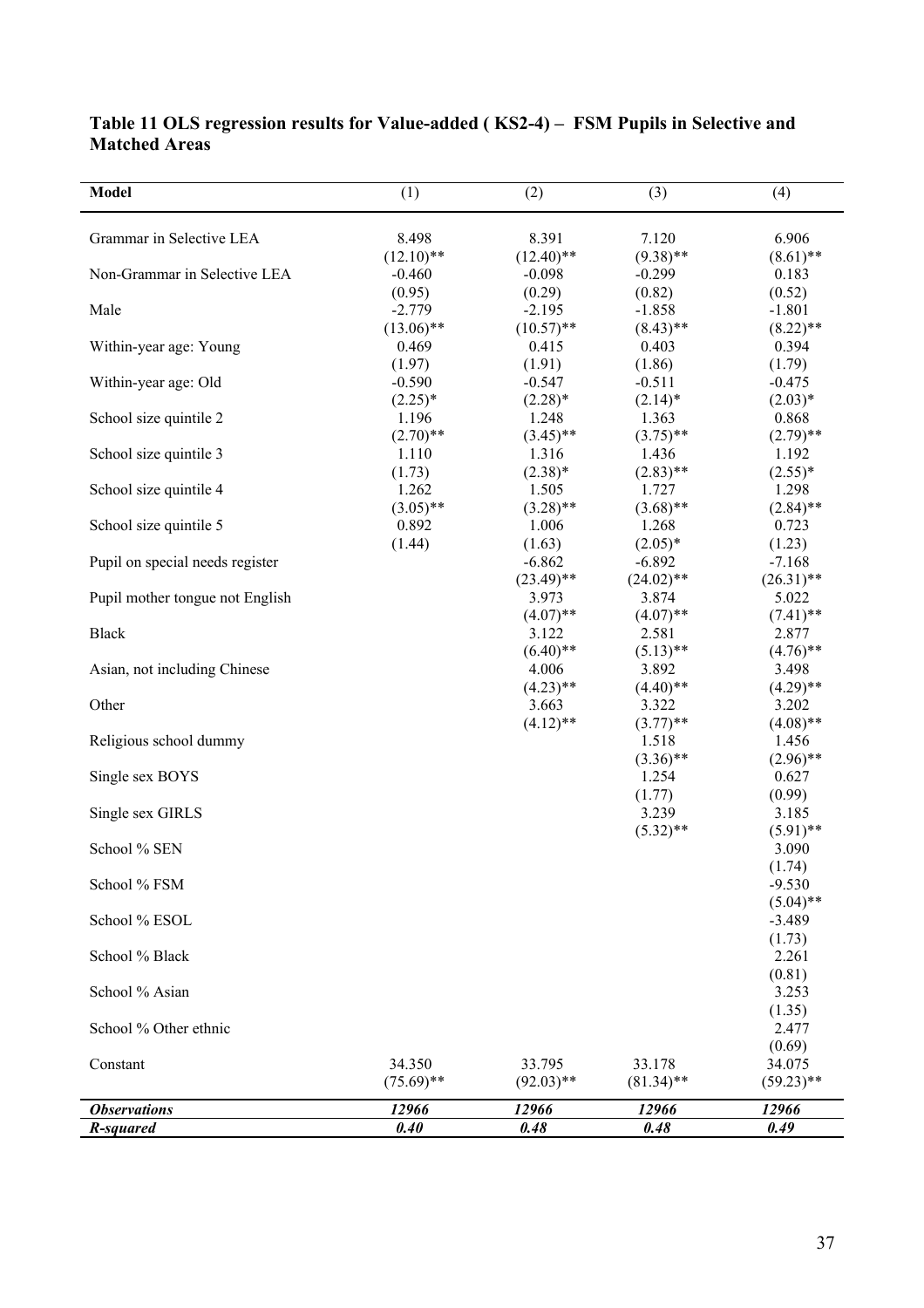| <b>Model</b>                    | (1)          | (2)          | (3)          |
|---------------------------------|--------------|--------------|--------------|
| Grammar                         | 8.187        | 8.252        | 7.670        |
|                                 | $(12.01)$ ** | $(12.36)$ ** | $(11.04)$ ** |
| <b>MALE</b>                     | 1.971        | 2.354        | 2.145        |
|                                 | $(2.80)*$    | $(2.95)$ **  | $(2.38)*$    |
| school size quintile 2          | 1.445        | 1.380        | 1.353        |
|                                 | $(2.53)*$    | $(2.19)*$    | (1.98)       |
| school size quintile 3          | 1.474        | 1.316        | 1.496        |
|                                 | (1.96)       | (1.63)       | (1.96)       |
| school size quintile 4          | 1.835        | 1.815        | 2.240        |
|                                 | $(2.22)*$    | (2.06)       | $(2.50)*$    |
| school size quintile 5          | 2.153        | 1.990        | 2.581        |
|                                 | (1.68)       | (1.51)       | (1.95)       |
| pupil FSM                       |              | $-1.639$     | $-1.381$     |
|                                 |              | (1.19)       | (1.06)       |
| pupil on special needs register |              | $-5.370$     | $-5.303$     |
|                                 |              | $(2.63)*$    | $(2.59)^*$   |
| pupil mothertongue not English  |              | $-0.067$     | 0.154        |
|                                 |              | (0.06)       | (0.14)       |
| <b>Black</b>                    |              | 1.914        | 2.099        |
|                                 |              | (1.36)       | (1.53)       |
| Asian, not including Chinese    |              | 0.664        | 0.909        |
|                                 |              | (0.35)       | (0.49)       |
| Other                           |              | 0.669        | 0.625        |
|                                 |              | (0.51)       | (0.53)       |
| Religious school dummy          |              |              | 1.999        |
|                                 |              |              | $(3.00)$ **  |
| Single sex BOYS                 |              |              | 1.915        |
|                                 |              |              | $(2.16)^*$   |
| Single sex GIRLS                |              |              | 1.594        |
|                                 |              |              | $(2.40)^*$   |
| Constant                        | $-3.201$     | $-3.119$     | $-3.961$     |
|                                 | $(2.28)$ *   | (2.10)       | $(2.50)*$    |
| <b>Observations</b>             | 4202         | 4202         | 4202         |
| R-squared                       | 0.19         | 0.20         | 0.21         |

# **Table 12 OLS regression results for GCSE excess – Borderline Pupils in Selective Areas**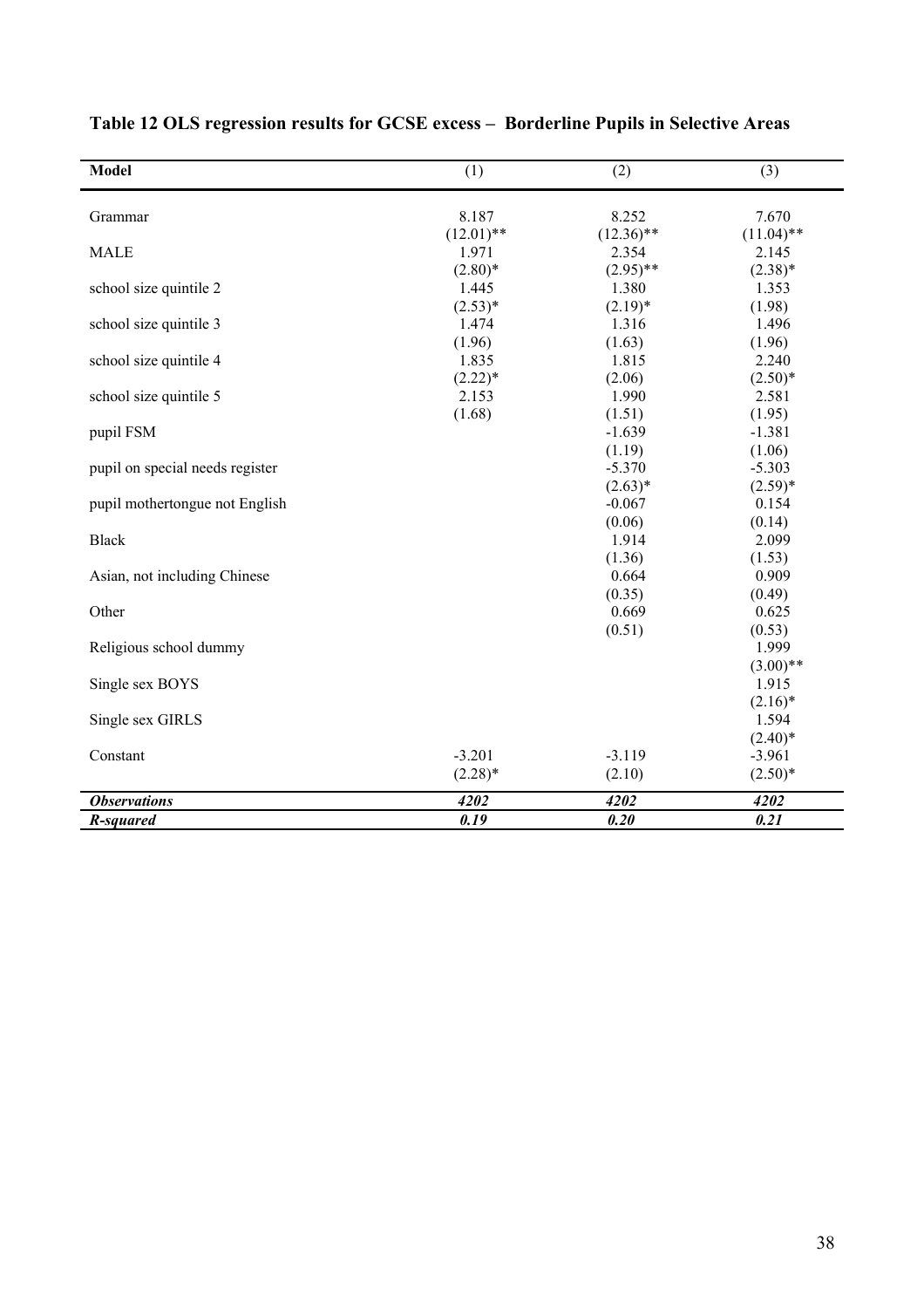| <b>Model</b>                                      | (1)         | (2)         | (3)         |
|---------------------------------------------------|-------------|-------------|-------------|
| Grammar                                           | 7.866       | 6.786       | 5.825       |
|                                                   | $(2.52)*$   | $(2.64)$ ** | $(2.03)*$   |
| <b>MALE</b>                                       | 1.981       | 2.396       | 2.140       |
|                                                   | $(2.88)$ ** | $(2.98)$ ** | $(2.40)^*$  |
| school size quintile 2                            | 1.487       | 1.573       | 1.588       |
|                                                   | $(2.54)^*$  | $(2.33)*$   | $(2.28)*$   |
| school size quintile 3                            | 1.498       | 1.425       | 1.580       |
|                                                   | (1.85)      | (1.55)      | (1.92)      |
| school size quintile 4                            | 1.782       | 1.570       | 2.219       |
|                                                   | $(2.10)*$   | (1.82)      | $(2.58)$ ** |
| school size quintile 5                            | 2.021       | 1.391       | 2.147       |
|                                                   | (1.25)      | (0.99)      | (1.53)      |
| pupil FSM                                         |             | $-1.625$    | $-1.294$    |
|                                                   |             | (1.16)      | (0.94)      |
| pupil on special needs register                   |             | $-5.251$    | $-5.157$    |
|                                                   |             | $(2.58)$ ** | $(2.54)^*$  |
| pupil mother tongue not English                   |             | $-0.083$    | 0.333       |
|                                                   |             | (0.07)      | (0.30)      |
| <b>Black</b>                                      |             | 2.028       | 2.355       |
|                                                   |             | (1.39)      | (1.56)      |
| Asian, not including Chinese                      |             | 0.637       | 0.857       |
|                                                   |             | (0.35)      | (0.47)      |
| Other                                             |             | 0.642       | 0.597       |
|                                                   |             | (0.50)      | (0.52)      |
| Religious school dummy                            |             |             | 1.608       |
|                                                   |             |             | (1.85)      |
| Single sex BOYS                                   |             |             | 2.860       |
|                                                   |             |             | $(1.99)*$   |
| Single sex GIRLS                                  |             |             | 2.498       |
|                                                   |             |             | $(2.06)*$   |
| Constant                                          | $-3.058$    | $-2.468$    | $-3.534$    |
|                                                   | (1.46)      | (1.36)      | $(2.04)^*$  |
|                                                   |             |             |             |
| <b>Observations</b>                               | 4202        | 4202        | 4202        |
| $F$ test for instrument in $Ist$ stage regression | 23.33       | 24.31       | 27.88       |

# **Table 13 IV regression results for GCSE excess – Borderline Pupils in Selective Areas**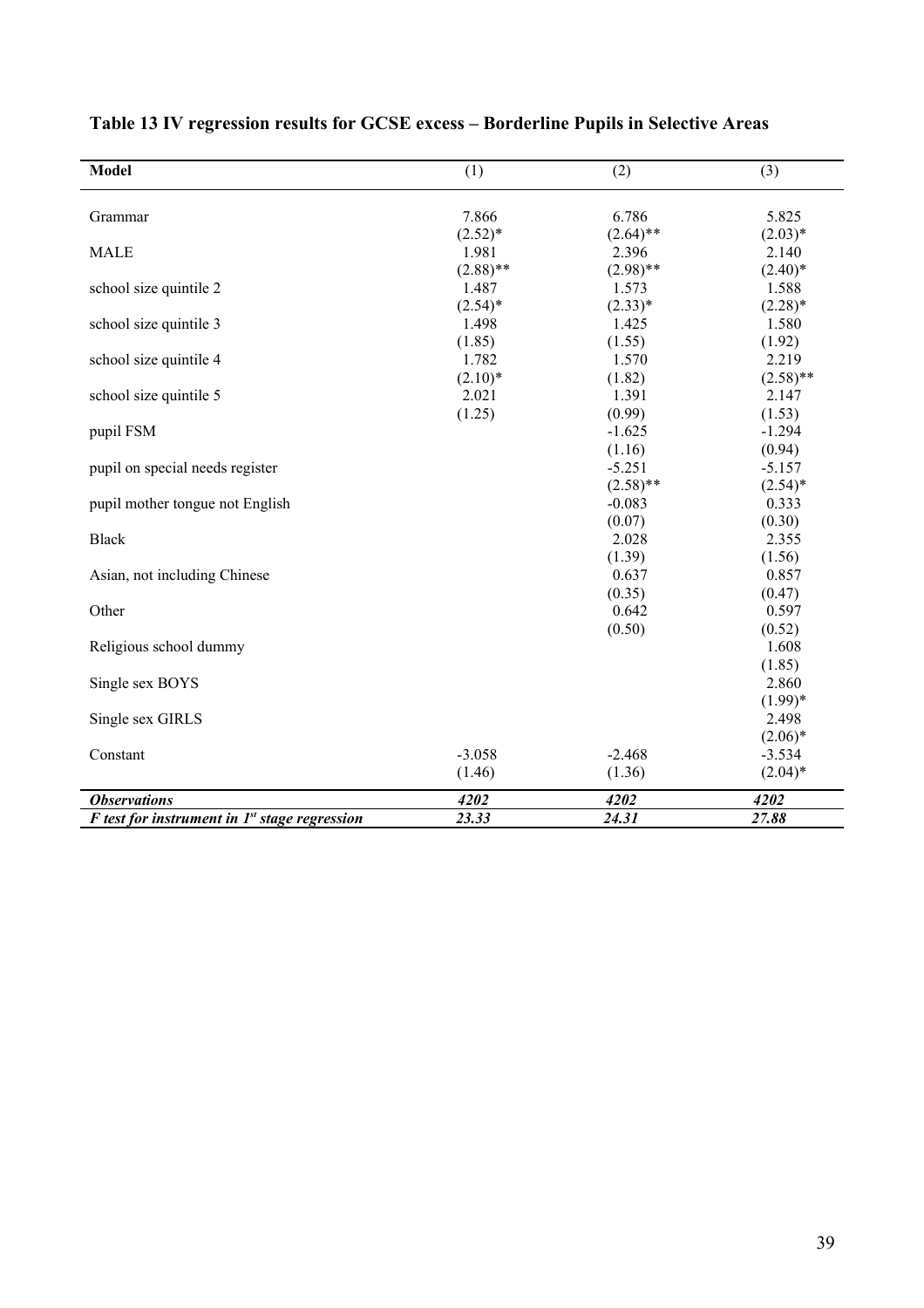| <b>LEA</b>           | Frequency |                   |
|----------------------|-----------|-------------------|
|                      |           |                   |
| Barnet               | 2842      | 4.65              |
| Bexley               | 2568      | 4.20              |
| Kingston-upon-Thames | 1137      | 1.86              |
| Sutton               | 1976      | 3.23              |
| Wirral               | 3662      | 5.99              |
| Trafford             | 2502      | 4.09              |
| Calderdale           | 2201      | 3.6               |
| Buckinghamshire      | 4613      | 7.54              |
| Poole                | 1491      | 2.44              |
| Bournemouth          | 1517      | 2.48              |
| Reading              | 905       | 1.48              |
| Slough               | 1124      | 1.84              |
| Plymouth             | 2715      | 4.44              |
| Torbay               | 1307      | 2.14              |
| Southend-on-Sea      | 1773      | 2.90              |
| Kent                 | 13509     | 22.09             |
| Medway               | 2914      | 4.76              |
| Gloucestershire      | 5738      | 9.38              |
| Lincolnshire         | 6669      | 10.9              |
|                      |           |                   |
| <b>Total</b>         | 61163     | <i><b>100</b></i> |

**Appendix A.1 Local Education Authorities with more than 10 percent of children attending selective schools**

# **Appendix A.2**

### **OLS regression results for Value-added ( KS1-2) – All Pupils**

| Model                      | $\mathbf{r}$    | ົາ`<br>⊂        |
|----------------------------|-----------------|-----------------|
| <b>Selective LEA</b>       | 0.103<br>(1.28) | 0.092<br>(1.10) |
| <i><b>Observations</b></i> | 529747          | 529747          |
| R-squared                  | 0.58            | 0.60            |

## **OLS regression results for Value-added ( KS1-2) – Selective and Matched Areas Only**

| Model                      | $\mathbf{r}$       | $\left( 2\right)$  |
|----------------------------|--------------------|--------------------|
| <b>Selective LEA</b>       | $-0.016$<br>(0.18) | $-0.012$<br>(0.14) |
| <i><b>Observations</b></i> | 152052             | 152052             |
| R-squared                  | 0.58               | 0.61               |